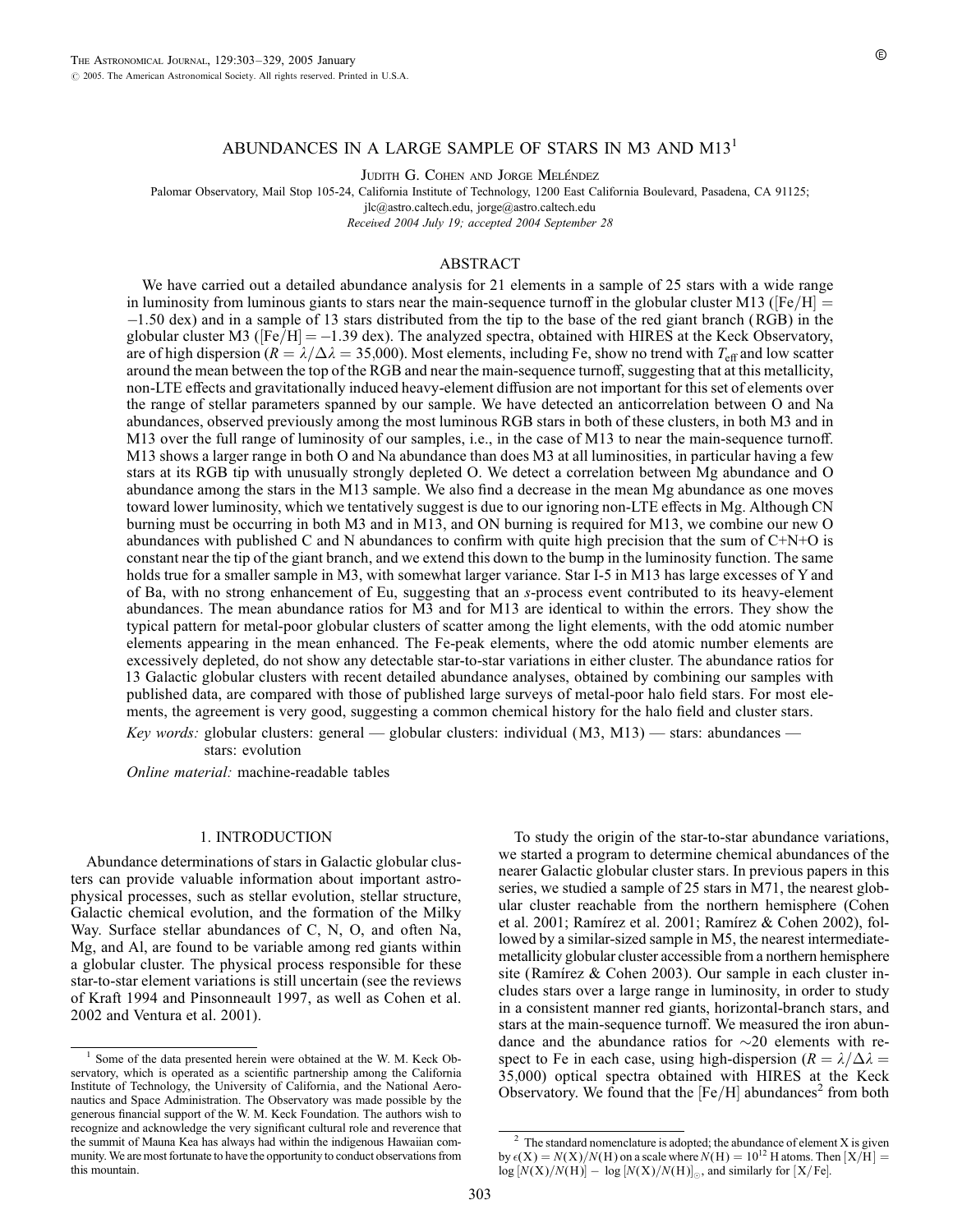Fe I and Fe II lines agree with each other and with earlier determinations and that the  $[Fe/H]$  obtained from Fe  $\mu$  and Fe  $\mu$  lines is constant within the rather small uncertainties over the full range in effective temperature  $(T_{\text{eff}})$  and luminosity (Ramirez et al. 2001). We also found that the neutron capture, the iron peak, and the  $\alpha$ -element abundance ratios show no trend with  $T_{\text{eff}}$  and low scatter around the mean between the top of the red giant branch (RGB) and near the main-sequence turnoff in each cluster. We detected an anticorrelation between O and Na abundances in our sample of members of M71, which extends to the main sequence. We observed a statistically significant correlation in M5 between Al and Na abundances extending to  $M_V =$  $+1.8$ , fainter than the luminosity of the RGB bump in M5. We merged our data with data compiled from the literature for the Na-O anticorrelation seen among globular cluster stars to find that the slope of this relation is the same for all clusters studied to date, but the amplitude of the effect varies from cluster to cluster.

In the present paper, we study a sample of stars in M3 and in M13, globular clusters of even lower metallicity than M5, again covering a wide range in luminosity. There are many photometric studies of these two clusters, as they are the classic second-parameter pair, having similar abundances yet very different horizontal-branch morphologies. Those used in the present work are noted in  $\S$  5.

The most important characteristic of the globular cluster M13, as compared with M71 and M5, is that M13 is well known to show unusually large star-to-star differences in the abundance of Al, Mg, Na, and O among its red giants (see, e.g., Kraft et al. 1997). A study of C and N variations among a large sample of M13 stars from the tip of the RGB to the main-sequence turnoff is given in Briley et al. (2002, 2004); large star-to-star differences in C and N abundances were found. M3, on the other hand, resembles M5 and M71 in being relatively inactive in this regard, although its metallicity is quite close to that of M13.

M3 and M13 have been the subject of several previous high-dispersion analyses, beginning with that of Cohen (1978). Sneden et al. (2004) have recently presented a high-dispersion study of 28 red giants in M3 to confirm the lower level of starto-star variations in this cluster in contrast to M13; they compare their results with the older work of their group on both M3 and M3l; see, e.g., Kraft et al. (1997).

M3 is more distant than M5 or M71, and we made no effort to reach the main-sequence turnoff in this cluster, although our sample reaches far down the RGB. For M13, which is at a distance comparable to that of M5, we reach close to the mainsequence turnoff.

#### 2. OBSERVATIONS

To the maximum extent possible, the observing strategy, the atomic data, and the analysis procedures used here are identical to those developed in our earlier papers on M71 and on M5 (Cohen et al. 2001; Ramírez et al. 2001; Ramírez & Cohen 2002, 2003).

#### 2.1. The Stellar Sample

Stars were chosen to span the range from the tip of the RGB to the base of the subgiant branch in M13 and to well below the RGB bump in M3. Both of these clusters lie far from the Galactic plane, and hence field-star contamination is minimal. The photometric database of Stetson et al. (1998) and Stetson (2000), which is described in considerable detail in Cohen et al. (2002), was used to verify that the selected stars lie on the cluster locus in various color-magnitude diagrams. This database,

in the form available at the time, only included small sections of the solid angle required to fully cover each of these two clusters.

Pairs were selected in M3 for which both stars lie below the luminosity of the RGB bump and appear, based on their broadband colors, to be members. A separation of less than  $9''$  was required. Only reasonably isolated stars were selected. To this we added a sample of bright giants, most of which were selected to span the full range in Na and/or O abundances from Kraft et al. (1992). Throughout this paper, the star names are from Sandage (1953) for the brightest stars in M3 or from von Zeipel (1908) for the two bright stars near the center of M3 not included in the former work, or for the stars previously not cataloged, they are assigned based on the object's J2000 coordinates, so that a star with right ascension, declination of 13 rm rs.s, +28 dm ds is identified in this paper with the name Crmrss\_dmds. For M13, the primary source of star identifications is Arp (1955; see also Kadla 1966). For the M13 stars not previously cataloged, names are assigned on the basis of the object's J2000 coordinates, so that a star with right ascension, declination of 16 rm rs.s, +36 dm ds is identified in this paper with the name Crmrss\_dmds.

Our sample in M3 totals 13 stars, including five on the RGB well below the luminosity of the HB, and one RHB star. Figure  $1a$ shows the sample in M3 superposed on a color-magnitude diagram of this globular cluster.

Eight pairs of stars were selected for observation in M13 using criteria similar to those used for the M3 pairs. Two of the 16 stars turned out not to be members of M13, and two others are horizontal-branch stars too hot to analyze. These members of M13 reach to  $V = 17.9$  mag. In addition, 13 bright giants were observed, chosen to have previous observations of  $\lfloor C/Fe \rfloor$ and of  $[N/Fe]$  from Suntzeff (1981) or from Smith et al. (1996). This sample includes stars covering the full range of Na, Mg, and Al abundances found in M13 by Kraft et al. (1997). Figure 1b shows the sample in M13 superposed on a colormagnitude diagram of this globular cluster.

Our sample in M13 totals 25 stars reaching from the tip of the RGB to almost the main-sequence turnoff, plus two hot HB stars that we have not attempted to analyze.

#### 2.2. Data Acquisition and Reduction

All spectra were obtained with HIRES (Vogt et al. 1994) at the Keck Observatory. In 2001 May we observed with an instrumental configuration similar to that used in our earlier globular cluster work. The wavelength range from  $5500$  to  $7800$  Å was covered with gaps between the orders due to the undersized HIRES detector. We wanted to include key lines of critical elements, specifically the [O  $\scriptstyle I$ ] lines at 6300 and 6363 Å, the O triplet at 7770 Å, the Na doublet at 6154 and 6160 Å, and the Al  $\scriptstyle\rm I$  lines at 6696 and 6698 Å. However, it was impossible to create a single instrumental configuration that included all the desired spectral features in the wavelength range  $6000-8000 \text{ Å},$ and a single compromise configuration had to be adopted. In particular, although the Al I doublet at  $6696$  and  $6698$  Å is the most useful feature of that element in this spectral region, we could not get it to fit into a single HIRES setting together with the O lines. A 1.<sup>*n*</sup>1 wide slit, corresponding to a spectral resolution of 34,000, was used. A maximum slit length of  $14''$  can be used with this instrumental configuration without orders overlapping. However, we found that covering beyond  $7000 \text{ Å}$ , while highly desirable to reach the O i triplet, added little else of interest in the spectra of these low-metallicity stars. Thus, for the 2003 June observations (the spring 2002 run being totally lost to weather), we shifted the instrument configuration toward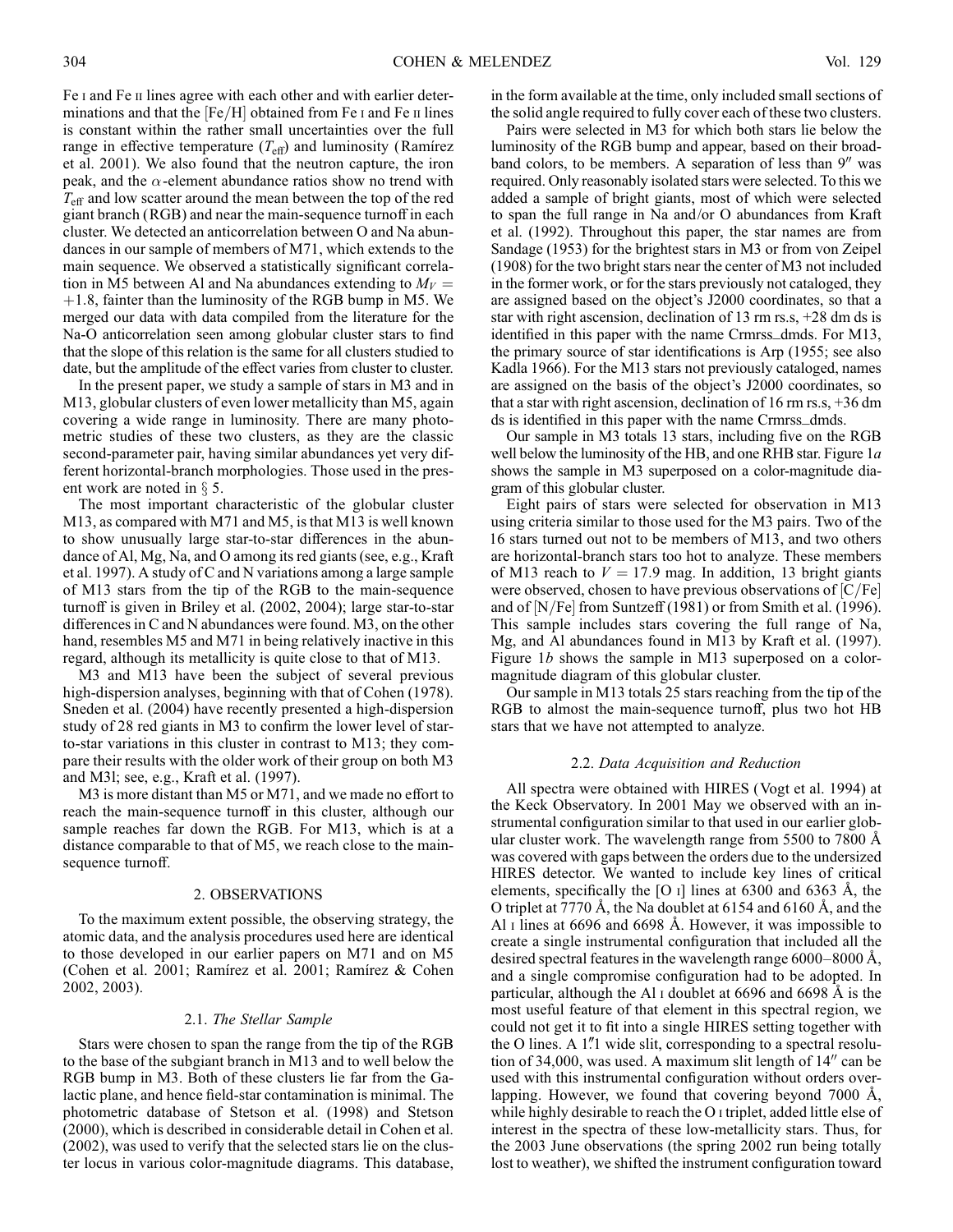

Fig. 1.—(a)  $B - V$  color-magnitude diagram for a sector of M3 shown with data from the database of Stetson (2000). The 13 stars observed with HIRES are indicated by large filled circles. (b)  $V - I$  locus for M13 from Johnson & Bolte (1998) shown with the 27 cluster members observed with HIRES superposed (large circles). Open circles denote those sample stars without I photometry from the database of Stetson (2000).

the blue, covering the range  $4650-7010$  Å, again with small gaps between the orders. The maximum slit length without orders overlapping at the blue end of the spectrum is then reduced to 7<sup>"</sup>. We call these two instrument configurations the "yellow" and the ''red'' configurations.

Since an image rotator for HIRES is available (built under the leadership of D. Tytler), if we can find pairs of program stars with suitable separations, they can be observed together on a single exposure. Pairs were preselected as described above to contain two members of the fainter M3 stars. In 2001 May, three  $(six)$  pairs of M3 (M13) stars<sup>3</sup> were observed with HIRES using the ''red'' setting. One of the six stars in the M3 pairs turned out to be a red horizontal-branch star. In 2003 June, two of the pairs in M3 as well as seven bright giants were reobserved at higher signal-to-noise ratio  $(S/N)$  using the "yellow" setting; the third pair was too widely separated for this HIRES configuration. For M13, two of the pairs were reobserved in 2003 June or August, as were two new pairs as well as several bright giants with the ''yellow'' HIRES configuration.

The desired minimum  $S/N$  was 75 over a 4 pixel resolution element for a wavelength near the center of the HIRES detector. This is calculated strictly from the counts in the object spectrum and excludes noise from cosmic-ray hits, sky subtraction, flattening problems, etc. Since the nights were relatively dark, sky subtraction is not an issue, except at the specific wavelengths corresponding to strong night-sky emission lines, such as the

Na D doublet. This  $S/N$  goal was achieved for most of the stars reported here; see Table 1A for details regarding the faintest stars in the M13 sample. Note that for a fixed  $S/N$  in the continuum, for a star of a given luminosity, the lower metallicity of these clusters leads to weaker absorption lines, making it difficult to maintain the desired precision of the analysis. It is this that led to the repeat spectra with the ''yellow'' HIRES configuration.

The magnitude of the cluster radial velocity is large for both M3 and M13, and the cluster abundances are low. It was easy to tell after one integration whether or not a star is a member of the cluster. Approximate measurements of the radial velocity were made on line, and if a star was determined to be a nonmember, the observations were terminated. Very few nonmembers turned up in this way. If the probable nonmember was the second component in a pair, an attempt was made to switch to another position angle to pick up a different second star when a possible candidate that was bright enough was available within the maximum allowed separation. These data were reduced using a combination of Figaro scripts and the software package MAKEE.<sup>4</sup>

Table 1B gives details of the HIRES exposures for each star, with the total exposure time for each object. All long integrations were broken up into separate exposures, each 1200 s long, to optimize cosmic-ray removal. The last column of the

When values of a parameter are given simultaneously for both M3 and M13, the value for M3 is given, with that for M13 following in parentheses.

MAKEE was developed by T. A. Barlow specifically for reduction of Keck HIRES data. It is freely available on the World Wide Web at the Keck Observatory home page, http://www.2.keck.hawaii.edu/inst/hires/makeewww.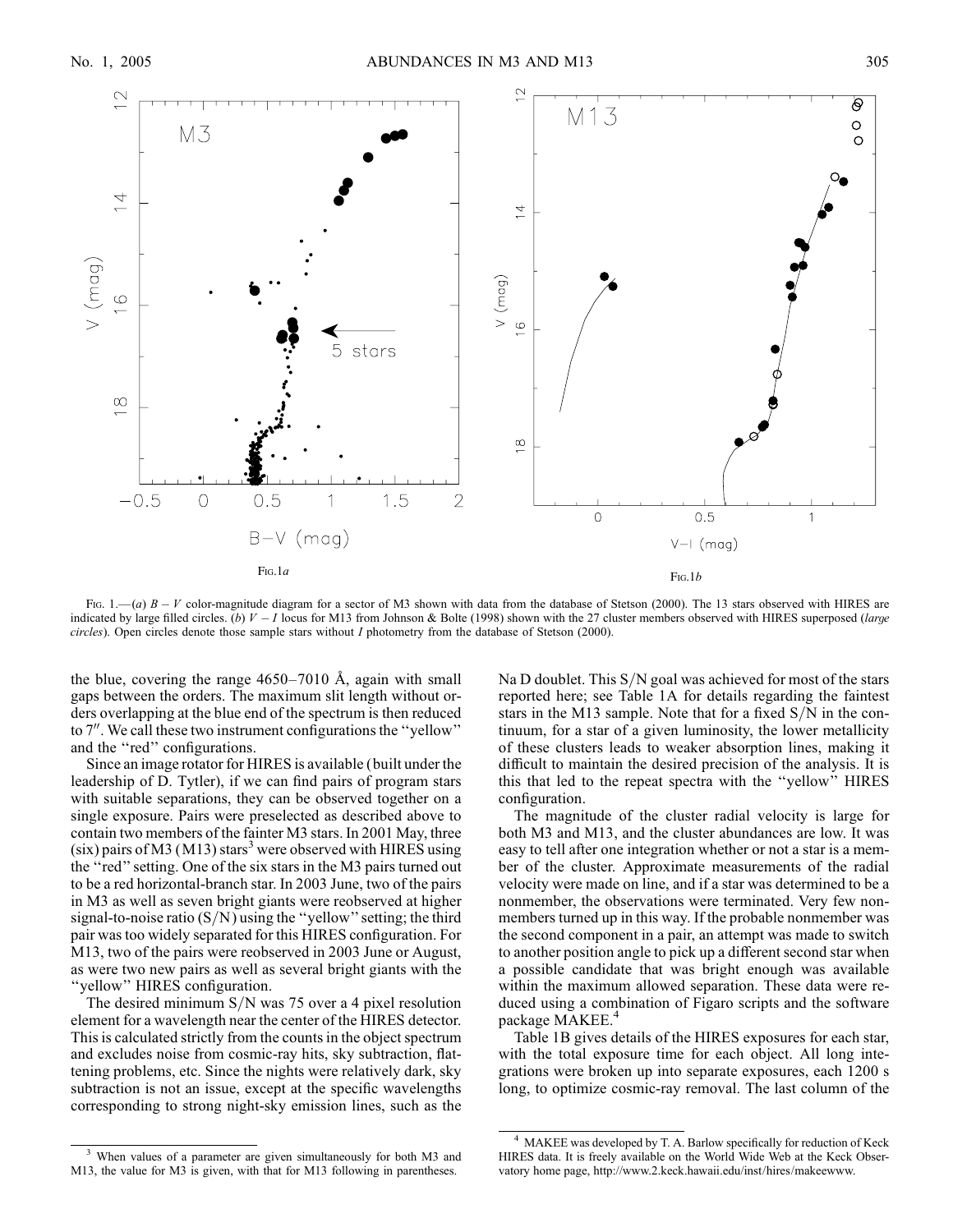#### TABLE 1A The Sample of Stars in M13

| Date Obs.<br>(s)<br>(mag)<br>12.12<br>200<br>>100<br>2003 Aug<br>12.19<br>200<br>2003 Aug<br>>100<br>400<br>12.51<br>2003 Jun<br>>100<br>800<br>12.77<br>2003 Jun<br>>100<br>13.39<br>2003 Jun<br>800<br>100<br>1200<br>13.47<br>2003 Aug<br>>100<br>2003 Jun<br>>100<br>13.91<br>1000<br>14.03<br>2003 Aug<br>1200<br>>100<br>2003 Jun<br>95<br>14.51<br>1200<br>>100<br>14.52<br>2400<br>2003 Aug<br>100<br>14.59<br>2003 Jun<br>1200<br>100<br>14.90<br>2003 Jun<br>1800<br>100<br>14.93<br>2003 Aug<br>2400<br>15.24<br>>100<br>2001 May<br>3000<br>15.44<br>2003 Aug<br>2700<br>90<br>16.33<br>3000<br>80<br>2001 May<br>16.76<br>50<br>2001 May<br>1800<br>10800<br>17.21<br>2003 Jun, Aug<br>90<br>17.21<br>2001 May<br>8400<br>90<br>2003 Jun<br>7200<br>85<br>17.27<br>17.27<br>6000<br>70<br>2001 May<br>2001 May<br>7200<br>65<br>17.27<br>17.28<br>2003 Jun<br>7200<br>85<br>65<br>17.28<br>2001 May<br>6000<br>75<br>17.66<br>10800<br>2003 Jun, Aug<br>17.66<br>75<br>2001 May<br>8400<br>65<br>7200<br>17.62<br>2001 May<br>65<br>17.82<br>2001 May<br>7200<br>7200<br>60<br>17.92<br>2001 May |                 | $V^{\mathsf{b}}$ | Exp. Time |         | $v_r$         |
|---------------------------------------------------------------------------------------------------------------------------------------------------------------------------------------------------------------------------------------------------------------------------------------------------------------------------------------------------------------------------------------------------------------------------------------------------------------------------------------------------------------------------------------------------------------------------------------------------------------------------------------------------------------------------------------------------------------------------------------------------------------------------------------------------------------------------------------------------------------------------------------------------------------------------------------------------------------------------------------------------------------------------------------------------------------------------------------------------------------|-----------------|------------------|-----------|---------|---------------|
|                                                                                                                                                                                                                                                                                                                                                                                                                                                                                                                                                                                                                                                                                                                                                                                                                                                                                                                                                                                                                                                                                                               | ID <sup>a</sup> |                  |           | $S/N^c$ | $(km s^{-1})$ |
| IV-25<br>III-18<br>K188<br>III-7<br>I-18<br>I-49<br>J37<br>C41196_2632<br>II-4<br>J45<br>$C41155\_3103$<br>I-5<br>C41148_3103<br>C40559_2839<br>C41134 3056<br>C41134_3056<br>C41099 3046<br>C41099_3046<br>C40535_2813<br>C41101 3050<br>C41101_3050<br>C41135 3053<br>C41135_3053<br>C41133_2750<br>C40535_2819<br>C41135 2753                                                                                                                                                                                                                                                                                                                                                                                                                                                                                                                                                                                                                                                                                                                                                                              | II-67           |                  |           |         | $-244.0$      |
|                                                                                                                                                                                                                                                                                                                                                                                                                                                                                                                                                                                                                                                                                                                                                                                                                                                                                                                                                                                                                                                                                                               |                 |                  |           |         | $-252.3$      |
|                                                                                                                                                                                                                                                                                                                                                                                                                                                                                                                                                                                                                                                                                                                                                                                                                                                                                                                                                                                                                                                                                                               |                 |                  |           |         | $-240.7$      |
|                                                                                                                                                                                                                                                                                                                                                                                                                                                                                                                                                                                                                                                                                                                                                                                                                                                                                                                                                                                                                                                                                                               |                 |                  |           |         | $-234.9$      |
|                                                                                                                                                                                                                                                                                                                                                                                                                                                                                                                                                                                                                                                                                                                                                                                                                                                                                                                                                                                                                                                                                                               |                 |                  |           |         | $-246.3$      |
|                                                                                                                                                                                                                                                                                                                                                                                                                                                                                                                                                                                                                                                                                                                                                                                                                                                                                                                                                                                                                                                                                                               |                 |                  |           |         | $-261.5$      |
|                                                                                                                                                                                                                                                                                                                                                                                                                                                                                                                                                                                                                                                                                                                                                                                                                                                                                                                                                                                                                                                                                                               |                 |                  |           |         | $-247.1$      |
|                                                                                                                                                                                                                                                                                                                                                                                                                                                                                                                                                                                                                                                                                                                                                                                                                                                                                                                                                                                                                                                                                                               |                 |                  |           |         | $-261.2$      |
|                                                                                                                                                                                                                                                                                                                                                                                                                                                                                                                                                                                                                                                                                                                                                                                                                                                                                                                                                                                                                                                                                                               |                 |                  |           |         | $-249.3$      |
|                                                                                                                                                                                                                                                                                                                                                                                                                                                                                                                                                                                                                                                                                                                                                                                                                                                                                                                                                                                                                                                                                                               |                 |                  |           |         | d             |
|                                                                                                                                                                                                                                                                                                                                                                                                                                                                                                                                                                                                                                                                                                                                                                                                                                                                                                                                                                                                                                                                                                               |                 |                  |           |         | $-241.3$      |
|                                                                                                                                                                                                                                                                                                                                                                                                                                                                                                                                                                                                                                                                                                                                                                                                                                                                                                                                                                                                                                                                                                               |                 |                  |           |         | $-245.1$      |
|                                                                                                                                                                                                                                                                                                                                                                                                                                                                                                                                                                                                                                                                                                                                                                                                                                                                                                                                                                                                                                                                                                               |                 |                  |           |         | $-243.7$      |
|                                                                                                                                                                                                                                                                                                                                                                                                                                                                                                                                                                                                                                                                                                                                                                                                                                                                                                                                                                                                                                                                                                               |                 |                  |           |         | $-237.8$      |
|                                                                                                                                                                                                                                                                                                                                                                                                                                                                                                                                                                                                                                                                                                                                                                                                                                                                                                                                                                                                                                                                                                               |                 |                  |           |         | $-249.8$      |
|                                                                                                                                                                                                                                                                                                                                                                                                                                                                                                                                                                                                                                                                                                                                                                                                                                                                                                                                                                                                                                                                                                               |                 |                  |           |         | $-235.7$      |
|                                                                                                                                                                                                                                                                                                                                                                                                                                                                                                                                                                                                                                                                                                                                                                                                                                                                                                                                                                                                                                                                                                               |                 |                  |           |         | $-241.2$      |
|                                                                                                                                                                                                                                                                                                                                                                                                                                                                                                                                                                                                                                                                                                                                                                                                                                                                                                                                                                                                                                                                                                               |                 |                  |           |         | $-256.6$      |
|                                                                                                                                                                                                                                                                                                                                                                                                                                                                                                                                                                                                                                                                                                                                                                                                                                                                                                                                                                                                                                                                                                               |                 |                  |           |         | $-252.2$      |
|                                                                                                                                                                                                                                                                                                                                                                                                                                                                                                                                                                                                                                                                                                                                                                                                                                                                                                                                                                                                                                                                                                               |                 |                  |           |         | $-252.6$      |
|                                                                                                                                                                                                                                                                                                                                                                                                                                                                                                                                                                                                                                                                                                                                                                                                                                                                                                                                                                                                                                                                                                               |                 |                  |           |         | $-250.4$      |
|                                                                                                                                                                                                                                                                                                                                                                                                                                                                                                                                                                                                                                                                                                                                                                                                                                                                                                                                                                                                                                                                                                               |                 |                  |           |         | $-244.9$      |
|                                                                                                                                                                                                                                                                                                                                                                                                                                                                                                                                                                                                                                                                                                                                                                                                                                                                                                                                                                                                                                                                                                               |                 |                  |           |         | $-241.8$      |
|                                                                                                                                                                                                                                                                                                                                                                                                                                                                                                                                                                                                                                                                                                                                                                                                                                                                                                                                                                                                                                                                                                               |                 |                  |           |         | $-239.8$      |
|                                                                                                                                                                                                                                                                                                                                                                                                                                                                                                                                                                                                                                                                                                                                                                                                                                                                                                                                                                                                                                                                                                               |                 |                  |           |         | $-248.7$      |
|                                                                                                                                                                                                                                                                                                                                                                                                                                                                                                                                                                                                                                                                                                                                                                                                                                                                                                                                                                                                                                                                                                               |                 |                  |           |         | $-244.4$      |
|                                                                                                                                                                                                                                                                                                                                                                                                                                                                                                                                                                                                                                                                                                                                                                                                                                                                                                                                                                                                                                                                                                               |                 |                  |           |         | $-237.2$      |
|                                                                                                                                                                                                                                                                                                                                                                                                                                                                                                                                                                                                                                                                                                                                                                                                                                                                                                                                                                                                                                                                                                               |                 |                  |           |         | $-242.4$      |
|                                                                                                                                                                                                                                                                                                                                                                                                                                                                                                                                                                                                                                                                                                                                                                                                                                                                                                                                                                                                                                                                                                               |                 |                  |           |         | $-238.2$      |
| HB Stars:                                                                                                                                                                                                                                                                                                                                                                                                                                                                                                                                                                                                                                                                                                                                                                                                                                                                                                                                                                                                                                                                                                     |                 |                  |           |         |               |
| C41195 2635<br>15.1<br>2400<br>2003 Aug<br>85                                                                                                                                                                                                                                                                                                                                                                                                                                                                                                                                                                                                                                                                                                                                                                                                                                                                                                                                                                                                                                                                 |                 |                  |           |         |               |
| C41265_2249<br>15.9<br>2003 Aug<br>1550<br>70                                                                                                                                                                                                                                                                                                                                                                                                                                                                                                                                                                                                                                                                                                                                                                                                                                                                                                                                                                                                                                                                 |                 |                  |           |         |               |

<sup>a</sup> Identifications are from Arp (1955) or Kadla (1966) or, if not included in the above, based on J2000 coordinates (Cmmsss\_mmsss means R.A. 16 mm ss.s, decl.  $+36$  mm ss.s).

<sup>b</sup> *V* photometry from Stetson's database (Stetson et al. 1998; Stetson 2000), from a 1990 update of Cudworth & Monet (1979) (K. Cudworth 1993, private communication), or from Rey et al. (2001).

<sup>c</sup> S/N in the continuum near 6380 Å for the 2001 spectra and near 5865 Å for the 2003 spectra per 4 pixel spectral resolution element.

<sup>d</sup> The value of  $v_r$  for this star not measured because of technical issues. Star is a member of M13.

table gives the heliocentric radial velocity for each star, measured from the HIRES spectra; see Ramirez  $& Cohen (2003)$  for the details of the procedure used to determine  $v_r$ . Based on their measured  $v_r$ , the 13 stars of our sample are all members of M3. They have a mean  $v_r$  of  $-147.6 \text{ km s}^{-1}$ , which agrees exactly with the value of Harris (1996). The velocity dispersion of our sample in M3 is  $\sigma = 4.7 \pm 1 \text{ km s}^{-1}$ , which, once the instrumental contribution is removed, is about 4.4 km  $s^{-1}$ . This is comparable to the value of 5.6 km s<sup>-1</sup> obtained by Gunn & Griffin (1979) and by Pryor et al. (1988). For the 27 stars in M13 in our sample, the mean  $v_r$  is  $-245.7$  km s<sup>-1</sup>, with  $\sigma = 7.1$  km  $s^{-1}$ . This is identical to the velocity dispersion obtained by Lupton et al. (1987) from a sample of more than 130 bright giants. Based on their HIRES spectra, stars C41262 $-$ 2248 ( $V =$ 15:6) and C40560\_2847 are not members of M13.

### 3. EQUIVALENT WIDTHS

The search for absorption features present in our HIRES data and the measurement of their equivalent width  $(W_{\lambda})$  was done automatically with a FORTRAN code, EWDET, developed for our globular cluster project. Details of this code and its features

are described in Raminez et al. (2001). Because M3 and M13 are considerably more metal-poor than M5 or M71, the determination of the continuum level was easier, and the equivalent widths measured automatically should be more reliable.

The initial list of unblended atomic lines and their atomic parameters was adopted from our work on M5, where it was created by inspection of the spectra of M5 stars, as well as the online solar spectrum taken with the FTS at the National Solar Observatory by Wallace et al. (1998) and the set of solar line identifications of Moore et al. (1966). The list of lines identified and measured by EWDET was then correlated, taking the radial velocity into account, to the template list of suitable unblended lines to specifically identify the various atomic lines. The automatic identifications were accepted as valid for lines with  $W_{\lambda} \ge 15$  mÅ. They were checked by hand for all lines with smaller  $W_{\lambda}$  and for all the rare earths. The equivalent widths of the O i lines were measured by hand, since they were generally very weak. The resulting  $W_{\lambda}$  for  $\sim$ 320 lines in the spectra of the 13 stars in M3 are listed in Table 2A. The  $W_1$ -values for the 25 stars in M13 are listed in Tables 2B and Table 2C. Note that lines with  $W_{\lambda} > 200$  mÅ are not generally tabulated and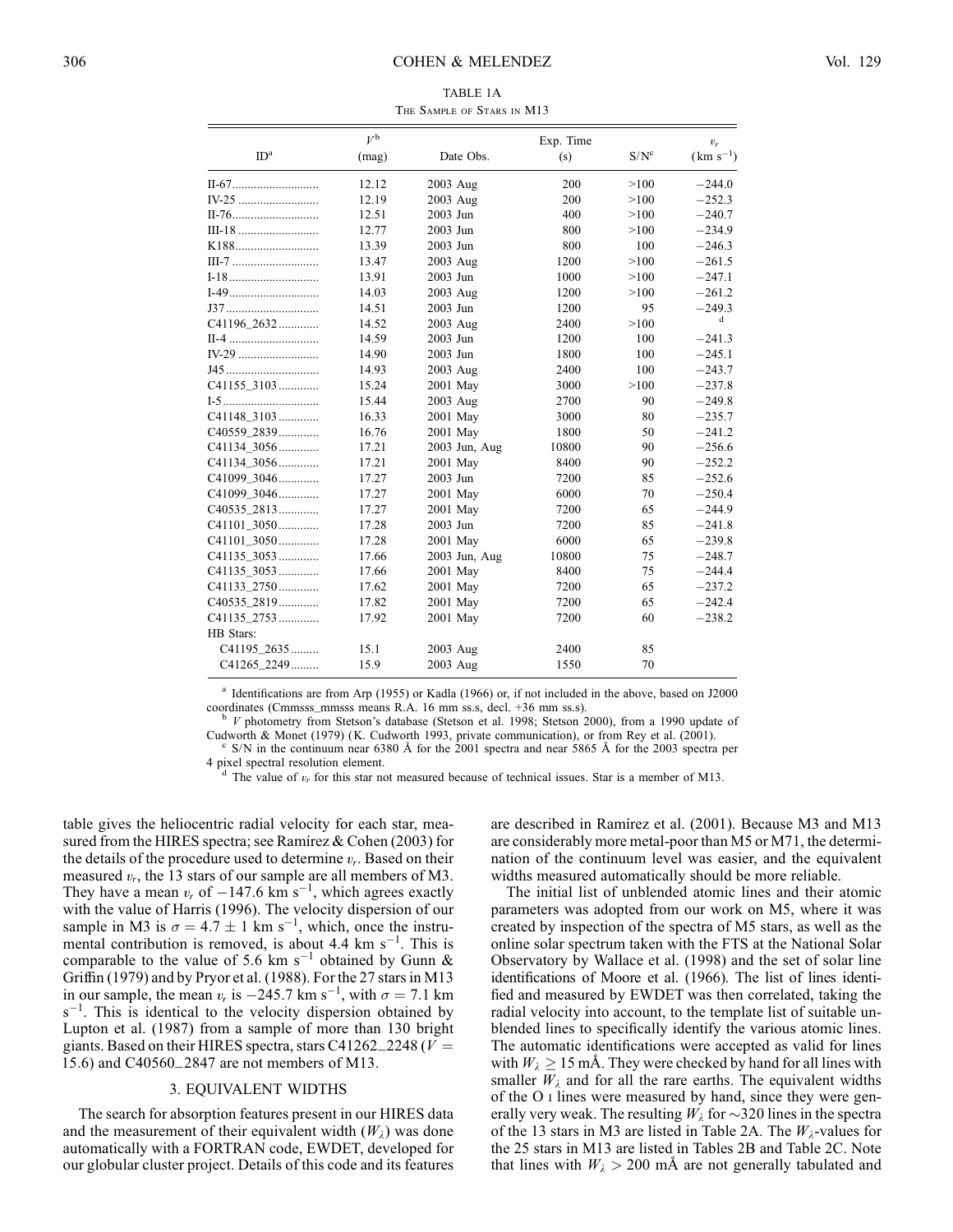|                 |                      | THE SAMPLE OF STARS IN M3 |                  |         |                        |
|-----------------|----------------------|---------------------------|------------------|---------|------------------------|
| ID <sup>a</sup> | $V^{\rm b}$<br>(mag) | Date of Obs.              | Exp. Time<br>(s) | $S/N^c$ | $v_r$<br>$(km s^{-1})$ |
|                 |                      |                           |                  |         |                        |
| VZ 1397         | 12.65                | $2003$ Jun                | 600              | >100    | $-146.1$               |
|                 | 12.68                | 2003 Jun                  | 600              | >100    | $-151.4$               |
|                 | 12.73                | 2003 Jun                  | 800              | >100    | $-154.0$               |
|                 | 13.01                | 2003 Jun                  | 400              | >100    | $-151.8$               |
|                 | 13.60                | 2003 Jun                  | 1000             | >100    | $-150.4$               |
|                 | 13.75                | 2003 Jun                  | 1000             | >100    | $-144.5$               |
|                 | 13.95                | 2003 Jun                  | 1000             | >100    | $-151.4$               |
|                 | 15.71                | 2001 May                  | 4800             | >100    | $-139.9$               |
|                 | 15.71                | 2003 Jun                  | 7200             | 100     | $-145.7$               |
|                 | 16.33                | 2001 May                  | 3600             | 80      | $-148.7$               |
|                 | 16.44                | 2001 May                  | 3600             | 75      | $-141.4$               |
|                 | 16.58                | 2001 May                  | 4800             | 85      | $-143.6$               |
|                 | 16.58                | 2003 Jun                  | 8400             | 90      | $-143.7$               |
|                 | 16.65                | 2001 May                  | 4800             | 80      | $-150.4$               |
|                 | 16.65                | 2003 Jun                  | 7200             | 90      | $-153.8$               |
|                 | 16.65                | 2001 May                  | 4800             | 80      | $-138.6$               |
|                 | 16.65                | 2003 Jun                  | 8400             | 90      | $-149.8$               |

TABLE 1B The Sample of Stars in M3

<sup>a</sup> Identifications are from Sandage (1953) or from von Zeipel (1908), or are based on J2000 coordinates

(Cmmsss\_mmsss means R.A. 13 mm ss.s, decl. +28 mm ss.s).<br><sup>b</sup> *V* photometry from Sandage (1953), Buonanno et al. (1994), Ferraro et al. (1997), and Stetson (2000).<br><sup>c</sup> S/N in the continuum near 6380 Å for the 2001 spectra

4 pixel spectral-resolution element.

are not used unless there are no other available lines of that species.

### 4. ATOMIC PARAMETERS

The provenance of the  $q_f$ -values and damping constants we adopt in our analysis of M3 and M13 stars is discussed below. In general, the atomic data and the analysis procedures used here are identical to those developed in our recent paper on M5 (Ramírez & Cohen 2003).

#### 4.1. Transition Probabilities

Transition probabilities for the Fe i lines were obtained from several laboratory experiments, including studies of Fe i absorption lines produced by iron vapor in a carbon tube furnace (Blackwell et al. 1979, 1982a, 1982b, 1986) (Oxford Group), measurement of radiative lifetimes of Fe i transitions by laserinduced fluorescence (O'Brian et al. 1991; Bard et al. 1991; Bard & Kock 1994), Fe i emission-line spectroscopy from a lowcurrent arc (May et al. 1974), and emission lines of Fe i from a shock tube (Wolnik et al. 1971). We also considered solar g f-values from Thévenin (1989, 1990) when needed. The Fe i  $gf$ -values obtained by the different experiments were placed into a common scale with respect to the results from O'Brian et al. (1991) (see Ramirez et al. 2001 for details). The  $q_f$ -values for our Fe  $\scriptstyle\rm II$  lines were taken from the solar analysis of Blackwell et al. (1980), Biémont et al. (1991), and from the semiempirical calculations of Kurucz (1993b). For Fe I and Fe II  $gf$ -values, we used the same priority order for the  $gf$ -values from different experiments as in Ramírez et al. (2001).

Transition probabilities for the lines of atomic species other than iron were obtained from the NIST Atomic Spectra Database (NIST Standard Reference Database No. 78; see Weise et al. 1969, 1996; Martin et al. 1988; Fuhr et al. 1988) when possible. Nearly 80% of the lines selected as suitable from the HIRES spectra have transition probabilities from the NIST database. For the remaining lines the  $gf$ -values come from the inverted solar analysis of Thévenin (1989, 1990), with the exception of La  $II$ , Nd  $II$ , and Eu  $II$  lines, for which we have updated our values to those of Lawler et al. (2001, 2001) and Den Hartog et al. (2003).

Six elements show hyperfine structure splitting (Sc  $II$ , V  $I$ , Mn I, Co I, Cu I, and Ba II). The corresponding hyperfine structure constants were taken from Prochaska et al. (2000). For Ba II, we adopt the HFS from McWilliam (1998). We use the laboratory spectroscopy of Lawler et al. (2001, 2001) to calculate the HFS patterns for La  $\scriptstyle\rm II$  and for Eu  $\scriptstyle\rm II$ .

We use the damping constants of Barklem et al. (2000), which were calculated on the basis of the theory of Anstee, Barklem, and O'Mara (Barklem et al. 1998), when available. If there is no entry in their database, as in our earlier work, the damping constants were set to twice that of the Unsold approximation for van der Waals broadening, following Holweger et al. (1991).

### 4.2. Solar Abundances

The regime in which we are operating is so metal-poor that we cannot in general attempt to calculate solar abundances corresponding to our particular choices of atomic data because the lines seen in these metal-poor globular cluster stars are far too strong in the Sun. We must therefore rely on the accuracy of the  $gf$ -values for each element across the large relevant range of line strength and wavelength. We adopt the solar abundances of Anders & Grevesse (1989) for most elements. For Ti and for Sr, we adopt the slightly modified values given in Grevesse  $\&$ Sauval (1998). For the special cases of La II, Nd II, and Eu II we use the results found by the respective recent laboratory studies cited above. For Mg, we adopt the slightly updated value suggested by Holweger (2001), ignoring the small suggested non-LTE and granulation corrections, since we do not implement such in our analyses.

There is considerable controversy regarding the abundances of the CNO elements in the Sun, with the recent results of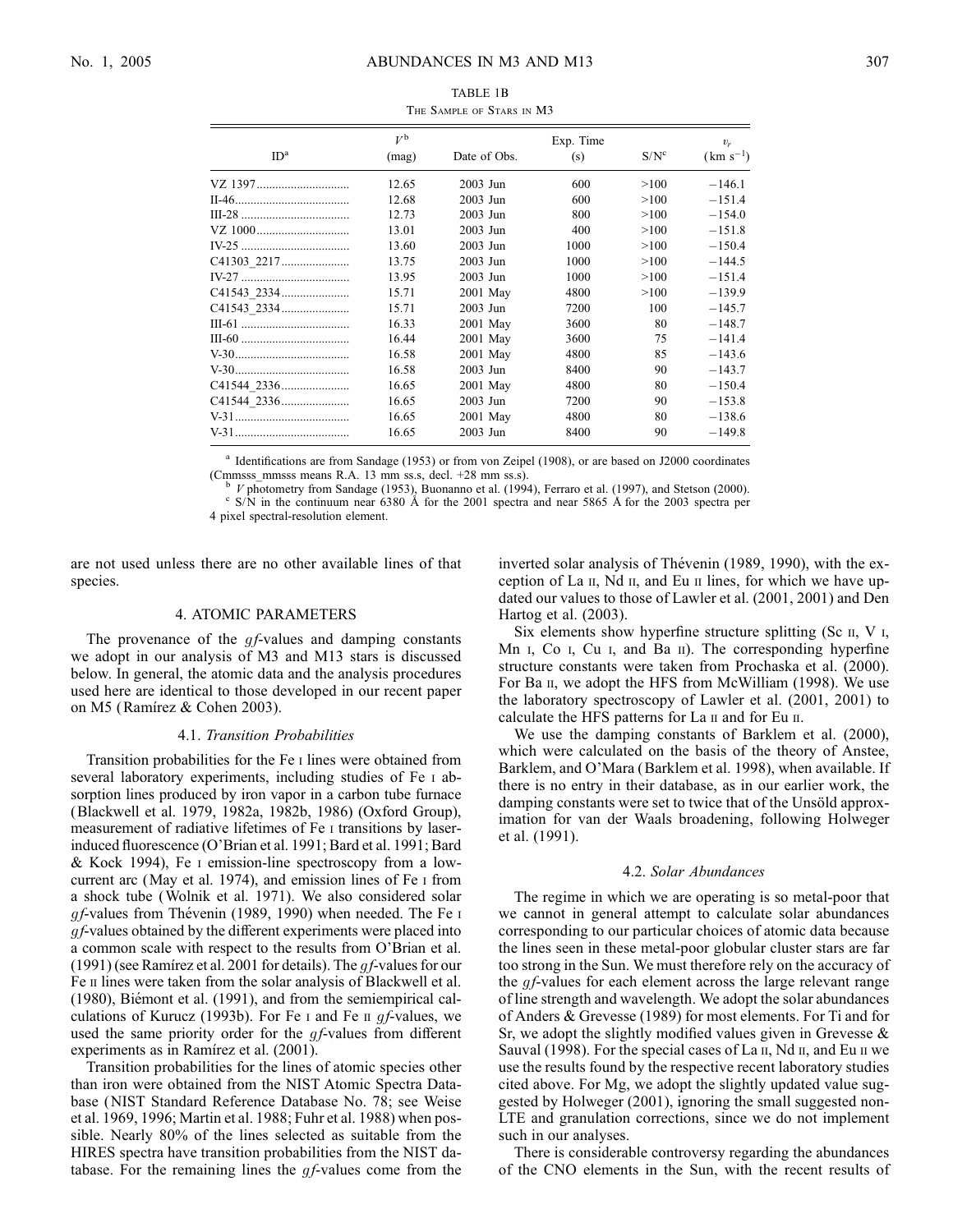| Ion  | (A)     | (eV) | $\log gt$ | VZ 1397<br>(mA) | II 46<br>(mA) | <b>III</b> 28<br>(mA) | VZ 1000<br>(mA) | IV 25<br>(mA) | C41303 <sub>-2217</sub><br>$(m\AA)$ | <b>IV 27</b><br>(mA) | C41543_2334<br>(mA) | III 61<br>(mA) | III 60<br>(mA) | V 30<br>(mA) | C41544_2336<br>(mA) | V 31<br>$(m\AA)$ |
|------|---------|------|-----------|-----------------|---------------|-----------------------|-----------------|---------------|-------------------------------------|----------------------|---------------------|----------------|----------------|--------------|---------------------|------------------|
| 0 1  | 6300.30 | 0.00 | $-9.78$   | 77.2            | 66.5          | 55.0                  | 28.5            | 39.0          | 37.0                                | 16.0                 | $\cdots$            | .              | $\cdots$       | $\cdots$     | .                   | .                |
|      | 6363.78 | 0.02 | $-10.30$  | 41.0            | 27.5          | 28.1                  | 14.6            | 14.0          | 15.7                                | 7.0                  | .                   | .              | $\cdots$       | $\cdots$     | .                   | .                |
| 0 1  | 7771.94 | 9.15 | 0.37      | $\cdots$        | .             | $\cdots$              | .               | $\cdots$      | .                                   | $\cdots$             | 111.0               | 32.0           | 27.0           | < 14.0       | 32.0                | 22.0             |
| 0 1  | 7774.17 | 9.15 | 0.22      | $\cdots$        | $\cdots$      | $\cdots$              | $\cdots$        | $\cdots$      | $\cdots$                            | $\cdots$             | 90.0                | 30.0           | 20.0           | $\cdots$     | 25.0                | $\cdots$         |
| 0 1  | 7775.39 | 9.15 | 0.00      | $\cdots$        | .             | $\cdots$              | $\cdots$        | .             | .                                   | .                    | 71.0                | .              | $\cdots$       | .            | .                   | .                |
| Na 1 | 5682.63 | 2.10 | $-0.70$   | 72.1            | 58.0          | 30.2                  | 73.9            | 46.3          | 33.0                                | 55.9                 | .                   | .              | $\cdots$       | 41.0         | 23.0                | 19.0             |

TABLE 2AEquivalent Widths for the M3 Stars

Nore.—Table 2A is presented in its entirety in the electronic edition of the Astronomical Journal. A portion is shown here for guidance regarding its form and content.

|      | EQUIVALENT WIDTHS FOR THE DRIGHTER MITS STARS |      |           |                  |                      |               |                |              |           |              |              |              |                                 |                         |               |                  |
|------|-----------------------------------------------|------|-----------|------------------|----------------------|---------------|----------------|--------------|-----------|--------------|--------------|--------------|---------------------------------|-------------------------|---------------|------------------|
| Ion  | (A)                                           | (eV) | $\log gt$ | $\Pi$ 67<br>(mA, | <b>IV 25</b><br>(mA) | II 76<br>(mA) | III 18<br>(mA) | K 18<br>(mA) | Ш<br>(mA) | . 18<br>(mA) | : 49<br>(mA) | J 37<br>(mA) | C41196 <sub>-2632</sub><br>(mA) | II <sub>4</sub><br>(mA) | IV 29<br>(mA) | J 45<br>$(m\AA)$ |
| 0 1  | 6300.30                                       | 0.00 | $-9.78$   | 6.1              | 20.0                 | 55.0          | 10.0           | 26.0         | 30.0      | 16.0         | 30.0         | 9.0          | 6.5                             | 10.0                    | 14.0          | 7.0              |
| 0 1  | 6363.78                                       | 0.02 | $-10.30$  | $\cdots$         | 7.0                  | 23.8          | $\cdots$       | 11.7         | 14.0      | $\cdots$     | 9.0          | $\cdots$     | $\cdots$                        | $\cdots$                | $\cdots$      | $\cdots$         |
| Na 1 | 5682.63                                       | 2.10 | $-0.70$   | 109.2            | 112.0                | 30.0          | 83.7           | 36.0         | 40.7      | 55.0         | 39.4         | 56.0         | 42.3                            | 43.5                    | 15.5          | 41.0             |
| Na 1 | 5688.19                                       | 2.10 | $-0.42$   | 124.0            | 138.0                | 52.8          | 106.4          | 59.0         | 57.8      | 80.4         | 53.0         | 75.6         | 61.7                            | 63.4                    | 29.4          | 57.3             |
| Na 1 | 6154.23                                       | 2.10 | $-1.53$   | 45.7             | 46.9                 | 6.6           | 27.0           | 10.0         | .         | 14.5         | .            | 19.0         | $\cdots$                        | 8.5                     | .             | $\cdots$         |
| Na 1 | 6160.75                                       | 2.00 | $-1.23$   | $\cdots$         | 67.9                 | 11.0          | 44.0           | 18.1         | .         | 29.6         | 17.0         | 23.5         | 20.0                            | 21.0                    | $\cdots$      | 16.0             |

TABLE 2B Equivalent Widths for the Brighter M13 Stars

Nore.—Table 2B is presented in its entirety in the electronic edition of the Astronomical Journal. A portion is shown here for guidance regarding its form and content.

TABLE 2CEquivalent Widths for the Fainter M13 Stars

| lon | (A)                              | (eV) | $\log qf$     | (mA) | (mA)    | C41155_3103 C41148_3103 C41134_3056 C40559_2839 C41101_3050 C41099_3046 C41135_3053 C41133_2750 C40535_2819 C40539_2813 C41135_2753<br>(mA | (mA) | (mA) | (mÅ)     | (mA` | (mA)     | (mA)     | (mA) | (mA) | (mA)     |
|-----|----------------------------------|------|---------------|------|---------|--------------------------------------------------------------------------------------------------------------------------------------------|------|------|----------|------|----------|----------|------|------|----------|
|     | $Q_1$ 7771.94 9.15               |      | $0.37 \ldots$ |      | 12.0    | 34.0                                                                                                                                       | 16.0 | 25.0 | 22.5     | 20.0 | 20.0     | 20.0     | 25.0 | 19.0 | 16.5     |
|     | $O_1$ 7774.17 9.15               |      | 0.22          |      | $\cdot$ | 25.0                                                                                                                                       | 14.0 | 17.0 | $\cdots$ | 15.0 | 18.0     | 14.0     | 25.0 | 19.0 | 20.0     |
|     | Na 1 $5682.63$ 2.10 $-0.70$ 56.0 |      |               |      | 49.0    | 20.0                                                                                                                                       | 21.7 | 26.0 | 30.3     | 29.0 | 14.0     | $\cdots$ | 19.0 | 20.0 | $\cdots$ |
|     | Na 1 $5688.19$ 2.10 $-0.42$ 76.5 |      |               |      | 69.0    | 29.0                                                                                                                                       | 44.3 | 33.0 | 44.3     | 48.0 | 23.3     | 27.0     | 26.0 | 35.0 | 27.0     |
|     | Na 1 $6160.75$ 2.00 $-1.23$ 26.6 |      |               |      | 22.0    | .                                                                                                                                          | .    | .    | .        | .    | $\cdots$ | .        | .    | .    | .        |

Nore.—Table 2C is presented in its entirety in the electronic edition of the Astronomical Journal. A portion is shown here for guidance regarding its form and content.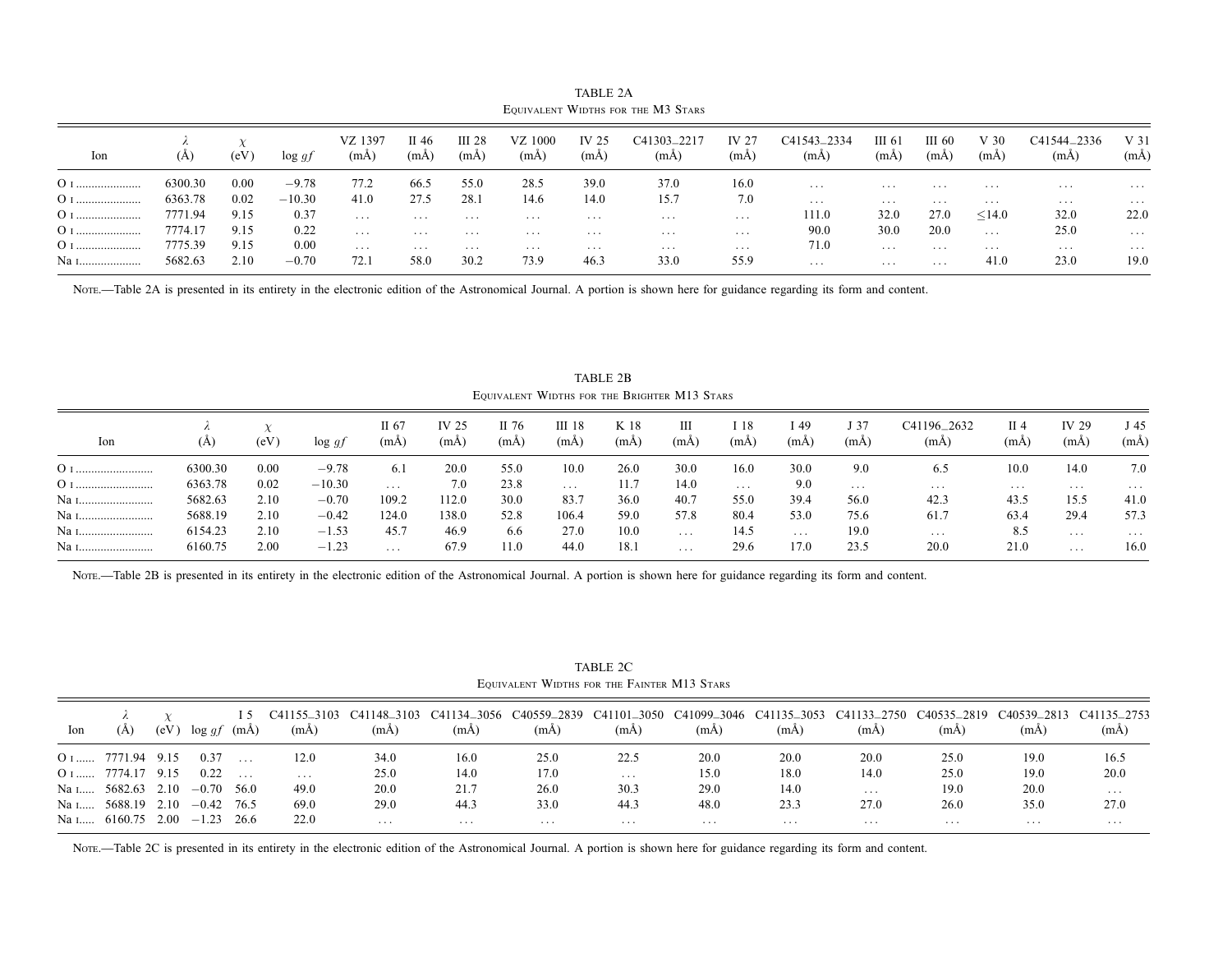Allende Prieto et al. (2002), Asplund (2003), and Asplund et al. (2004) being considerably ( $\sim$ 0.2 dex) lower than those of Anders & Grevesse (1989) and somewhat lower than those of Grevesse & Sauval (1998). We have derived an inverse solar O abundance for our particular choice of atomic data and of model atmospheres using both the forbidden doublet at 6300, 6363 Å and the triplet at 7770 Å. The equivalent widths of these lines in the Sun were measured from the solar atlas of Kurucz et al. (1984) and checked in the McDonald Observatory solar spectrum used by Allende Prieto et al. (2004). Corrections for the contribution of the Ni  $\scriptstyle\rm I$  line to the line at 6300 Å (Allende Prieto et al. 2001) and the CN lines to the line at 6363 Å (Asplund et al. 2004) were made. We adopted the O abundance from [O i]; after applying a non-LTE correction interpolated from the calculations of Gratton et al. (1999), the O abundance from the triplet lines is only 0.05 dex smaller than derived from the forbidden lines.

We adopt  $log \epsilon$ (Fe) = 7.45 dex for iron, following the revisions in the solar photospheric abundances suggested by Asplund et al. (2000) and Holweger (2001). This value is somewhat lower than that given by Grevesse & Sauval (1998) and considerably lower than that recommended by Anders & Grevesse (1989). Some papers in the literature use the Grevesse & Sauval (1998) value, and some older ones use 7.67 dex, the value recommended by Anders & Grevesse (1989). In such cases, their values of  $[Fe/H]$  will be 0.1 to 0.2 dex smaller than ours, while their abundance ratios  $[X/Fe]$  are the same amount larger than ours.

Table 3 gives the solar abundances used here.

# 5. STELLAR PARAMETERS

We follow the philosophy developed in our earlier work on globular cluster stars and described in Cohen et al. (2001).  $T_{\text{eff}}$  is derived by comparing reddening-corrected broadband colors with the predictions of grids of model atmospheres. Here we use the grid of predicted broadband colors and bolometric corrections of Houdashelt et al. (2000), based on the MARCS stellar atmosphere code of Gustafsson et al. (1975). In Cohen et al. (2001) we demonstrated that the Kurucz and MARCS predicted colors are essentially identical, at least for the specific colors used here. We adopt current values from the online database of Harris (1996) for the distances of 10.4 (7.5) kpc for M3 (M13) with a reddening of  $E(B - V) = 0.01$  (0.02) mag. The relative extinction in various passbands is taken from Cohen et al. (1981) (see also Schlegel et al. 1998). On the basis of the earlier high-dispersion analyses of Kraft et al. (1997) and Sneden et al. (2004), we adopt as an initial guess  $[Fe/H] = -1.5$  dex for these two globular clusters.

Our primary source for optical photometry is the BVI database of Stetson (Stetson et al. 1998; Stetson 2000). All the bright giants in M3, except VZ 1000 and VZ 1397, which are too close to the center of this cluster, are included there. All components of the pairs except V-30+V-31, which are too far from the center of M3, are included as well. Photometry for the missing stars was obtained from Sandage (1953), Johnson & Sandage (1956), Buonanno et al. (1994), or Ferraro et al. (1997), with preference given to the most recent study.

For M13, we used (in order of preference) the optical photometry of Cudworth (1979), Rey et al. (2001), Buonanno et al. (1994), and Stetson (Stetson et al. 1998; Stetson 2000). After a small adjustment in the zero point of the (uncalibrated) photometry of Buonanno et al. (1994), the agreement between the various data sets is reasonable. The area in M13 covered by the work of Johnson & Bolte (1998), Rosenberg et al. (2000), and

TABLE 3 Adopted Solar Abundances

| Element                                                                                                                                                                                                                                                                                                                                                                                                                        | $[X/H]^a$ | Element | $[X/H]^a$ |
|--------------------------------------------------------------------------------------------------------------------------------------------------------------------------------------------------------------------------------------------------------------------------------------------------------------------------------------------------------------------------------------------------------------------------------|-----------|---------|-----------|
|                                                                                                                                                                                                                                                                                                                                                                                                                                | 8.85      | Fe      | 745       |
| Na                                                                                                                                                                                                                                                                                                                                                                                                                             | 6.33      | Ni      | 6.25      |
|                                                                                                                                                                                                                                                                                                                                                                                                                                | 7.54      | Cu      | 4 2 1     |
| A1                                                                                                                                                                                                                                                                                                                                                                                                                             | 6.47      |         | 4.60      |
|                                                                                                                                                                                                                                                                                                                                                                                                                                | 7.55      | Ba      | 2.13      |
|                                                                                                                                                                                                                                                                                                                                                                                                                                | 6.36      | Y       | 2.24      |
| Sc                                                                                                                                                                                                                                                                                                                                                                                                                             | 3.10      | Zr      | 2.60      |
| Ti                                                                                                                                                                                                                                                                                                                                                                                                                             | 4.99      | La      | 1 1 4     |
| V                                                                                                                                                                                                                                                                                                                                                                                                                              | 4.00      | Nd      | 145       |
| $Cr_{1}, \ldots, T_{n}, \ldots, T_{n}, \ldots, T_{n}, \ldots, T_{n}, \ldots, T_{n}, \ldots, T_{n}, \ldots, T_{n}, \ldots, T_{n}, \ldots, T_{n}, \ldots, T_{n}, \ldots, T_{n}, \ldots, T_{n}, \ldots, T_{n}, \ldots, T_{n}, \ldots, T_{n}, \ldots, T_{n}, \ldots, T_{n}, \ldots, T_{n}, \ldots, T_{n}, \ldots, T_{n}, \ldots, T_{n}, \ldots, T_{n}, \ldots, T_{n}, \ldots, T_{n}, \ldots, T_{n}, \ldots, T_{n}, \ldots, T_{n},$ | 5.67      | Eu      | 0.51      |
| Mn                                                                                                                                                                                                                                                                                                                                                                                                                             | 5.39      | Dy      | 1.10      |

<sup>a</sup> Given on a scale for which log  $[N(H)] = 12.0$ ; values in dex.

by Piotto et al. (2002) does not overlap with our stars; nor does that of the IR photometry of Davidge & Courteau (1999) and of Valenti et al. (2004).

We only used V and I magnitudes from these sources, combining them with  $J$  and  $K$  photometry from 2MASS (Skrutskie et al. 1997; Cutri et al. 2003). This worked extremely well for the bright giants, with a scatter in deduced  $T_{\text{eff}}$  from  $V - I$ ,  $V - J$ , and  $V - K$  of under 40 K. The fainter stars in our sample (i.e., the pairs) show much larger scatter in their deduced  $T_{\text{eff}}$ from the various colors. These stars are too crowded (and in some cases rather faint) for 2MASS, which uses an aperture size of  $2''$ . This problem is more serious in M13, as our sample reaches fainter there than in M3; a large fraction of the pairs observed in M13 had no entry or only a single entry in the 2MASS database.

To get around this problem, in 2004 April we observed the fields of the fainter stars in our samples in both M3 and M13 with the Wide Field Infrared Camera (WIRC; Wilson et al. 2003) at the 5 m Hale Telescope for the purpose of establishing reliable  $J$ ,  $K$  magnitudes for the fainter stars in our sample. The 2MASS colors of nearby isolated somewhat brighter stars were used to calibrate our WIRC photometry. This new infrared photometry for only the pairs in M3 and M13 is listed in Table 4. The agreement with 2MASS is very good for the brighter, wider pairs.

With improved infrared photometry in hand, the observed broadband colors  $V - I$ ,  $V - J$ , and  $V - K$  for each program star from the sources listed above, corrected for extinction, were used to determine  $T_{\text{eff}}$ . The set of models with metallicity of  $-1.5$  dex, nearest to our initial estimate of [Fe/H], is used. Table 5A (Table 5B) lists the  $T_{\text{eff}}$  thus deduced for the sample in M3 and in M13. The reddening to each of these clusters is small, making possible extinction variations across the cluster irrelevant. We assume a random photometric error of 0.02 mag applies to  $V - I$  from Stetson (2000). Following Cohen et al. (2001), this translates into a total uncertainty in  $T_{\text{eff}}$  of 75 K for giants rising to 150 K for main-sequence stars using only  $V - I$ . The errors in  $T_{\text{eff}}$  deduced from  $V - J$  or  $V - K$  are about a factor of 2 smaller.

We have slightly smoothed the  $T_{\text{eff}}$  for the fainter stars in our sample by small amounts to ensure that stars at approximately the same evolutionary stage have approximately the same stellar parameters. Once an initial guess at  $T_{\text{eff}}$  has been established from a broadband color, it is possible with minimal assumptions to evaluate  $log(g)$  using observational data. The adopted distance modulus for the cluster, initial guess at  $T_{\text{eff}}$  for the star,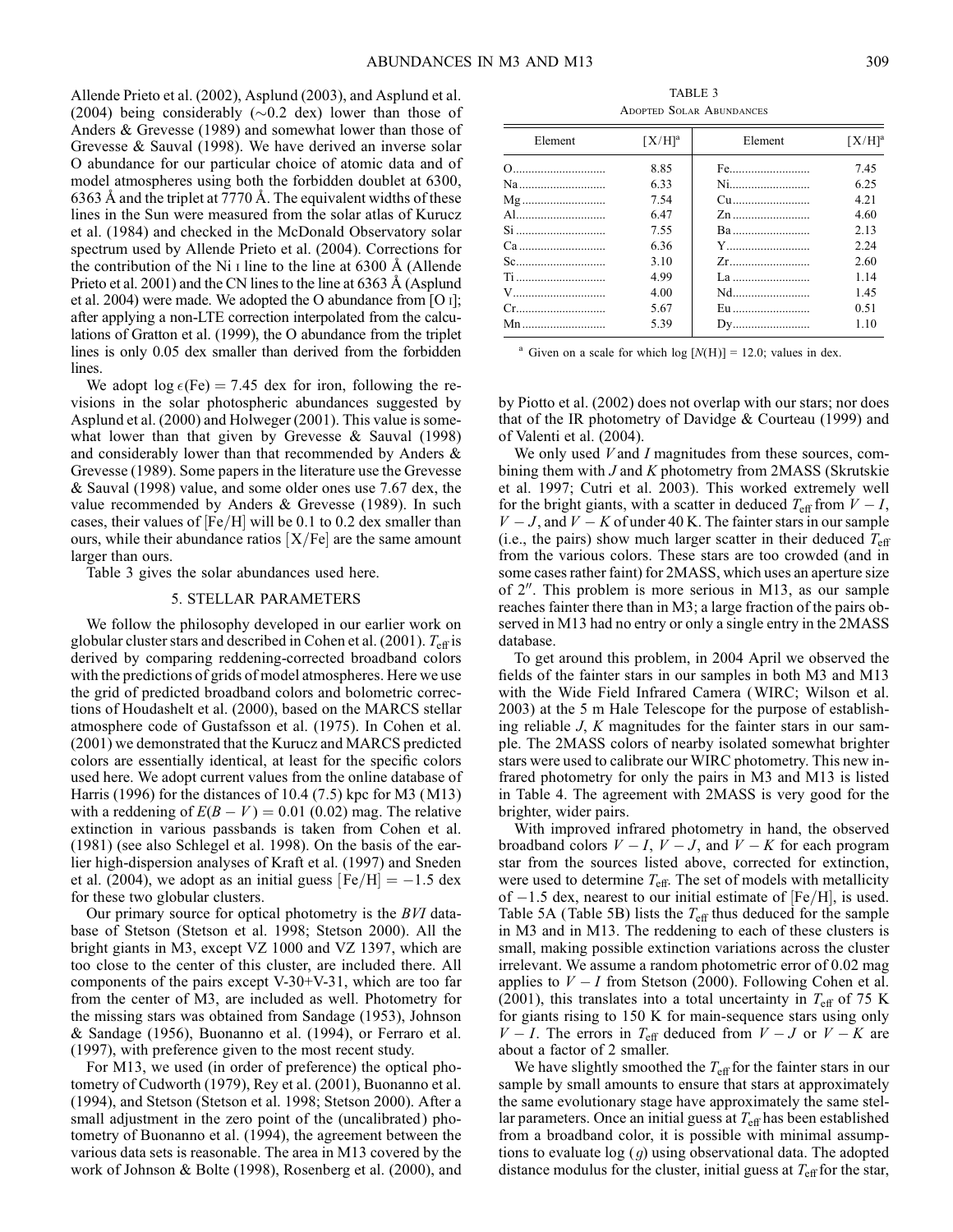TABLE 4 New IR Photometry for the Fainter Stars

| ID <sup>a</sup> | $\cdot$<br>$(mag)^b$ | K<br>$(mag)^b$ |  |  |  |  |  |  |  |  |  |
|-----------------|----------------------|----------------|--|--|--|--|--|--|--|--|--|
|                 |                      |                |  |  |  |  |  |  |  |  |  |
| M <sub>3</sub>  |                      |                |  |  |  |  |  |  |  |  |  |
| C41544_2336     | 15.16                | 14.68          |  |  |  |  |  |  |  |  |  |
| C41543_2334     | 14.67                | 14.38          |  |  |  |  |  |  |  |  |  |
|                 | 15.03                | 14.52          |  |  |  |  |  |  |  |  |  |
|                 | 14.92                | 14.41          |  |  |  |  |  |  |  |  |  |
|                 | 15.33                | 14.74          |  |  |  |  |  |  |  |  |  |
|                 | 15.18                | 14.61          |  |  |  |  |  |  |  |  |  |
| M13             |                      |                |  |  |  |  |  |  |  |  |  |
| C41134 3056     | 15.73                | 15.32          |  |  |  |  |  |  |  |  |  |
| C41135 3053     | 16.29                | 15.91          |  |  |  |  |  |  |  |  |  |
| C41101_3050     | 15.88                | 15.40          |  |  |  |  |  |  |  |  |  |
| C41099_3046     | 15.88                | 15.44          |  |  |  |  |  |  |  |  |  |
| C40539 2813     | 16.49                | 16.08          |  |  |  |  |  |  |  |  |  |
| C40535 2819     | 16.58                | 16.19          |  |  |  |  |  |  |  |  |  |
| C41135 2753     | 16.87                | 16.44          |  |  |  |  |  |  |  |  |  |
| C41133 2750     | 16.30                | 15.86          |  |  |  |  |  |  |  |  |  |
| C41148 3103     | 14.87                | 14.30          |  |  |  |  |  |  |  |  |  |
| C41155 3103     | 13.64                | 13.09          |  |  |  |  |  |  |  |  |  |
| C40559 2839     | 12.84                | 12.20          |  |  |  |  |  |  |  |  |  |
|                 | 12.84                | 12.20          |  |  |  |  |  |  |  |  |  |
| C41195 2635     | 14.72                | 14.82          |  |  |  |  |  |  |  |  |  |
|                 |                      |                |  |  |  |  |  |  |  |  |  |

<sup>a</sup> Identifications as in notes to Tables 1A (1B).<br><sup>b</sup> The 1  $\sigma$  uncertainties are  $\pm 0.03$  mag.

and an assumed stellar mass (we adopt 0.8  $M_{\odot}$  for the stars in M3 and in M13) are combined with the known interstellar absorption, the bolometric corrections predicted by the model atmosphere grid, as well as a broadband observed V magnitude to calculate  $log(g)$ . An iterative scheme is used to correct for the small dependence of the predictions of the model atmosphere grid on  $log(q)$  itself. Rapid convergence is achieved.

It is important to note that because of the constraint of a known distance to each cluster, the uncertainty in  $log(g)$  for any star in our sample is small,  $\leq 0.1$  dex, when comparing two members of the same cluster. Propagating an uncertainty of 15% in the cluster distance, 5% in the stellar mass, and a gen-

TABLE 5A Stellar Parameters for the M3 Sample

| ID <sup>a</sup>   | $T_{\rm eff}$<br>(K) | log(g)<br>$(\text{dex})$ | $v_t$<br>$(km s^{-1})$ |
|-------------------|----------------------|--------------------------|------------------------|
|                   | 3985                 | 0.40                     | 1.90                   |
|                   | 3998                 | 0.40                     | 1.90                   |
| VZ 1000           | 4175                 | 0.70                     | 1.85                   |
|                   | 4200                 | 0.60                     | 1.80                   |
|                   | 4408                 | 1.10                     | 1.60                   |
| C41303_2217       | 4436                 | 1.20                     | 1.60                   |
| IV-27             | 4547                 | 1.30                     | 1.60                   |
|                   | 5140                 | 2.70                     | 1.35                   |
|                   | 5170                 | 2.65                     | 1.30                   |
| C41544 2336       | 5170                 | 2.70                     | 1.25                   |
|                   | 5170                 | 2.75                     | 1.40                   |
|                   | 5170                 | 2.80                     | 1.20                   |
| $C41543$ $2334^b$ | 6090                 | 2.70                     | 2.05                   |
|                   |                      |                          |                        |

 $a<sup>b</sup>$  Identifications as in notes to Table 1A.<br> $b<sup>b</sup>$  This is a RHB star.

TABLE 5B Stellar Parameters for the M13 Sample

| ID <sup>a</sup> | $T_{\rm eff}$<br>(K) | log(g)<br>$(\text{dex})$ | $v_t$<br>$(km s^{-1})$ |
|-----------------|----------------------|--------------------------|------------------------|
|                 | 3900                 | 0.45                     | 1.9                    |
|                 | 3985                 | 0.50                     | 1.95                   |
|                 | 4300                 | 0.85                     | 1.95                   |
|                 | 4350                 | 1.00                     | 1.65                   |
|                 | 4535                 | 1.37                     | 1.45                   |
|                 | 4550                 | 1.40                     | 1.35                   |
|                 | 4690                 | 1.65                     | 1.5                    |
|                 | 4745                 | 1.75                     | 1.55                   |
|                 | 4895                 | 2.00                     | 1.45                   |
| C41196_2632     | 4900                 | 2.00                     | 1.5                    |
|                 | 4910                 | 2.05                     | 1.5                    |
|                 | 5007                 | 2.22                     | 1.55                   |
|                 | 5055                 | 2.25                     | 1.55                   |
| C41155_3103     | 5068                 | 2.37                     | 1.55                   |
|                 | 5070                 | 2.45                     | 1.5                    |
| C41148_3103     | 5247                 | 2.89                     | 1.55                   |
| C40559 2839     | 5349                 | 3.10                     | 1.6                    |
| C41134_3056     | 5305                 | 3.25                     | 1.0                    |
| C41099_3046     | 5414                 | 3.35                     | 1.05                   |
| C40535_2813     | 5718                 | 3.60                     | 2.3                    |
| C41101_3050     | 5370                 | 3.30                     | 1.2                    |
| C41135 3053     | 5500                 | 3.50                     | 1.15                   |
| C41133 2750     | 5520                 | 3.50                     | 1.65                   |
| C40535 2819     | 5722                 | 3.65                     | 2.05                   |
| C41135 2753     | 6045                 | 3.80                     | 2.3                    |

Identifications as in notes to Table 1B.

erous  $3\%$  in  $T_{\text{eff}}$ , and ignoring any covariance, leads to a potential systematic error of  $\pm 0.2$  dex for log (g).

### 6. ABUNDANCE ANALYSIS

We rely heavily in the present work on the procedures and atomic data for abundance analyses of metal-poor stars described in our earlier papers referenced above reporting analyses of globular cluster stars. Given the derived stellar parameters from Table 5A (Table 5B), we determined the abundances using the equivalent widths obtained as described above. The abundance analysis is carried out using a current version of the LTE spectral synthesis program MOOG (Sneden 1973). We employ the grid of stellar atmospheres from Kurucz (1993a) without convective overshoot, when available. We compute the abundances of the species observed in each star using the four stellar atmosphere models with the closest  $T_{\text{eff}}$  and log (g) to each star's parameters. The abundances were interpolated using results from the closest stellar model atmospheres to the appropriate  $T_{\text{eff}}$ and log (g) for each star given in Table 5A (Table 5B).

The microturbulent velocity  $(v_t)$  of a star is determined spectroscopically by requiring the abundance to be independent of the strength of the lines. The uncertainty in our derived  $v_t$  is estimated to be +0.4,  $-0.2$  km s<sup>-1</sup> on the basis of repeated trials with the same line list for several stars varying  $v_t$ . We apply this technique here to the large sample of detected Fe i lines in each star; the results are listed with the stellar parameters in Table 5A (Table 5B).

Iron is the only element with more than a few detected lines in each of two different stages of ionization and hence is useful for determining the ionization equilibrium. Figure 2 (Fig. 3) shows the Fe abundance as inferred from lines of Fe i, as well as the Fe ionization equilibrium for the stars in our sample in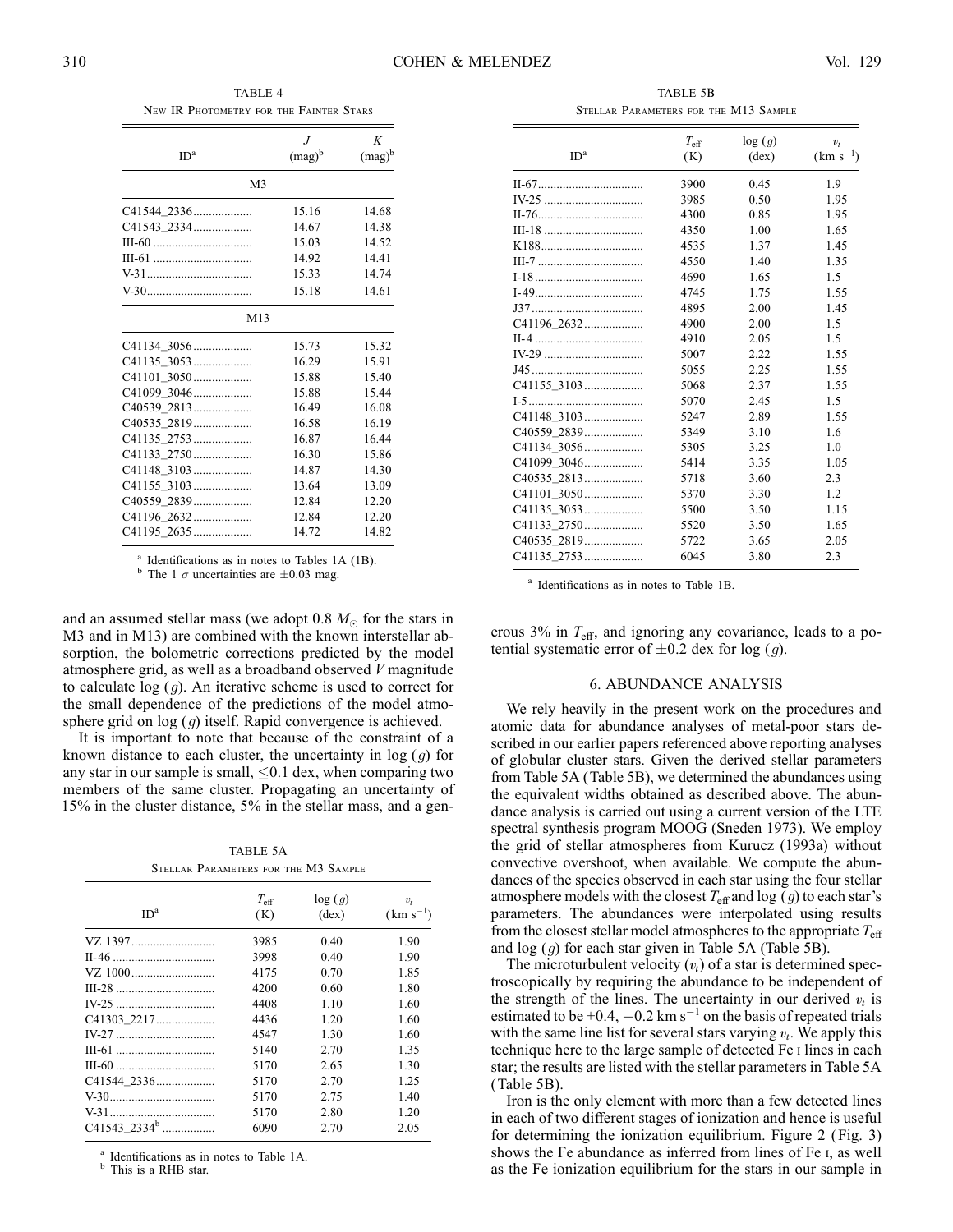

FIG. 2.—[Fe/H] from lines of Fe I shown as a function of  $T_{\text{eff}}$  in the top panel, while the bottom panel shows the ionization equilibrium of Fe for our sample of 13 stars in M3. The open circle indicates the HB star. The error bars on the left margin are those of the most luminous giants, while the error bars on the right margin are those of the faintest stars in our sample. The dotted horizontal line indicates the mean value for our sample in this globular cluster.

M3 (M13). The ionization equilibrium for Fe  $\mu$  versus Fe  $\mu$  is satisfactory in each of these globular clusters. The average difference between  $[Fe/H]$  as inferred from Fe  $\scriptstyle\rm II$  lines and from Fe i lines for the eight luminous RGB stars in M3 is 0.00 dex, while the largest difference (in absolute value) is only 0.11 dex. For the five low-luminosity giants in M3, the range is somewhat larger, but the average difference is only 0.01 dex. Over the full M13 sample, the average difference is only 0.04 dex. The Fe ionization equilibrium shifts by 0.2 dex for a 100 K change in  $T_{\text{eff}}$  in this temperature regime, so our  $\pm 50$  K uncertainty in  $T_{\text{eff}}$ is capable of producing the observed dispersion in Fe ionization equilibrium. For Ti, which has far fewer detected lines of the neutral species than does Fe, the mean difference in  $[Ti/Fe]$ , as deduced from the neutral lines and from the ionized lines for the stars in our sample in M3 (M13), is only 0.10 (0.15) dex.

Following upon our previous work, no non-LTE corrections have been applied for the specific ions studied in the M3 and M13 stars, with the exception of O, for which we rely on the calculations of Gratton et al. (1999). The detailed non-LTE calculations of Gratton et al. (1999) and of Takeda et al. (2003) for the two Na i doublets we use suggest that for this regime of  $T_{\text{eff}}$ , the non-LTE correction is about +0.15 dex. For Ba  $\text{II}$ , the non-LTE calculations of Mashonkina & Gehren (2000) and of Mashonkina et al. (1999) suggest that a non-LTE correction of -0.1 dex is appropriate for the metallicity of M3 and M13 and the set of Ba ii lines we used. In comparing with other abundance analyses, the issue of implementing non-LTE corrections and their adopted values must be considered.

The resulting abundance ratios for 13 (25) stars in M3 (M13) are given in Tables 6A, 6B, 6C, 6D, and 6E (Tables 7A, 7B, 7C, 7D, and 7E). The abundance ratio for a species with only one detected line in a particular star is assigned an uncertainty of 0.10 dex. Table 8 indicates the changes in derived abundance ratios for small changes in the adopted stellar parameters, the  $[Fe/H]$  for the adopted model atmosphere, or the set of  $W_i$  for



FIG. 3.—[Fe/H] from lines of Fe I shown as a function of  $T_{\text{eff}}$  in the top panel, while the bottom panel shows the ionization equilibrium of Fe for our sample of 25 stars in M13. The error bars on the left margin are those of the most luminous giants, while the error bars on the right margin are those of the faintest stars in our sample. The dotted horizontal line indicates the mean value for our sample in this globular cluster.

the lines of each species. Table 9 (Table 10) gives the mean abundance and 1  $\sigma$  variance for the species observed in M3 (M13).

### 6.1. Comments on Individual Elements

The oxygen abundance is derived from the forbidden lines at 6300 and 6363 Å and from the triplet lines at 7770 Å, when these were included within the wavelength range and were detected. The subtraction of the night-sky emission lines for the forbidden lines was reasonably straightforward given that the radial velocities of M3 and of M13 sufficiently different from 0 km s<sup>-1</sup> that their  $W_{\lambda}$  can be reliably measured. The C/O ratio was assumed to be solar. Small non-LTE corrections, calculated from Gratton et al. (1999), were applied for abundances deduced from the O I triplet. Since  $N(CN)/N(H)$  is roughly  $\propto \{N(\text{Fe})/N(\text{H})\}^2$ , CN lines are much weaker relative to O lines in metal-poor stars, so that the correction for CN contamination to the 6363 Å [O  $_{\rm I}$ ] line for the M3 and M13 stars is negligible. Finally, the contribution of the Ni i line to the 6300 8 forbidden line of O can be ignored in M3 and M13, as we will see that  $O/Fe$  (and  $O/Ni$ ) is larger than the solar value.<sup>5</sup> The O abundance from the triplet lines is given with respect to  $[Fe/H]$  deduced from lines of Fe I, while that from the forbidden lines is given with respect to Fe  $\pi$ ; the mean [O/Fe] becomes 0.04 dex larger if expressed using the Fe ii lines instead.

The usual lines of Al in this wavelength region, in particular the doublet at  $6696, 6698 \text{ Å}$ , cannot be reached with our HIRES configuration as they fall in an interorder gap. We have detected the much weaker Al  $\scriptstyle\rm I$  line at 5557 Å in the coolest M13 giants only. There is a difference of 0.4 dex between the Al abundance we deduce and that obtained by Sneden et al. (2004) (see also

<sup>&</sup>lt;sup>5</sup> Sneden et al. (2004) estimate that  $W_{\lambda}$  for this Ni I line is less than 0.5 mÅ.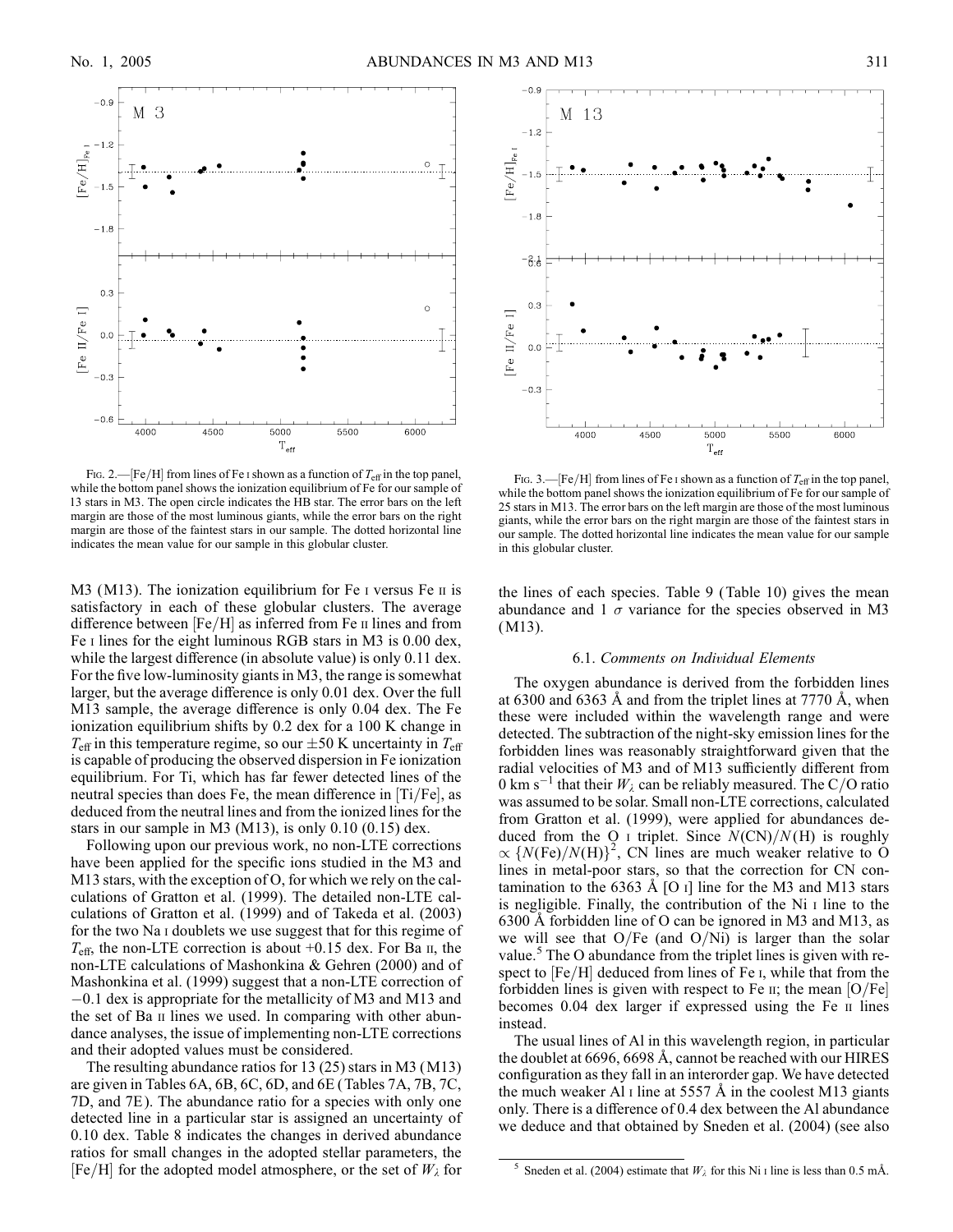TABLE 6A ABUNDANCE RATIOS FOR M3: O TO Mg

| Star        | $[Fe/H]_I \pm \sigma/\sqrt{N}$<br>$(\text{dex})$ | N   | $[Fe/H]_{II} \pm \sigma/\sqrt{N}$<br>$(\text{dex})$ | N  | $[O/Fe] \pm \sigma/\sqrt{N}$<br>$(\text{dex})$ | N              | [Na/Fe] $\pm \sigma/\sqrt{N}$<br>$(\text{dex})$ | $\boldsymbol{N}$ | [Mg/Fe] $\pm \sigma/\sqrt{N}$<br>$(\text{dex})$ | N              |
|-------------|--------------------------------------------------|-----|-----------------------------------------------------|----|------------------------------------------------|----------------|-------------------------------------------------|------------------|-------------------------------------------------|----------------|
| VZ 1397     | $-1.36 + 0.05^{\circ}$                           | 149 | $-1.36 \pm 0.06$                                    | 13 | $0.52 + 0.05^{\rm a}$                          | $\mathcal{L}$  | $-0.16 + 0.05$                                  | $\overline{4}$   | $0.59 \pm 0.13$                                 | 3              |
|             | $-1.50 \pm 0.05^{\text{a}}$                      | 148 | $-1.39 \pm 0.05$                                    | 13 | $0.37 + 0.05^{\rm a}$                          | $\mathcal{L}$  | $-0.23 \pm 0.07$                                | $\overline{4}$   | $0.56 \pm 0.15$                                 | 3              |
| VZ 1000     | $-1.43 \pm 0.05^{\circ}$                         | 143 | $-1.40 \pm 0.05$                                    | 13 | $0.08 \pm 0.10$                                | $\mathcal{L}$  | $+0.10 \pm 0.06$                                | 4                | $0.44 \pm 0.10$                                 | $\mathbf{3}$   |
|             | $-1.54 \pm 0.05^{\text{a}}$                      | 134 | $-1.54 \pm 0.05$                                    | 10 | $0.55 \pm 0.07$                                | 2              | $-0.33 \pm 0.06$                                | 2                | $0.49 \pm 0.15$                                 | 3              |
|             | $-1.39 + 0.05^{\text{a}}$                        | 141 | $-1.45 \pm 0.05^{\text{a}}$                         | 14 | $0.38 \pm 0.05^{\rm a}$                        | $\mathcal{L}$  | $-0.10 + 0.05$                                  | 4                | $0.41 \pm 0.11$                                 | 3              |
| C41303 2217 | $-1.37 \pm 0.05^{\circ}$                         | 126 | $-1.34 \pm 0.05^{\circ}$                            | 14 | $0.33 + 0.05^{\rm a}$                          | $\mathcal{L}$  | $-0.39 + 0.09$                                  | 3                | $0.40 + 0.11$                                   | 3              |
|             | $-1.35 \pm 0.05^{\text{a}}$                      | 129 | $-1.45 \pm 0.05$                                    | 10 | $0.08 \pm 0.08$                                | $\mathcal{L}$  | $+0.11 \pm 0.06$                                | 4                | $0.31 \pm 0.17$                                 | 3              |
|             | $-1.38 + 0.05^{\text{a}}$                        | 61  | $-1.29 + 0.07$                                      | 3  | $0.60 + 0.05$                                  | $\mathcal{L}$  | $-0.45 \pm 0.09$                                | $\mathcal{L}$    | $0.29 + 0.10$                                   |                |
|             | $-1.33 + 0.05^{\text{a}}$                        | 65  | $-1.49 \pm 0.10$                                    | 3  | $0.29 \pm 0.05^{\rm a}$                        | $\mathcal{L}$  | $-0.23 \pm 0.13$                                | $\mathcal{L}$    | $0.25 \pm 0.10$                                 |                |
| C41544 2336 | $-1.26 + 0.05^{\text{a}}$                        | 85  | $-1.50 \pm 0.07$                                    | 8  | $0.39 + 0.05^{\rm a}$                          | $\overline{2}$ | $-0.20 + 0.05^{\text{a}}$                       | $\mathfrak{D}$   | $0.48 \pm 0.09$                                 | 2              |
|             | $-1.34 \pm 0.05^{\text{a}}$                      | 80  | $-1.43 \pm 0.06$                                    | 8. | $<-0.03 \pm 0.10$                              |                | $+0.16 \pm 0.05^{\text{a}}$                     | $\mathfrak{D}$   | $0.35 \pm 0.22$                                 | $\overline{2}$ |
| V-31        | $-1.44 + 0.05^{\text{a}}$                        | 76  | $-1.46 \pm 0.04^{\circ}$                            | 8  | $0.35 + 0.10$                                  |                | $-0.20 + 0.05^{\text{a}}$                       | $\mathcal{L}$    | $0.22 + 0.11$                                   | 2              |
| C41543 2334 | $-1.34 + 0.05^{\text{a}}$                        | 43  | $-1.15 \pm 0.06$                                    | 8  | $0.50 + 0.07$                                  | $\mathcal{F}$  | $+0.25 + 0.05^{\text{a}}$                       | $\mathfrak{D}$   | $0.51 \pm 0.08$                                 | 2              |

Kraft et al. 1997; Shetrone 1996) for the two M13 luminous giants in common. The  $gf$ -value adopted for this rarely used line  $(-1.67 \text{ dex})$  may be wrong, or non-LTE may play a role; Baumüller & Gehren (1997) have demonstrated that non-LTE effects can be very strong for Al  $\scriptstyle I$  features in this  $T_{\rm eff}$  range, and the effect varies a lot from multiplet to multiplet.

The Na abundance was obtained from the doublet at 5680 Å in general. For the faintest, hottest stars in M13, these lines become very weak, and so the Na abundance was checked using the D lines (after a small empirical correction not exceeding 0.08 dex to put them on the same abundance scale as for the weak Na lines).

The abundances of the elements with respect to Fe,  $[X/Fe]$ , as a function of  $T_{\text{eff}}$  are shown in Figure 4 (Fig. 5), covering O, Na, Mg, and Si; Figure 6 (Fig. 7), which includes Ca, Sc, Ti and V; Figure 8 (Fig. 9), which includes Cr, Mn, Co, and Ni; Figure 10 (Fig. 11), which includes Cu, Zn, Y, and Zr; and Figure 12 (Fig. 13) for Ba, La, Nd, Eu, and Dy. Note the apparent star-tostar variation in  $[O/Fe]$  and in  $[Na/Fe]$ , which becomes undetectably small, if it exists at all, for the elements heavier than Na. The scatter for Ni, which is detected with several lines in every star, is remarkably small. Even the rare earths, for which in general only a few weak lines are detected only in the more luminous stars, show very small variations in general.

### 6.2. Abundance Spreads

Detection and quantitative measurement of star-to-star variations in abundance ratios within a single Galactic globular cluster is one of the primary goals of this effort. As a global indicator of the presence of such effects we use a parameter we call the "spread ratio" (SR). The numerator of SR is the 1  $\sigma$  rms variance for the sample of 13 (25) stars in M3 (M13) about that mean abundance for each atomic species  $(X)$  with detected absorption lines, denoted  $\sigma$ . The mean abundance and  $\sigma$  for each species observed are given in the first three columns of Table 9 (Table 10). The denominator of SR is the total expected uncertainty,  $\sigma$ (tot), which is the sum in quadrature of the known contributing terms. Included are a term corresponding to an uncertainty of 50 K in  $T_{\text{eff}}$ , the same for an uncertainty of 0.2 dex in log (g), as well as for an uncertainty of 0.2 km s<sup>-1</sup> in  $v_t$  and the observed uncertainty [ $\sigma$ (obs)]. The parameter  $\sigma$ (obs), which is calculated from data given in Tables 6A, 6B, 6C, 6D, and 6E (Tables 7A7B, 7C, 7D, and 7E), is taken as the variance about the mean abundance for a given species in a given star, i.e., the 1  $\sigma$  rms value about the mean abundance of species X in a given  $\frac{1}{\sigma}$  or fins value about the mean abundance of species X in a given star  $\sqrt{N}$ , where N is the number of observed lines of species X. It includes contributions from errors in the measured  $W_{\lambda}$ ,

TABLE 6B Abundance Ratios for M3: Si to V

| <b>Star</b> | $[Si/Fe] \pm \sigma/\sqrt{N}$<br>$(\text{dex})$ | $\boldsymbol{N}$ | $\lceil Ca/Fe\rceil \pm \sigma/\sqrt{N}$<br>$(\text{dex})$ | $\boldsymbol{N}$ | $[Sc/Fe] \pm \sigma/\sqrt{N}$<br>$(\text{dex})$ | $\boldsymbol{N}$                                                                                                                                                                                                                                                                                                                                                                                            | $[Ti/Fe] \pm \sigma/\sqrt{N}$<br>$(\text{dex})$ | N  | $[V/Fe] \pm \sigma/\sqrt{N}$<br>$(\text{dex})$ | N  |
|-------------|-------------------------------------------------|------------------|------------------------------------------------------------|------------------|-------------------------------------------------|-------------------------------------------------------------------------------------------------------------------------------------------------------------------------------------------------------------------------------------------------------------------------------------------------------------------------------------------------------------------------------------------------------------|-------------------------------------------------|----|------------------------------------------------|----|
|             | $0.35 \pm 0.05^{\rm a}$                         | 11               | $0.09 \pm 0.05^{\text{a}}$                                 | 16               | $0.10 \pm 0.06$                                 | 7                                                                                                                                                                                                                                                                                                                                                                                                           | $0.30 \pm 0.05^{\text{a}}$                      | 35 | $0.05 \pm 0.06$                                | 9  |
|             | $0.28 + 0.06$                                   | 9                | $-0.02 \pm 0.05^{\text{a}}$                                | 15               | $0.13 + 0.05^{\text{a}}$                        | 7                                                                                                                                                                                                                                                                                                                                                                                                           | $0.08 + 0.05^{\text{a}}$                        | 33 | $-0.21 + 0.05$                                 | 9  |
|             | $0.35 + 0.05^{\text{a}}$                        | 9                | $0.11 \pm 0.05^{\rm a}$                                    | 15               | $0.19 + 0.05$                                   |                                                                                                                                                                                                                                                                                                                                                                                                             | $0.13 + 0.05^{\text{a}}$                        | 32 | $-0.10 + 0.05^{\text{a}}$                      | 10 |
|             | $0.19 + 0.08$                                   | 3                | $0.05 \pm 0.05^{\text{a}}$                                 | 15               | $0.15 \pm 0.07$                                 |                                                                                                                                                                                                                                                                                                                                                                                                             | $0.11 + 0.05^{\text{a}}$                        | 29 | $-0.20 \pm 0.05^{\text{a}}$                    | 10 |
|             | $0.25 + 0.05^{\text{a}}$                        | 9                | $0.12 + 0.05^{\text{a}}$                                   | 15               | $0.11 \pm 0.05$                                 | 7                                                                                                                                                                                                                                                                                                                                                                                                           | $0.10 + 0.05^{\text{a}}$                        | 26 | $-0.17 + 0.05^{\text{a}}$                      | 8  |
| C41303 2217 | $0.20 + 0.05^{\rm a}$                           | 9                | $0.08 + 0.05^{\rm a}$                                      | 15               | $0.15 \pm 0.05$                                 |                                                                                                                                                                                                                                                                                                                                                                                                             | $0.10 + 0.05^{\text{a}}$                        | 25 | $-0.18 \pm 0.06$                               |    |
|             | $0.23 + 0.05^{\text{a}}$                        | 12               | $0.10 + 0.05^{\rm a}$                                      | 15               | $0.18 \pm 0.06$                                 |                                                                                                                                                                                                                                                                                                                                                                                                             | $0.10 + 0.05^{\text{a}}$                        | 27 | $-0.15 \pm 0.05^{\circ}$                       | 8  |
|             | $0.23 \pm 0.13$                                 | 4                | $0.18 \pm 0.05$                                            | 17               | $0.21 \pm 0.11$                                 |                                                                                                                                                                                                                                                                                                                                                                                                             | $0.13 \pm 0.06$                                 | 3  | $\cdots$                                       |    |
|             | $0.29 + 0.05^{\text{a}}$                        | 5.               | $0.14 \pm 0.05^{\rm a}$                                    | 17               | $0.08 \pm 0.08$                                 | 7                                                                                                                                                                                                                                                                                                                                                                                                           | $0.26 + 0.06$                                   | 5. | $\cdots$                                       |    |
| C41544_2336 | $0.32 \pm 0.06$                                 | 8                | $0.12 + 0.05^{\rm a}$                                      | 17               | $0.04 + 0.05$                                   |                                                                                                                                                                                                                                                                                                                                                                                                             | $0.27 + 0.06$                                   | 13 | $\cdots$                                       |    |
|             | $0.19 \pm 0.05$                                 |                  | $0.05 \pm 0.05^{\rm a}$                                    | 17               | $0.13 \pm 0.06$                                 |                                                                                                                                                                                                                                                                                                                                                                                                             | $0.21 \pm 0.05$                                 | 11 | $\cdots$                                       |    |
|             | $0.30 + 0.06$                                   | 4                | $0.12 \pm 0.05^{\text{a}}$                                 | 16               | $0.10 \pm 0.05$                                 |                                                                                                                                                                                                                                                                                                                                                                                                             | $0.19 + 0.05^{\text{a}}$                        | 10 | $\cdots$                                       |    |
| C41543 2334 | $0.32 + 0.05^{\circ}$                           | 2                | $0.22 \pm 0.05$                                            | 9                | $-0.07 + 0.25$                                  | $\mathfrak{D}_{1}^{(1)} = \mathfrak{D}_{2}^{(1)} = \mathfrak{D}_{2}^{(1)} = \mathfrak{D}_{2}^{(1)} = \mathfrak{D}_{2}^{(1)} = \mathfrak{D}_{2}^{(1)} = \mathfrak{D}_{2}^{(1)} = \mathfrak{D}_{2}^{(1)} = \mathfrak{D}_{2}^{(1)} = \mathfrak{D}_{2}^{(1)} = \mathfrak{D}_{2}^{(1)} = \mathfrak{D}_{2}^{(1)} = \mathfrak{D}_{2}^{(1)} = \mathfrak{D}_{2}^{(1)} = \mathfrak{D}_{2}^{(1)} = \mathfrak{D}_{2}^{$ | $0.18 + 0.05^{\text{a}}$                        | 3  | $\cdots$                                       |    |
|             |                                                 |                  |                                                            |                  |                                                 |                                                                                                                                                                                                                                                                                                                                                                                                             |                                                 |    |                                                |    |

<sup>a</sup> The minimum value of 0.05 dex has been adopted; the nominal calculated value is smaller.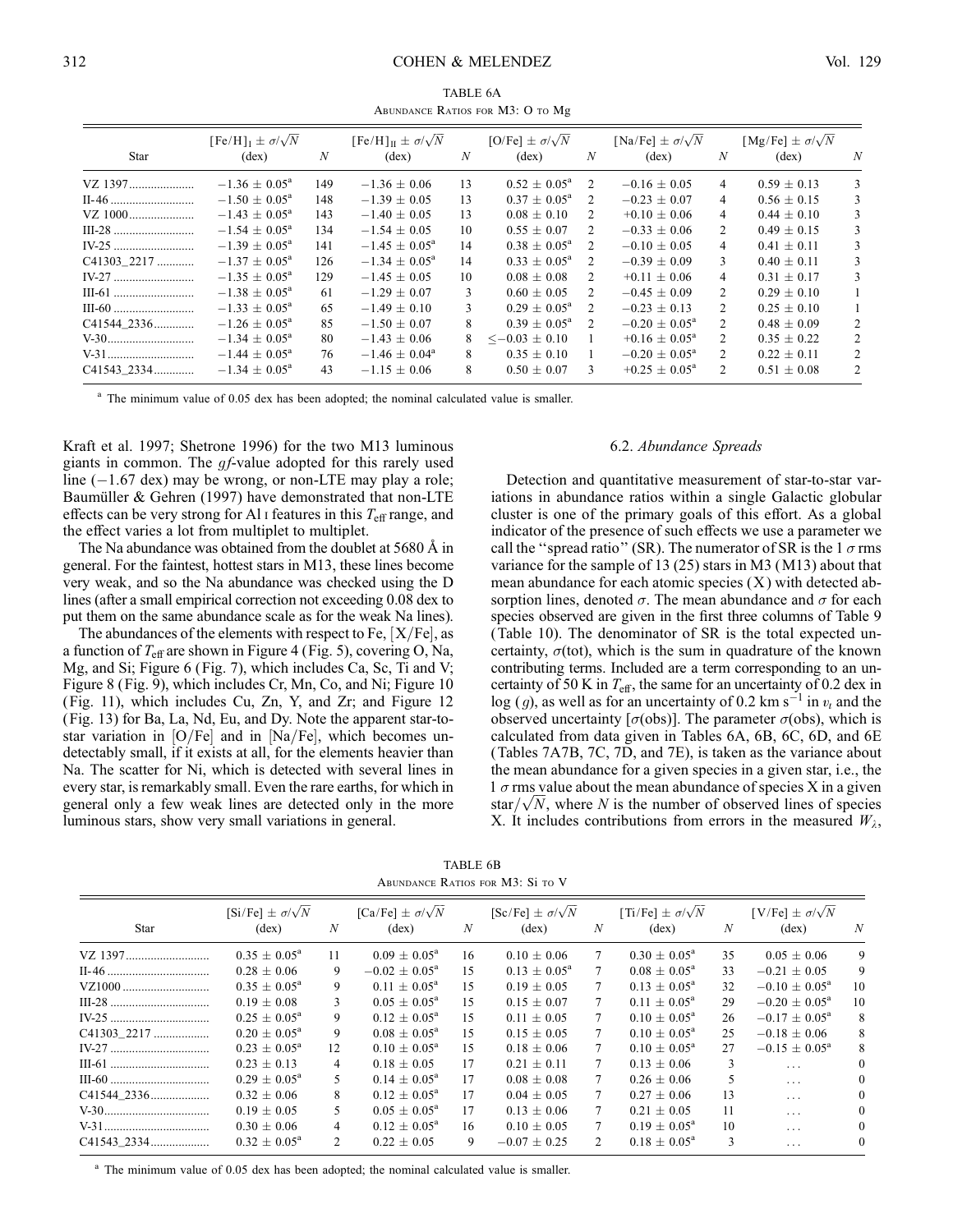| $[Cr/Fe] \pm \sigma/\sqrt{N}$<br>$(\text{dex})$ | N  | [Mn/Fe] $\pm \sigma/\sqrt{N}$<br>$(\text{dex})$ | N  | $[Co/Fe] \pm \sigma/\sqrt{N}$<br>$(\text{dex})$ | N        | [Ni/Fe] $\pm \sigma/\sqrt{N}$<br>$(\text{dex})$ | N  | $\lceil Cu/Fe \rceil \pm \sigma/\sqrt{N} \rceil$<br>$(\text{dex})$ | N              |  |  |  |
|-------------------------------------------------|----|-------------------------------------------------|----|-------------------------------------------------|----------|-------------------------------------------------|----|--------------------------------------------------------------------|----------------|--|--|--|
| $0.03 + 0.06$                                   | 8  | $-0.11 \pm 0.14$                                | 5. | $-0.01 \pm 0.05$                                | 4        | $-0.10 \pm 0.05^{\text{a}}$                     | 24 | $-0.55 \pm 0.09$                                                   | 3              |  |  |  |
| $-0.06 + 0.05$                                  | 8  | $-0.20 + 0.15$                                  | 5. | $-0.08 + 0.06$                                  | 4        | $-0.13 + 0.05^{\text{a}}$                       | 21 | $-0.55 \pm 0.09$                                                   | 3              |  |  |  |
| $-0.10 + 0.09$                                  | 9  | $-0.25 + 0.09$                                  | 5  | $-0.07 + 0.09$                                  | 4        | $-0.14 + 0.05^{\text{a}}$                       | 20 | $-0.51 \pm 0.06$                                                   | 3              |  |  |  |
| $0.10 \pm 0.08$                                 | 8  | $-0.34 + 0.12$                                  | 3  | $-0.02 + 0.09$                                  | 4        | $-0.18 + 0.05^{\text{a}}$                       | 13 | $-0.66 \pm 0.05^{\circ}$                                           | 3              |  |  |  |
| $0.05 + 0.06$                                   | 10 | $-0.30 + 0.12$                                  | 5. | $-0.06 + 0.08$                                  | 4        | $-0.14 \pm 0.05^{\text{a}}$                     | 20 | $-0.62 + 0.11$                                                     | $\mathfrak{D}$ |  |  |  |
| $0.01 \pm 0.06$                                 | 9  | $-0.27 \pm 0.14$                                | 4  | $-0.11 \pm 0.03$                                | 3        | $-0.16 + 0.05^{\text{a}}$                       | 15 | $-0.56 \pm 0.21$                                                   | 2              |  |  |  |
| $-0.03 + 0.05^{\text{a}}$                       | 9  | $-0.17 + 0.05$                                  | 3  | $-0.16 + 0.06$                                  | 3        | $-0.16 + 0.05^{\text{a}}$                       | 14 | $-0.71 + 0.05^{\circ}$                                             | 2              |  |  |  |
| $\cdots$                                        | 0  | .                                               |    | $\cdots$                                        | $\theta$ | $-0.32 + 0.08$                                  | 6  | .                                                                  | $\Omega$       |  |  |  |
| $\cdots$                                        |    | $\cdots$                                        |    | $\cdots$                                        | $\Omega$ | $-0.24 \pm 0.10$                                | 6  | $\cdots$                                                           | 0              |  |  |  |
| $-0.32 + 0.09$                                  | 4  | $-0.32 \pm 0.17$                                |    | $\cdots$                                        | 0        | $-0.08 + 0.05$                                  | 4  | $-0.46 \pm 0.10$                                                   |                |  |  |  |
| $-0.26 \pm 0.07$                                | 3  | $-0.44 \pm 0.05$                                | 3  | $\cdots$                                        | 0        | $-0.17 \pm 0.09$                                | 4  | $-0.56 \pm 0.10$                                                   |                |  |  |  |
| $-0.17 + 0.12$                                  | 4  | $-0.33 \pm 0.09$                                | 3  | $\cdots$                                        | $\Omega$ | $-0.13 + 0.05^{\text{a}}$                       | 6  | $-0.57 \pm 0.10$                                                   |                |  |  |  |
| $-0.07 + 0.17$                                  | 3  | $-0.43 + 0.06$                                  | 3  | $\cdots$                                        | $\Omega$ | $\cdots$                                        |    | .                                                                  | $\Omega$       |  |  |  |
|                                                 |    |                                                 |    |                                                 |          |                                                 |    |                                                                    |                |  |  |  |

TABLE 6C Abundance Ratios for M3: Cr to Cu

random errors (i.e., between lines of a given species) in the adopted  $gf$ -values, etc. Some species, an example being Fe  $\scriptstyle\rm I$ with its very large value of  $N$ , have unrealistically small values of  $\sigma$ (obs); we adopt a minimum of 0.05 dex for this parameter.

The ratio  $\sigma/\sigma$ (tot) is an indication of whether there is any intrinsic star-to-star variation in  $[X/Fe]$ . A high value of this SRspread ratio, tabulated in the fifth column of this table, suggests a high probability of intrinsic scatter for the abundance of the species X. Ideally, the mean SR for those elements with no star-to-star variation should be unity. However, we use the entries in Table 8 for the lowest  $T_{\text{eff}}$ , i.e., for giants near the RGB tip, to calculate  $\sigma$ (tot). Since the abundance sensitivities in general decrease as  $T_{\text{eff}}$  increases, we will slightly overestimate  $\sigma$ (tot) and hence underestimate SR, thus explaining why the deduced values for SR tend to be slightly less than 1. A second indication of the reality of the star-to-star variation in  $[X/Fe]$  for any species X is deduced using a  $\chi^2$  analysis and evaluating the probability of exceeding by chance the measured value of  $\chi^2$ from our sample of stars in a globular cluster. Only O i and Na i have values of  $\chi^2$  much higher than the number of degrees of freedom  $[N(\text{star}) - 1]$ , where  $N(\text{star})$  is the number of stars in which that species was detected.

Inspection of Table 9 shows that for all but two species the SR in M3 ranges from 0.5 to 1.1, indicating little sign of an

intrinsic star-to-star range in abundance. O i and Na i, however, have SR exceeding 2.0, and their  $\chi^2$ -values are very large. Note that SR for Mg i is 0.7, suggesting no real star-to-star abundance variations for this element in M3. For M13, O i, and Na i again have by far the largest values of SR, exceeding 2.5 in both cases, with no other species having a value exceeding 1.5. We therefore assume that the range of abundances seen in our M3 and in our M13 samples for Na i and O i represent real star-tostar abundance variations; while no other element shows definite evidence for such variations from this simple analysis ( but see  $\S$  7).

We have also examined whether one can discern a difference in the mean  $\langle [Fe/H] \rangle$  between stars with high and low O abundances in M13 and between stars with high and low Na abundances in M13. No statistically significant difference was found.

### 6.3. The Peculiar Star M13 I-5

With regard to the heavy elements, astute readers will have noticed that there is one star (M13 I-5) with anomalously high Y and Ba (see Table 7D). This star, which is too faint to have been included in any previous high-dispersion analyses in this globular cluster, stands out (and is marked) in Figure 11 (Y panel) and in Figure 13 (Ba panel). It has the highest abundance of each

TABLE 6D Abundance Ratios for M3: Zn to La

|             |                                                 |               |                                                |                | THROUGHLE IVATION FOR 1919. EH TO EX                   |   |                                                 |               |                                                 |                    |
|-------------|-------------------------------------------------|---------------|------------------------------------------------|----------------|--------------------------------------------------------|---|-------------------------------------------------|---------------|-------------------------------------------------|--------------------|
| Star        | $[Zn/Fe] \pm \sigma/\sqrt{N}$<br>$(\text{dex})$ | N             | $[Y/Fe] \pm \sigma/\sqrt{N}$<br>$(\text{dex})$ | N              | $[\text{Zr/Fe}] \pm \sigma/\sqrt{N}$<br>$(\text{dex})$ | N | [Ba/Fe] $\pm \sigma/\sqrt{N}$<br>$(\text{dex})$ | N             | [La/Fe] $\pm \sigma/\sqrt{N}$<br>$(\text{dex})$ | N                  |
| VZ 1397     | $-0.14 + 0.05^{\text{a}}$                       | $2^{1}$       | $-0.56 + 0.07$                                 | 3              | $0.13 + 0.05$                                          | 3 | $0.13 + 0.05$                                   | 3             | $0.07 + 0.05$                                   | 3                  |
|             | $0.09 + 0.08$                                   | $\mathcal{L}$ | $-0.27 + 0.10$                                 | 3              | $-0.12 + 0.05^{\text{a}}$                              | 3 | $0.12 + 0.05$                                   | 3             | $0.03 + 0.08$                                   | 3                  |
|             | $-0.12 + 0.05^{\text{a}}$                       | $\mathcal{L}$ | $-0.25 + 0.09$                                 | $\overline{4}$ | $-0.11 + 0.05^{\text{a}}$                              | 3 | $0.15 \pm 0.06$                                 | 3             | $0.01 \pm 0.05$                                 | 3                  |
|             | $-0.12 + 0.05^{\text{a}}$                       | 2             | $-0.14 + 0.13$                                 | $\overline{4}$ | $-0.03 + 0.06$                                         | 3 | $0.08 \pm 0.09$                                 | 3             | $0.17 + 0.08$                                   | 2                  |
|             | $-0.10 + 0.07$                                  | $\mathcal{L}$ | $-0.25 + 0.09$                                 | $\overline{4}$ | $0.05 + 0.05$                                          | 3 | $0.15 + 0.05^{\text{a}}$                        | $\mathcal{F}$ | $-0.02 + 0.05$                                  | 3                  |
| C41303 2217 | $-0.10 \pm 0.05^{\text{a}}$                     | 2             | $-0.15 + 0.10$                                 | $\overline{4}$ | $0.22 + 0.10$                                          | 3 | $0.16 \pm 0.05$                                 | 3             | $-0.02 \pm 0.15$                                | $\mathfrak{D}_{1}$ |
|             | $-0.13 \pm 0.05^{\circ}$                        | 2             | $-0.35 + 0.09$                                 | 4              | $\cdots$                                               |   | $0.14 \pm 0.06$                                 | 3             | $0.05 \pm 0.05$                                 | 3                  |
|             | .                                               |               | .                                              | 0              | $\cdots$                                               | 0 | $-0.09 + 0.05^{\text{a}}$                       | 3             | $\cdots$                                        |                    |
|             | $\cdots$                                        |               | $\cdots$                                       | 0              | .                                                      | 0 | $0.12 + 0.05^a$                                 | $\mathbf{3}$  | $\cdots$                                        | 0                  |
|             | $-0.19 \pm 0.05^{\text{a}}$                     | $\mathcal{L}$ | $-0.29 + 0.06$                                 | 3              | .                                                      |   | $0.24 \pm 0.09$                                 | 3             | $\cdots$                                        | 0                  |
|             | $-0.10 + 0.28$                                  | $\mathcal{L}$ | $-0.38 \pm 0.20$                               | 3              | .                                                      |   | $0.34 + 0.10$                                   | 3             | $\cdots$                                        | 0                  |
|             | $0.02 \pm 0.18$                                 | $\mathcal{L}$ | $-0.26 \pm 0.09$                               | $\mathcal{E}$  | .                                                      |   | $0.20 \pm 0.08$                                 | 3             | $\cdots$                                        | 0                  |
| C41543 2334 | $-0.15 \pm 0.05^{\circ}$                        | 2             | $-0.12 \pm 0.05^{\text{a}}$                    |                | .                                                      |   | $0.38 \pm 0.15$                                 | 3             | $\cdots$                                        |                    |

<sup>a</sup> The minimum value of 0.05 dex has been adopted; the nominal calculated value is smaller.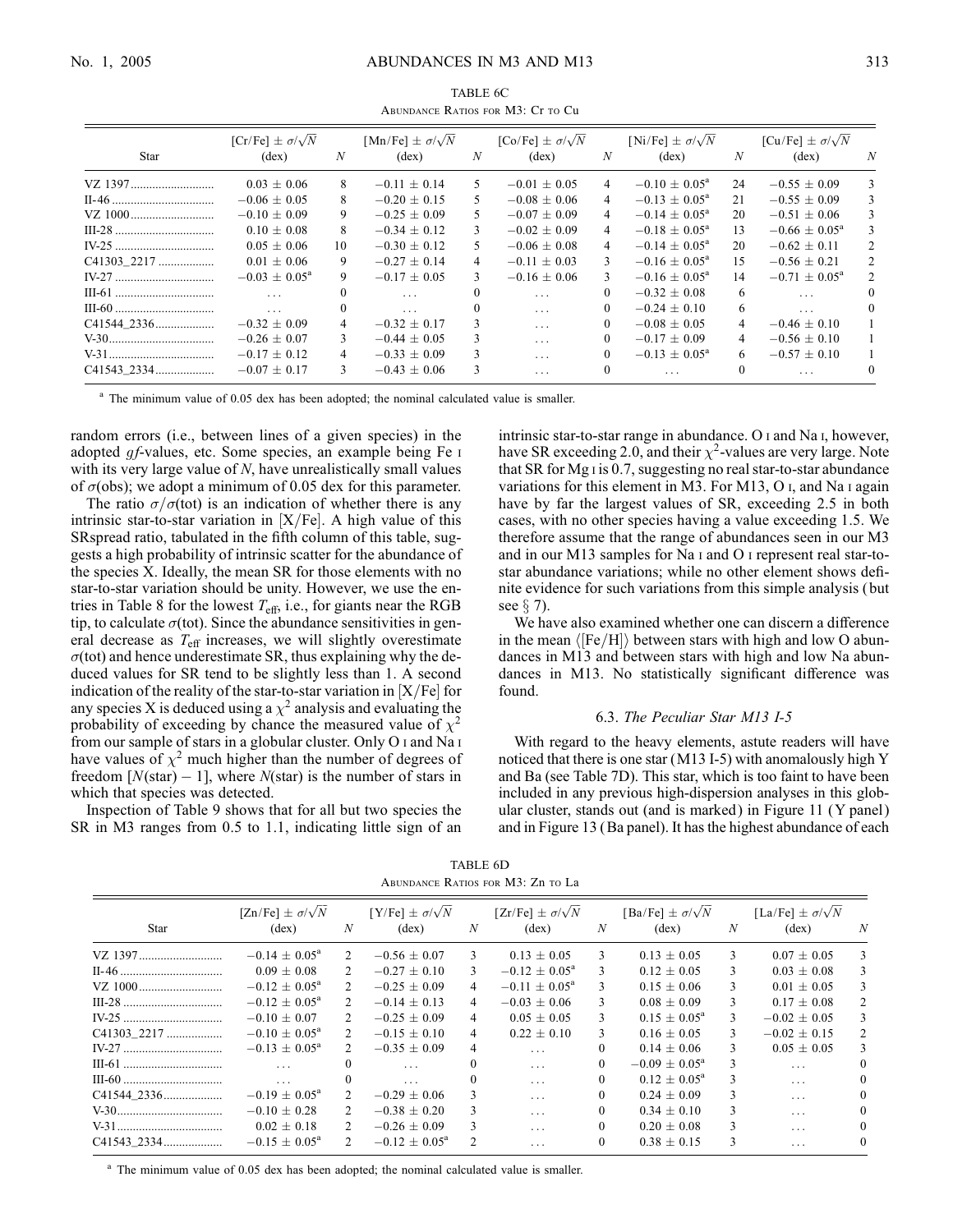|         | [Nd/Fe] $\pm \sigma/\sqrt{N}$ |   | [Eu/Fe] $\pm \sigma/\sqrt{N}$ |   | [Dy/Fe] $\pm \sigma/\sqrt{N}$ |   |
|---------|-------------------------------|---|-------------------------------|---|-------------------------------|---|
| Star    | $(\text{dex})$                | N | $(\text{dex})$                | N | $(\text{dex})$                | N |
| VZ 1397 | $0.12 \pm 0.07$               | 5 | $0.46 + 0.10$                 |   | $-0.04 \pm 0.10$              |   |
|         | $0.16 + 0.05$                 |   | $0.51 + 0.10$                 |   | $0.12 \pm 0.10$               |   |
|         | $0.29 + 0.05$                 |   | $0.44 + 0.10$                 |   | $-0.09 + 0.10$                |   |
|         | $0.15 \pm 0.05^{\text{a}}$    |   | $0.52 + 0.10$                 |   | $0.08 + 0.10$                 |   |
|         | $0.16 \pm 0.05^{\text{a}}$    |   | $0.46 + 0.10$                 |   | $0.19 + 0.10$                 |   |
|         | $0.28 + 0.06$                 |   | $0.51 + 0.10$                 |   | $\cdot$ $\cdot$ $\cdot$       |   |
|         | $0.21 + 0.05^a$               |   | $0.55 + 0.10$                 |   | $\cdot$ $\cdot$ $\cdot$       |   |
|         | .                             |   | .                             |   | .                             |   |
|         | $\ddots$                      |   | .                             |   | .                             |   |
|         | $-0.06 \pm 0.10$              |   | $0.53 + 0.10$                 |   | $\cdot$ $\cdot$ $\cdot$       |   |
|         | .                             |   | .                             |   | $\cdot$ $\cdot$ $\cdot$       |   |
|         | .                             |   | .                             |   | .                             | 0 |
|         | .                             |   | .                             |   | .                             | 0 |

TABLE 6E Abundance Ratios for M3: Nd to Dy

of these two elements in the entire M13 sample; its deduced  $\epsilon(Y)$ is 5 times the mean of the remaining 24 stars in the M13 sample. Y  $\pi$  has the fourth largest values of SR (SR = 1.27) in M13, but eliminating this star would reduce it to below 0.5. Figure 14 shows a section of the spectrum of this star compared with one of similar luminosity and  $T_{\text{eff}}$  in M13. This figure demonstrates convincingly that the very high abundance of Y measured for star M13 I-5 is definitely real.

With regard to the other heavy elements, in the spectrum of star M13 I-5 there is one weak and uncertain detection for La ii and several weak lines ascribed to Nd  $\pi$ ; these give [La/Fe] at the upper end of those for the other M13 stars and the largest

(but only by  $\sim 0.05$  dex) [Nd/Fe] for any star in our sample in M13. An upper limit to the  $6645$  Å line of Eu  $\mu$  of 10.5 mÅ yields an upper limit to  $[Eu/Fe]$  of +0.7 dex. Since the M13 mean for  $\left[Eu/Fe\right]$  is +0.57 dex, Eu is not significantly enhanced in this star, consistent with an s-process enhancement. A better spectrum for this peculiar star has just been acquired, and results will be reported in a future publication.

### 6.4. Comparison with Previous Analyses

Since M3 and M13 are key globular clusters, there have been several previous high-dispersion analyses of the most luminous stars in them. A comparison of the  $T_{\text{eff}}$  determined in the present

TABLE 7A Abundance Ratios for M13: O to Mg

| <b>Star</b> | $[Fe/H]_I \pm \sigma/\sqrt{N}$<br>$(\text{dex})$ | N   | $[Fe/H]_{II} \pm \sigma/\sqrt{N}$<br>$(\text{dex})$ | N              | [O/Fe] $\pm \sigma/\sqrt{N}$<br>$(\text{dex})$ | $\boldsymbol{N}$            | [Na/Fe] $\pm \sigma/\sqrt{N}$<br>$(\text{dex})$ | $\boldsymbol{N}$ | [Mg/Fe] $\pm \sigma/\sqrt{N}$<br>$(\text{dex})$ | N             |
|-------------|--------------------------------------------------|-----|-----------------------------------------------------|----------------|------------------------------------------------|-----------------------------|-------------------------------------------------|------------------|-------------------------------------------------|---------------|
|             | $-1.45 \pm 0.05^{\circ}$                         | 110 | $-1.14 \pm 0.06$                                    | 12             | $-1.14 \pm 0.10$                               | $\mathbf{1}$                | $0.32 \pm 0.05$                                 | 3                | $0.29 \pm 0.19$                                 | 3             |
|             | $-1.47 \pm 0.05^{\text{a}}$                      | 128 | $-1.35 \pm 0.05$                                    | 12             | $-0.33 \pm 0.05^{\text{a}}$                    | 2                           | $0.41 \pm 0.09$                                 | 4                | $0.35 \pm 0.21$                                 |               |
|             | $-1.56 \pm 0.05^{\circ}$                         | 123 | $-1.49 \pm 0.05^{\text{a}}$                         | 13             | $0.55 \pm 0.05^{\text{a}}$                     | 2                           | $-0.32 \pm 0.05$                                | 4                | $0.49 \pm 0.17$                                 | 3             |
|             | $-1.43 \pm 0.05^{\text{a}}$                      | 123 | $-1.46 \pm 0.05^{\text{a}}$                         | 13             | $-0.35 \pm 0.10$                               | 1                           | $0.36 \pm 0.06$                                 | 4                | $0.29 \pm 0.14$                                 | 3             |
|             | $-1.45 \pm 0.05^{\text{a}}$                      | 111 | $-1.44 \pm 0.05^{\text{a}}$                         | 13             | $0.33 \pm 0.07$                                | 2                           | $-0.08 \pm 0.05^{\text{a}}$                     | 4                | $0.39 \pm 0.17$                                 | 3             |
|             | $-1.60 \pm 0.05^{\circ}$                         | 93  | $-1.46 \pm 0.05^{\text{a}}$                         | 13             | $0.46 \pm 0.08$                                | $\mathcal{D}_{\mathcal{L}}$ | $0.10 \pm 0.05^{\text{a}}$                      | 2                | $0.52 \pm 0.14$                                 | 3             |
|             | $-1.49 \pm 0.05^{\text{a}}$                      | 88  | $-1.45 \pm 0.05^{\text{a}}$                         | 13             | $0.17 \pm 0.10$                                | 1                           | $0.32 \pm 0.05^{\rm a}$                         | 4                | $0.31 \pm 0.18$                                 | 3             |
|             | $-1.45 \pm 0.05^{\text{a}}$                      | 87  | $-1.52 \pm 0.05^{\text{a}}$                         | 12             | $0.58 \pm 0.05^{\rm a}$                        | 2                           | $0.00 \pm 0.05^{\text{a}}$                      | 3                | $0.38 \pm 0.12$                                 | 3             |
|             | $-1.44 \pm 0.05^{\text{a}}$                      | 79  | $-1.52 \pm 0.05^{\text{a}}$                         | 11             | $0.15 \pm 0.10$                                | 1                           | $0.37 \pm 0.06$                                 | 4                | $0.09 \pm 0.10$                                 | 3             |
| C41196_2632 | $-1.45 \pm 0.05^{\text{a}}$                      | 69  | $-1.51 \pm 0.05$                                    | 9              | $-0.01 \pm 0.10$                               | 1                           | $0.17 \pm 0.05^{\text{a}}$                      | 3                | $0.29 \pm 0.12$                                 | $\mathbf{3}$  |
|             | $-1.54 \pm 0.05^{\text{a}}$                      | 69  | $-1.56 \pm 0.06$                                    | 10             | $0.26 \pm 0.10$                                | -1                          | $0.28 \pm 0.05^{\text{a}}$                      | 4                | $0.32 \pm 0.09$                                 | $\mathbf{3}$  |
|             | $-1.42 \pm 0.05^{\text{a}}$                      | 69  | $-1.56 \pm 0.05^{\text{a}}$                         | 10             | $0.52 \pm 0.10$                                | $\mathbf{1}$                | $-0.33 \pm 0.05^{\text{a}}$                     | $\overline{c}$   | $0.30 \pm 0.12$                                 | 3             |
|             | $-1.44 \pm 0.05^{\text{a}}$                      | 69  | $-1.49 \pm 0.05$                                    | 10             | $0.16 \pm 0.10$                                | 1                           | $0.18 \pm 0.05^{\text{a}}$                      | 3                | $0.03 \pm 0.13$                                 |               |
|             | $-1.51 \pm 0.05^{\text{a}}$                      | 65  | $-1.59 \pm 0.06$                                    | 6              |                                                | $\Omega$                    | $0.49 \pm 0.05^{\text{a}}$                      | 3                | $0.27 \pm 0.13$                                 | $\mathcal{E}$ |
| C41155_3103 | $-1.47 \pm 0.05^{\circ}$                         | 70  | $-1.52 \pm 0.06$                                    | 3              | $-0.06 \pm 0.10$                               | 1                           | $0.35 \pm 0.05^{\text{a}}$                      | 3                | $-0.06 \pm 0.10$                                | 1             |
| C41148_3103 | $-1.49 \pm 0.05^{\text{a}}$                      | 59  | $-1.53 \pm 0.07$                                    | $\overline{2}$ | $0.55 \pm 0.05^{\rm a}$                        | 2                           | $-0.09 \pm 0.05^{\text{a}}$                     | $\overline{2}$   | $0.10 \pm 0.10$                                 | 1             |
| C41134_3056 | $-1.44 \pm 0.05^{\circ}$                         | 60  | $-1.36 \pm 0.06$                                    | $\tau$         | $0.24 \pm 0.05^{\text{a}}$                     | $\overline{2}$              | $-0.02 \pm 0.07$                                | $\overline{2}$   | $0.26 \pm 0.17$                                 | 3             |
| C40559 2839 | $-1.51 \pm 0.05^{\text{a}}$                      | 42  | $-1.58 \pm 0.10$                                    | $\mathbf{1}$   | $0.37 \pm 0.06$                                | $\mathfrak{D}$              | $0.15 \pm 0.08$                                 | $\overline{2}$   | $0.27 \pm 0.10$                                 | 1             |
| C41101_3050 | $-1.46 \pm 0.05^a$                               | 56  | $-1.41 \pm 0.05$                                    | 6              | $0.37 \pm 0.10$                                | $\mathbf{1}$                | $0.18 \pm 0.05^{\text{a}}$                      | $\overline{c}$   | $0.05 \pm 0.20$                                 | $\mathbf{3}$  |
| C41099_3046 | $-1.39 \pm 0.05^{\text{a}}$                      | 53  | $-1.33 \pm 0.06$                                    | 7              | $0.19 \pm 0.05^{\text{a}}$                     | $\mathfrak{D}$              | $0.04 \pm 0.05^{\text{a}}$                      | 2                | $0.09 \pm 0.14$                                 | 3             |
|             | $-1.51 \pm 0.05^{\text{a}}$                      | 44  | $-1.42 \pm 0.09$                                    | $\overline{4}$ | $0.35 \pm 0.05^{\rm a}$                        | $\overline{2}$              | $-0.05 \pm 0.05^{\text{a}}$                     | $\overline{2}$   | $0.11 \pm 0.14$                                 | 3             |
|             | $-1.53 \pm 0.05^{\circ}$                         | 33  | $\ldots$                                            | $\overline{0}$ | $0.26 \pm 0.05^{\text{a}}$                     | $\mathcal{D}_{\mathcal{L}}$ | $-0.04 \pm 0.10$                                | $\mathbf{1}$     | .                                               | $\Omega$      |
| C40535_2819 | $-1.55 \pm 0.05^{\circ}$                         | 30  | $\cdots$                                            | $\Omega$       | $0.38 \pm 0.07$                                | $\mathfrak{D}$              | $0.05 \pm 0.06$                                 | 2                | $\cdots$                                        | $\Omega$      |
| C40539_2813 | $-1.61 \pm 0.05^{\circ}$                         | 33  | $\cdots$                                            | $\Omega$       | $0.25 \pm 0.07$                                | 2                           | $0.31 \pm 0.05^{\text{a}}$                      | $\overline{c}$   | .                                               | $\theta$      |
| C41135 2753 | $-1.72 \pm 0.05$                                 | 15  | $\cdots$                                            | $\Omega$       | $0.14 \pm 0.13$                                | 2                           | $0.30 \pm 0.10$                                 | 1                | .                                               | $\theta$      |

<sup>a</sup> The minimum value of 0.05 dex has been adopted; the nominal calculated value is smaller.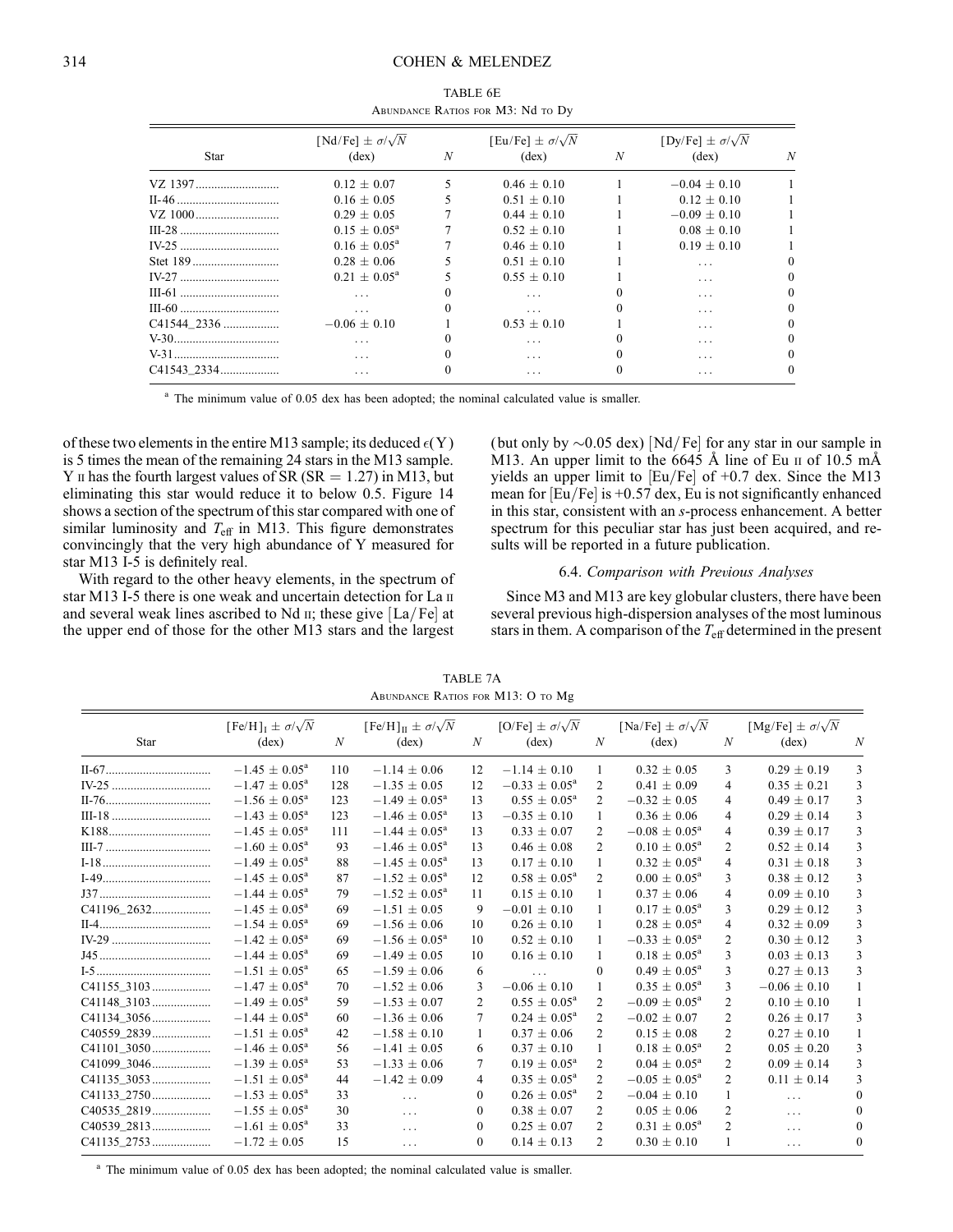| Star           | [Al/Fe] $\pm \sigma/\sqrt{N}$<br>$(\text{dex})$ | $\boldsymbol{N}$ | $[Si/Fe] \pm \sigma/\sqrt{N}$<br>$(\text{dex})$ | $\boldsymbol{N}$ | [Ca/Fe] $\pm \sigma/\sqrt{N}$<br>$(\text{dex})$ | $\boldsymbol{N}$ | [Sc/Fe] $\pm \sigma/\sqrt{N}$<br>$(\text{dex})$ | $\boldsymbol{N}$ | [Ti/Fe] $\pm \sigma/\sqrt{N}$<br>$(\text{dex})$ | $\boldsymbol{N}$         |
|----------------|-------------------------------------------------|------------------|-------------------------------------------------|------------------|-------------------------------------------------|------------------|-------------------------------------------------|------------------|-------------------------------------------------|--------------------------|
|                | $0.64 \pm 0.10$                                 | $\mathbf{1}$     | $0.56 \pm 0.05$                                 | 9                | $-0.10 \pm 0.05^{\text{a}}$                     | 13               | $0.31 \pm 0.06$                                 | 7                | $-0.13 \pm 0.05^{\text{a}}$                     | 28                       |
|                | $0.85 \pm 0.10$                                 | 1                | $0.44 \pm 0.07$                                 | 8                | $0.04 \pm 0.05^{\text{a}}$                      | 13               | $0.27 \pm 0.05^{\text{a}}$                      | 7                | $0.04 \pm 0.05^{\text{a}}$                      | 27                       |
|                | $\leq 0.59$                                     | 1                | $0.41 \pm 0.05$                                 | 8                | $0.03 \pm 0.05^{\text{a}}$                      | 13               | $0.20 \pm 0.05^{\text{a}}$                      | 7                | $0.07 \pm 0.05^{\text{a}}$                      | 24                       |
|                | $0.74 \pm 0.10$                                 | 1                | $0.36 \pm 0.05^{\text{a}}$                      | 8                | $0.10 \pm 0.05^{\text{a}}$                      | 13               | $0.21 \pm 0.05^{\text{a}}$                      | 7                | $0.09 \pm 0.05^{\text{a}}$                      | 22                       |
| K188           | < 0.57                                          | 1                | $0.27 + 0.05^{\text{a}}$                        | 9                | $0.11 \pm 0.05^{\text{a}}$                      | 13               | $0.16 \pm 0.05^{\text{a}}$                      | 7                | $0.13 \pm 0.05^{\text{a}}$                      | 15                       |
|                | < 0.70                                          | 1                | $0.37 \pm 0.05^{\text{a}}$                      | 8                | $0.16 \pm 0.05^{\text{a}}$                      | 13               | $0.19 \pm 0.05^{\text{a}}$                      | 7                | $0.04 \pm 0.05^{\rm a}$                         | 11                       |
|                | < 0.76                                          | 1                | $0.39 \pm 0.05^{\text{a}}$                      | 7                | $0.15 \pm 0.05^{\text{a}}$                      | 13               | $0.21 \pm 0.05^{\text{a}}$                      | 7                | $0.16 \pm 0.05^{\text{a}}$                      | 10                       |
|                | < 0.67                                          | 1                | $0.32 \pm 0.05^{\text{a}}$                      | 7                | $0.15 \pm 0.05^{\text{a}}$                      | 13               | $0.13 \pm 0.06$                                 | 7                | $0.15 \pm 0.05$                                 | 10                       |
|                | < 0.97                                          | 1                | $0.31 \pm 0.05^{\text{a}}$                      | 6                | $0.12 \pm 0.05^{\text{a}}$                      | 12               | $0.09 \pm 0.05^{\text{a}}$                      | 7                | $0.11 \pm 0.07$                                 | 7                        |
| C41196_2632    | $\cdots$                                        | $\mathbf{0}$     | $0.28 \pm 0.06$                                 | 6                | $0.12 \pm 0.05^{\rm a}$                         | 12               | $0.14 \pm 0.05$                                 | 7                | $0.17 \pm 0.07$                                 | $\overline{\phantom{0}}$ |
|                | $\cdots$                                        | $\Omega$         | $0.35 \pm 0.05$                                 | 6                | $0.13 \pm 0.05^{\rm a}$                         | 12               | $0.12 \pm 0.05^{\rm a}$                         | 7                | $0.31 \pm 0.08$                                 | 6                        |
|                | $\cdots$                                        | $\Omega$         | $0.30 \pm 0.07$                                 | 6                | $0.03 \pm 0.05$                                 | 12               | $0.04 + 0.05$                                   | 7                | $0.20 \pm 0.05^{\text{a}}$                      | 6                        |
|                | $\ldots$                                        | $\Omega$         | $0.30 \pm 0.05^{\text{a}}$                      | 6                | $0.11 \pm 0.05^{\text{a}}$                      | 12               | $0.13 \pm 0.06$                                 | 7                | $0.24 \pm 0.05$                                 | 5                        |
|                | $\cdots$                                        | $\Omega$         | $0.28 \pm 0.06$                                 | 5.               | $0.12 \pm 0.05^{\rm a}$                         | 12               | $0.12 \pm 0.05$                                 | 7                | $0.25 \pm 0.08$                                 | $\overline{\phantom{0}}$ |
| C41155 3103    | $\cdots$                                        | $\Omega$         | $0.32 \pm 0.06$                                 | 5.               | $0.22 \pm 0.05^{\rm a}$                         | 16               | $0.11 \pm 0.05$                                 | 7                | $0.24 \pm 0.08$                                 | 6                        |
| C41148_3103    | $\ldots$                                        | $\Omega$         | $0.15 \pm 0.05^{\text{a}}$                      | 4                | $0.20 \pm 0.05^{\rm a}$                         | 16               | $0.09 \pm 0.09$                                 | 5                | $0.30 \pm 0.07$                                 | $\overline{4}$           |
| C41134_3056    | $\ldots$                                        | $\Omega$         | $0.22 \pm 0.07$                                 | 5.               | $0.08 \pm 0.05^{\rm a}$                         | 13               | $0.05 \pm 0.09$                                 | 2                | $-0.02 \pm 0.09$                                | $\overline{4}$           |
| C40559_2839    | $\cdots$                                        | $\Omega$         | $0.09 \pm 0.05$                                 | 3                | $0.07 \pm 0.06$                                 | 14               | $0.10 \pm 0.08$                                 | 2                | $0.23 \pm 0.05$                                 | $\overline{2}$           |
| C41101 3050    | $\cdots$                                        | $\Omega$         | $0.35 \pm 0.06$                                 | 5                | $0.06 \pm 0.05^{\text{a}}$                      | 14               | $-0.02 \pm 0.05^{\text{a}}$                     | 2                | $0.22 \pm 0.10$                                 | $\mathbf{3}$             |
| C41099_3046    | $\ldots$                                        | $\Omega$         | $0.10 \pm 0.05^{\text{a}}$                      | 2                | $0.14 \pm 0.05^{\rm a}$                         | 13               | $0.11 \pm 0.05^{\text{a}}$                      | $\mathfrak{D}$   | $0.29 \pm 0.05^{\text{a}}$                      | 6                        |
| $C41135\_3053$ | $\cdots$                                        | $\Omega$         | $0.34 \pm 0.11$                                 | 2                | $0.20 \pm 0.05$                                 | 12               | $-0.08 \pm 0.11$                                | $\overline{2}$   | $0.25 \pm 0.08$                                 | 3                        |
| C41133 2750    | $\cdots$                                        | $\Omega$         | $\cdots$                                        | $\Omega$         | $0.20 \pm 0.06$                                 | 13               | $0.00 \pm 0.10$                                 |                  | $\cdots$                                        | $\theta$                 |
| C40535_2819    | $\sim$ $\sim$ $\sim$                            | $\Omega$         | $\cdots$                                        | $\Omega$         | $0.24 \pm 0.05$                                 | 12               | $-0.03 \pm 0.10$                                |                  | $\cdots$                                        | $\theta$                 |
| C40539 2813    | $\cdots$                                        | $\Omega$         | $\cdots$                                        | $\theta$         | $0.12 \pm 0.05^{\rm a}$                         | 13               | $-0.02 \pm 0.10$                                |                  | $\cdots$                                        | $\theta$                 |
| C41135_2753    | $\cdots$                                        | $\Omega$         | $\cdots$                                        | $\theta$         | $0.18 \pm 0.08$                                 | 9                | $0.36 \pm 0.10$                                 |                  | $\cdots$                                        | $\theta$                 |

TABLE 7B Abundance Ratios for M13: Al to Ti

Star [V/Fe]  $\pm \sigma/\sqrt{N}$  $(\text{dex})$  N  $[Cr/Fe] \pm \sigma/\sqrt{N}$  $(\text{dex})$  N [Mn/Fe]  $\pm \sigma/\sqrt{N}$  $(\text{dex})$   $N$  $[Co/Fe] \pm \sigma/\sqrt{N}$  $(\text{dex})$  N [Ni/Fe]  $\pm \frac{\sigma}{\sqrt{N}}$  $(\text{dex})$  N II-67............................ -9 0.04  $\pm$  0.08 10  $-0.20 \pm 0.10$  4  $-0.03 \pm 0.09$  4  $-0.09 \pm 0.05^a$  19 IV-25 .......................... -9  $0.10 \pm 0.07$  9  $-0.26 \pm 0.13$  4  $0.00 \pm 0.05$  4  $-0.06 \pm 0.05^a$  18 II-76.............................  $-0.19 \pm 0.05$  8  $-0.11 \pm 0.07$  7  $-0.36 \pm 0.05$  4  $-0.03 \pm 0.05^{\rm a}$  4  $-0.12 \pm 0.05^{\text{a}}$  18 III-18 .......................... - $-0.11 \pm 0.05^{\rm a}$  8  $-0.01 \pm 0.05$  7  $-0.25 \pm 0.08$  4  $-0.02 \pm 0.06$  4  $-0.09 \pm 0.05^{\text{a}}$  18 K188........................... - $-0.16 \pm 0.05^a$  7  $-0.04 \pm 0.05$  7  $-0.16 \pm 0.06$  4  $-0.05 \pm 0.07$  3  $-0.12 \pm 0.05^a$  15 III-7 ............................ - $-0.09 \pm 0.10$  1  $-0.06 \pm 0.06$  7  $-0.14 \pm 0.05$  4  $-0.02 \,\pm\, 0.08$  2  $-0.19 \pm 0.05$  11 I-18............................. 0.05 0.10 1 - $-0.12 \pm 0.07$  5  $-0.25 \pm 0.09$  4  $-0.07 \pm 0.10$  1  $-0.10 \pm 0.08$  11 I-49............................. - $-0.17 \pm 0.10$  1  $-0.02 \pm 0.05$  5  $-0.25 \pm 0.07$  3  $0.08 \pm 0.10$  1  $-0.08 \pm 0.05^a$  11 J37.............................. - $-0.07 \pm 0.10$  1  $-0.06 \pm 0.05$  5  $-0.44 \pm 0.09$  3 ... 0  $-0.13 \pm 0.06$  7 C41196\_2632............. ... 0 - $-0.03 \pm 0.05$  3  $-0.25 \pm 0.05^a$  3 ... 0  $-0.14 \pm 0.10$  5 II-4.............................. ... 0 - $-0.11 \pm 0.09$  3  $-0.55 \pm 0.05^a$  3 ... 0  $-0.21 \pm 0.12$  5 IV-29 .......................... ... 0 0.02 0.08 3 - $-0.29 \pm 0.05^a$  3 ... 0  $-0.02 \pm 0.09$  5 J45.............................. ... 0 - $-0.14 \pm 0.08$  3  $-0.31 \pm 0.08$  3 ... 0  $-0.06 \pm 0.09$  5 I-5............................... ... 0 - $-0.07 \pm 0.06$  3  $-0.40 \pm 0.06$  3 ... 0  $-0.10 \pm 0.10$  5 C41155\_3103............. ... 0 ... 0 ... 0 ... 0 - $-0.08 \pm 0.06$  12  $C41148\_3103 \dots \dots \dots \dots$  0 ... 0 ... 0 ... 0 ... 0  $-0.16 \pm 0.05$  8 C41134\_3056............. ... 0 - $-0.11 \pm 0.05^a$  3  $-0.41 \pm 0.12$ 3 ... 0  $0.08 \pm 0.14$  4 C40559\_2839............. ... 0 ... 0 ... 0 ... 0 0.09 0.09 4 C41101\_3050............. ... 0 - $-0.19 \pm 0.06$  3  $-0.50 \pm 0.05^{\circ}$  3 ... 0  $-0.18 \pm 0.12$  4 C41099\_3046............. ... 0 - $-0.15 \pm 0.11$  3  $-0.38 \pm 0.10$  3 ... 0  $-0.05 \pm 0.10$  3 C41135\_3053............. ... 0 0.06 0.05 3 - $-0.38 \pm 0.13$  3 ... 0  $-0.01 \pm 0.05^a$  2 C41133\_2750............. ... 0 ... 0 ... 0 ... 0 - $-0.34 \pm 0.10$  1 C40535\_2819............. ... 0 ... 0 ... 0 ... 0 - $-0.14 \pm 0.10$  1 C40539\_2813............. ... 0 ... 0 ... 0 ... 0 - $-0.10 \pm 0.09$  2 C41135\_2753............. ... 0 ... 0 ... 0 ... 0 ... 0

TABLE 7C Abundance Ratios for M13: V to Ni

<sup>a</sup> The minimum value of 0.05 dex has been adopted; the nominal calculated value is smaller.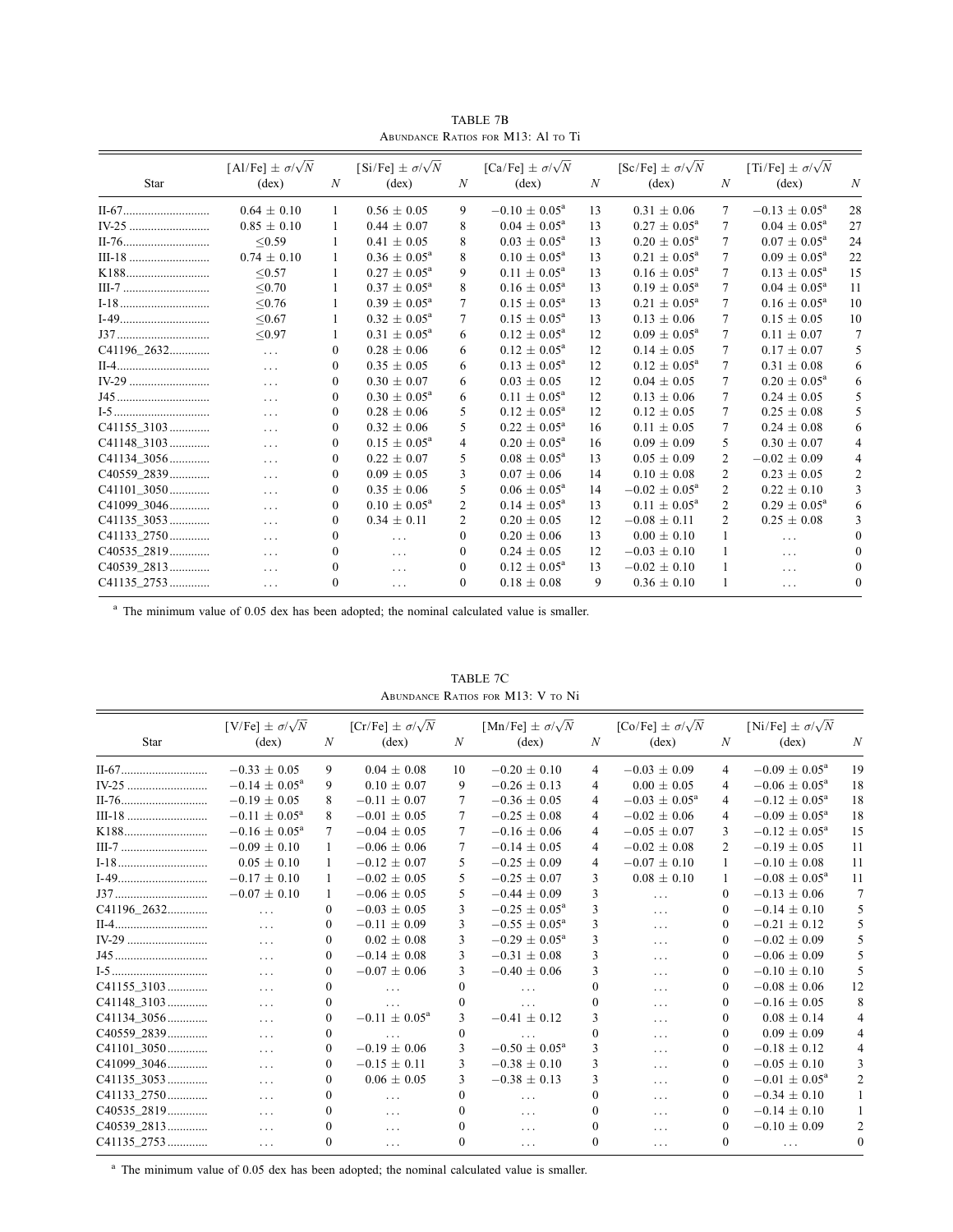| <b>Star</b> | [Cu/Fe] $\pm \sigma/\sqrt{N}$<br>$(\text{dex})$ | N              | [Zn/Fe] $\pm \sigma/\sqrt{N}$<br>$(\text{dex})$ | N              | [Y/Fe] $\pm \sigma/\sqrt{N}$<br>$(\text{dex})$ | N              | $[Zr/Fe] \pm \sigma/\sqrt{N}$<br>$(\text{dex})$ | N              | [Ba/Fe] $\pm \sigma/\sqrt{N}$<br>$(\text{dex})$ | N              |
|-------------|-------------------------------------------------|----------------|-------------------------------------------------|----------------|------------------------------------------------|----------------|-------------------------------------------------|----------------|-------------------------------------------------|----------------|
|             | $-0.55 \pm 0.13$                                | 2              | $0.17 \pm 0.14$                                 | 2              | $-0.08 \pm 0.11$                               | 5              | $-0.37 \pm 0.05$                                | 3              | $0.43 \pm 0.05^{\rm a}$                         | $\mathbf{3}$   |
|             | $-0.62 + 0.06$                                  | 2              | $0.02 \pm 0.05^{\circ}$                         | 2              | $-0.18 \pm 0.07$                               | 5              | $-0.12 \pm 0.05^{\text{a}}$                     | 3              | $0.28 \pm 0.05$                                 | 3              |
|             | $-0.62 \pm 0.12$                                | 2              | $0.04 \pm 0.05^{\text{a}}$                      | 2              | $-0.26 \pm 0.05^{\text{a}}$                    | 4              | $0.06 \pm 0.06$                                 | 3              | $0.38 \pm 0.06$                                 | $\mathcal{E}$  |
|             | $-0.61 \pm 0.13$                                | 2              | $-0.05 \pm 0.05^{\text{a}}$                     | $\mathfrak{D}$ | $-0.26 \pm 0.06$                               | 5              | $0.05 \pm 0.07$                                 | $\overline{c}$ | $0.36 \pm 0.05$                                 | 3              |
|             | $-0.70 \pm 0.05^{\text{a}}$                     | 2              | $0.08 \pm 0.05^{\rm a}$                         | 2              | $-0.13 \pm 0.05$                               | $\overline{4}$ | $\cdots$                                        | $\theta$       | $0.44 \pm 0.05^{\rm a}$                         | $\mathbf{3}$   |
|             | $-0.73 \pm 0.05^{\circ}$                        | 2              | $0.16 \pm 0.05^{\text{a}}$                      | $\mathfrak{D}$ | $-0.21 \pm 0.05^{\circ}$                       | 5              | $\cdots$                                        | $\Omega$       | $0.44 \pm 0.05$                                 | 3              |
|             | $-0.61 \pm 0.08$                                | 2              | $0.09 \pm 0.05^{\text{a}}$                      | 2              | $-0.25 \pm 0.05$                               | 4              | $\cdots$                                        | 0              | $0.37 \pm 0.06$                                 | $\mathbf{3}$   |
|             | $-0.68 \pm 0.11$                                | $\mathfrak{D}$ | $0.06 \pm 0.05^{\text{a}}$                      | $\mathfrak{D}$ | $-0.33 \pm 0.09$                               | $\overline{4}$ | $\cdots$                                        | 0              | $0.28 \pm 0.05$                                 | $\mathbf{3}$   |
|             | $-0.80 + 0.10$                                  |                | $-0.02 \pm 0.06$                                | $\mathfrak{D}$ | $-0.16 \pm 0.08$                               | 4              | $\cdots$                                        | $\Omega$       | $0.30 \pm 0.05$                                 | 3              |
| C41196_2632 | $-0.68 \pm 0.10$                                | 1              | $-0.14 \pm 0.05$                                | 2              | $-0.26 \pm 0.08$                               | 4              | $\cdots$                                        | 0              | $0.33 \pm 0.10$                                 | $\mathbf{3}$   |
|             | $-0.79 \pm 0.10$                                | 1              | $-0.28 \pm 0.05^{\circ}$                        | $\mathfrak{D}$ | $-0.17 \pm 0.05$                               | $\overline{4}$ | $\cdots$                                        | 0              | $0.37 \pm 0.09$                                 | $\mathcal{E}$  |
|             | $-0.63 \pm 0.10$                                |                | $-0.04 \pm 0.07$                                | 2              | $-0.26 \pm 0.05$                               | 4              | $\cdots$                                        | 0              | $0.20 \pm 0.05^{\text{a}}$                      | $\mathbf{3}$   |
|             | $-0.52 \pm 0.10$                                |                | $0.00 \pm 0.05^{\text{a}}$                      | $\mathfrak{D}$ | $-0.29 \pm 0.05^{\text{a}}$                    | 4              | $\cdots$                                        | 0              | $0.15 \pm 0.05^{\text{a}}$                      |                |
|             | $-0.56 \pm 0.10$                                |                | $0.12 \pm 0.05^{\rm a}$                         | 2              | $0.53 \pm 0.05^{\rm a}$                        | 3              | $\cdots$                                        | $\Omega$       | $0.58 \pm 0.06$                                 | 3              |
| C41155_3103 | $\ddots$                                        | 0              | $\cdots$                                        | $\theta$       | $\cdots$                                       | $\Omega$       | $\cdots$                                        | 0              | $0.12 \pm 0.08$                                 | $\mathbf{3}$   |
| C41148_3103 | $\ldots$                                        | 0              | .                                               | 0              | .                                              | $\Omega$       | $\cdots$                                        | 0              | $0.01 \pm 0.08$                                 | 3              |
| C41134_3056 | $\cdots$                                        | 0              | $-0.11 \pm 0.10$                                |                | $-0.14 \pm 0.07$                               | 4              | $\cdots$                                        | $\Omega$       | $0.37 \pm 0.05$                                 | $\mathbf{3}$   |
| C40559 2839 | $\cdots$                                        | $\Omega$       | .                                               | $\Omega$       | .                                              | $\Omega$       | $\cdots$                                        | 0              | $0.06 + 0.08$                                   | $\mathcal{E}$  |
| C41101 3050 | $\cdots$                                        | 0              | $-0.11 \pm 0.10$                                |                | $-0.29 \pm 0.07$                               | 4              | $\cdots$                                        | 0              | $0.22 \pm 0.06$                                 | $\mathbf{3}$   |
| C41099_3046 | $\cdots$                                        | 0              | $-0.09 \pm 0.10$                                |                | $-0.13 \pm 0.05^{\circ}$                       | 3              | $\cdots$                                        | 0              | $0.39 \pm 0.05$                                 | 3              |
| C41135_3053 | .                                               | 0              | $0.00 \pm 0.10$                                 |                | $-0.19 \pm 0.10$                               |                | $\cdots$                                        | 0              | $0.27 \pm 0.05^{\text{a}}$                      | $\mathcal{E}$  |
| C41133 2750 | $\cdots$                                        | 0              | .                                               | $\theta$       | .                                              | $\Omega$       | $\cdots$                                        | 0              | $0.16 \pm 0.13$                                 | $\overline{2}$ |
| C40535_2819 | $\cdots$                                        | 0              | .                                               | 0              | .                                              | $\Omega$       | $\cdots$                                        | $\Omega$       | $-0.04 \pm 0.11$                                | $\overline{2}$ |
| C40539_2813 | .                                               |                | .                                               | 0              | .                                              | 0              | $\cdots$                                        | $\Omega$       | $0.03 \pm 0.06$                                 | $\overline{2}$ |
|             | $\cdots$                                        | $^{(1)}$       | .                                               | $\Omega$       | .                                              | $\Omega$       | $\cdots$                                        | $\theta$       | $0.09 \pm 0.08$                                 | $\overline{2}$ |

TABLE 7D Abundance Ratios for M13: Cu to Ba

| <b>Star</b> | [La/Fe] $\pm \sigma/\sqrt{N}$<br>$(\text{dex})$ | N              | [Nd/Fe] $\pm \sigma/\sqrt{N}$<br>$(\text{dex})$ | N        | [Eu/Fe] $\pm \sigma/\sqrt{N}$<br>$(\text{dex})$ | N | [Dy/Fe]          | N |
|-------------|-------------------------------------------------|----------------|-------------------------------------------------|----------|-------------------------------------------------|---|------------------|---|
|             |                                                 |                |                                                 |          |                                                 |   |                  |   |
|             | $0.12 \pm 0.06$                                 | 3              | $0.41 \pm 0.05$                                 | 7        | $0.56 \pm 0.10$                                 |   | $-0.03 \pm 0.10$ |   |
| IV-25       | $0.20 \pm 0.10$                                 |                | $0.40 \pm 0.05^{\rm a}$                         |          | $0.59 \pm 0.10$                                 |   | $0.09 \pm 0.10$  |   |
|             | $0.11 \pm 0.10$                                 |                | $0.21 \pm 0.05^{\rm a}$                         |          | $0.30 \pm 0.10$                                 |   | $0.10 \pm 0.10$  |   |
|             | $0.09 \pm 0.09$                                 |                | $0.31 \pm 0.06$                                 |          | $0.58 \pm 0.10$                                 |   | $0.22 \pm 0.10$  |   |
|             | $0.09 \pm 0.09$                                 |                | $0.27 \pm 0.05^{\text{a}}$                      |          | $0.67 \pm 0.10$                                 |   | $\cdots$         |   |
| $III-7$     | $0.21 \pm 0.05$                                 |                | $0.24 \pm 0.07$                                 | 6        | $0.71 \pm 0.10$                                 |   | .                |   |
|             | $0.11 \pm 0.10$                                 |                | $0.12 \pm 0.07$                                 | 6        | $0.67 \pm 0.10$                                 |   | .                |   |
| I-49        | $0.06 \pm 0.14$                                 |                | $0.23 \pm 0.05^{\rm a}$                         |          | $0.52 \pm 0.10$                                 |   | .                |   |
|             | $-0.05 \pm 0.10$                                |                | $0.33 \pm 0.06$                                 | 5        | $0.68 \pm 0.10$                                 |   | $\cdots$         |   |
| C41196 2632 | $0.04 \pm 0.10$                                 |                | $0.16 \pm 0.07$                                 |          | $0.48 \pm 0.10$                                 |   | .                |   |
| $II-4$      | $0.28 \pm 0.10$                                 |                | $0.16 \pm 0.09$                                 | 3        | .                                               |   | .                |   |
| IV-29       | $0.28 \pm 0.05^{\rm a}$                         | $\overline{2}$ | $0.35 \pm 0.05^{\text{a}}$                      |          | $0.59 \pm 0.10$                                 |   | .                |   |
|             | $\ddots$                                        | $^{\circ}$     | $0.28 \pm 0.05$                                 |          | $0.51 \pm 0.10$                                 |   | $\cdots$         |   |
|             | $0.23 \pm 0.10$                                 |                | $0.47 \pm 0.05$                                 |          | .                                               |   | .                |   |
| C41155 3103 | $\cdots$                                        | $_{0}$         | $\cdots$                                        |          | .                                               |   | .                |   |
| C41148_3103 | $\cdots$                                        |                | $\cdots$                                        |          | .                                               |   | .                |   |
| C41134 3056 | $\cdots$                                        |                | $\cdots$                                        |          | .                                               |   | $\cdots$         |   |
| C40559 2839 | .                                               |                | $\cdots$                                        |          | $\cdots$                                        |   | $\cdots$         |   |
| C41101_3050 | $\cdots$                                        |                | .                                               | $\Omega$ | .                                               |   | .                |   |
| C41099_3046 | .                                               |                | .                                               |          | .                                               |   | .                |   |
| C41135_3053 | .                                               |                | $\cdots$                                        |          | .                                               |   | $\cdots$         |   |
| C41133 2750 | .                                               |                | $\cdots$                                        |          | .                                               |   | .                |   |
| C40535_2819 | .                                               |                | .                                               | $\theta$ | .                                               |   | .                |   |
| C40539 2813 | .                                               |                | $\cdots$                                        |          | .                                               |   | $\cdots$         |   |
| C41135_2753 | $\cdots$                                        |                | $\cdots$                                        | $_{0}$   | .                                               |   | $\cdots$         |   |

TABLE 7E ABUNDANCE RATIOS FOR M13: La to Dy

<sup>a</sup> The minimum value of 0.05 dex has been adopted; the nominal calculated value is smaller.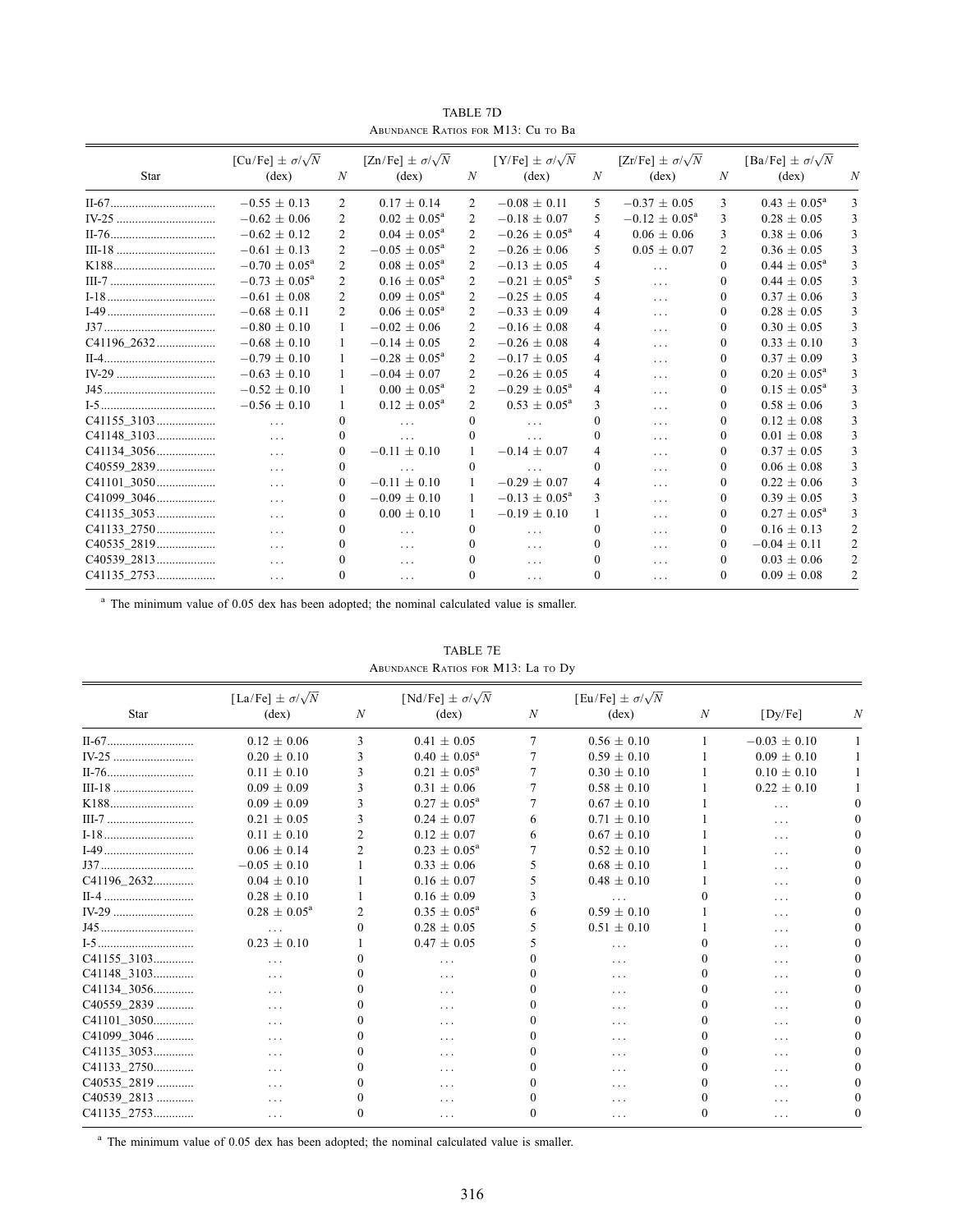|                   | $\Delta$ (EW)<br>$10\%^{\rm a}$ | $\Delta(T_{\rm eff})$<br>$+100~{\rm K}^{\rm b}$ | $\Delta(\log g)$<br>$+0.2$ dex | $\Delta(vt)$<br>$+0.4/-0.2$ km s <sup>-1</sup> | $\Delta$ ([Fe/H])<br>$+0.2$ dex |
|-------------------|---------------------------------|-------------------------------------------------|--------------------------------|------------------------------------------------|---------------------------------|
| Species           | $(\text{dex})$                  | $(\text{dex})$                                  | $(\text{dex})$                 | $(\text{dex})$                                 | $(\text{dex})$                  |
| $OI$ :            |                                 |                                                 |                                |                                                |                                 |
|                   | 0.05                            | $-0.01$                                         | 0.09                           | $-0.01/0.00$                                   | 0.08                            |
|                   | 0.06                            | $-0.09$                                         | 0.07                           | $-0.01/+0.01$                                  | $-0.01$                         |
|                   | 0.06                            | $-0.08$                                         | 0.07                           | $-0.02/+0.01$                                  | $-0.01$                         |
| Na $\Gamma$ :     |                                 |                                                 |                                |                                                |                                 |
|                   | 0.07                            | 0.09                                            | $-0.02$                        | $-0.02/+0.02$                                  | $-0.01$                         |
|                   | 0.06                            | 0.06                                            | $-0.03$                        | $-0.01/+0.01$                                  | 0.00                            |
|                   | 0.05                            | 0.04                                            | 0.00                           | $-0.01/0.00$                                   | 0.00                            |
| $Mg$ i:           |                                 |                                                 |                                |                                                |                                 |
|                   | 0.17                            | 0.10                                            | $-0.05$                        | $-0.16/+0.07$                                  | 0.00                            |
|                   | 0.12                            | 0.08                                            | $-0.05$                        | $-0.06/+0.03$                                  | 0.01                            |
| $SiII$ :          | 0.06                            | 0.01                                            | 0.03                           |                                                | $-0.03$                         |
|                   | 0.06                            | 0.03                                            | 0.01                           | $-0.02/+0.01$<br>$-0.01/+0.01$                 | 0.01                            |
| $Ca$ $I$ :        |                                 |                                                 |                                |                                                |                                 |
|                   | 0.16                            | 0.13                                            | $-0.02$                        | $-0.16/+0.10$                                  | $-0.02$                         |
|                   | 0.10                            | 0.07                                            | $-0.02$                        | $-0.08/+0.04$                                  | 0.00                            |
|                   | 0.09                            | 0.06                                            | $-0.01$                        | $-0.06/+0.03$                                  | 0.00                            |
| $Sc$ $\pi$ :      |                                 |                                                 |                                |                                                |                                 |
|                   | 0.13                            | $-0.02$                                         | 0.08                           | $-0.12/+0.07$                                  | 0.06                            |
|                   | 0.09                            | 0.03                                            | 0.08                           | $-0.05/+0.04$                                  | 0.04                            |
|                   | 0.06                            | 0.03                                            | 0.07                           | $-0.02/+0.02$                                  | 0.02                            |
| Ti I:             |                                 |                                                 |                                |                                                |                                 |
|                   | 0.11                            | 0.19                                            | $-0.01$                        | $-0.09/+0.06$                                  | $-0.02$                         |
|                   | 0.08                            | 0.11                                            | $-0.01$                        | $-0.05/+0.03$                                  | 0.00                            |
| Ti п:             |                                 |                                                 |                                |                                                |                                 |
|                   | 0.20                            | $-0.02$                                         | 0.06                           | $-0.21/+0.14$                                  | 0.12                            |
|                   | 0.10                            | 0.03                                            | 0.08                           | $-0.05/+0.04$                                  | 0.04                            |
| $VI$ :            |                                 |                                                 |                                |                                                |                                 |
|                   | 0.06                            | 0.22                                            | 0.00                           | $-0.03/00.02$                                  | $-0.02$                         |
| $Cr$ $\Gamma$ :   |                                 |                                                 |                                |                                                |                                 |
|                   | 0.13                            | 0.14                                            | $-0.02$                        | $-0.15/+0.08$                                  | $-0.02$                         |
|                   | 0.14                            | 0.12                                            | $-0.02$                        | $-0.12/+0.08$                                  | 0.00                            |
| $Mn$ $\Gamma$ :   |                                 |                                                 |                                |                                                |                                 |
|                   | 0.19                            | 0.16                                            | $-0.02$                        | $-0.23/0.13$                                   | $-0.01$                         |
| Fe I:             | 0.12                            | 0.10                                            | $-0.01$                        | $-0.10/+0.06$                                  | 0.00                            |
|                   | 0.12                            | 0.11                                            | 0.00                           | $-0.13/0.07$                                   | 0.01                            |
|                   | 0.11                            | 0.10                                            | $-0.02$                        | $-0.09/+0.05$                                  | 0.00                            |
|                   | 0.09                            | 0.08                                            | 0.00                           | $-0.05/+0.03$                                  | 0.01                            |
| Fe $\mathbf{u}$ : |                                 |                                                 |                                |                                                |                                 |
|                   | 0.11                            | $-0.08$                                         | 0.08                           | $-0.12/+0.06$                                  | 0.07                            |
|                   | 0.08                            | $-0.01$                                         | 0.08                           | $-0.05/+0.03$                                  | 0.03                            |
| $Co$ $I$ :        |                                 |                                                 |                                |                                                |                                 |
|                   | 0.05                            | 0.13                                            | 0.02                           | $-0.02/+0.01$                                  | 0.02                            |
| Ni I:             |                                 |                                                 |                                |                                                |                                 |
|                   | 0.08                            | 0.09                                            | 0.03                           | $-0.07/+0.04$                                  | 0.02                            |
|                   | 0.07                            | 0.10                                            | 0.00                           | $-0.05/+0.02$                                  | 0.00                            |
|                   | 0.06                            | 0.06                                            | 0.00                           | $-0.02/+0.02$                                  | $0.01\,$                        |
| $Cu$ $I$ :        |                                 |                                                 |                                |                                                |                                 |
|                   | 0.16                            | 0.14                                            | 0.03                           | $-0.17/+0.12$                                  | 0.02                            |
| $Zn$ $\Gamma$     |                                 |                                                 |                                |                                                |                                 |
|                   | 0.14                            | $-0.05$                                         | 0.04                           | $-0.13/0.10$                                   | 0.04                            |
|                   | 0.07                            | 0.04                                            | 0.04                           | $-0.05/+0.03$                                  | 0.02                            |
| $Y$ II:           |                                 |                                                 |                                |                                                |                                 |
|                   | 0.17                            | $-0.01$                                         | 0.07                           | $-0.18/0.13$                                   | $-0.06$                         |
|                   | 0.07                            | 0.04                                            | 0.08                           | $-0.03/+0.03$                                  | 0.04                            |
| $Zr$ r:           |                                 |                                                 |                                |                                                |                                 |
|                   | 0.05                            | 0.25                                            | 0.00                           | $0.00/+0.01$                                   | $-0.02$                         |
| Ва п:             |                                 |                                                 |                                |                                                |                                 |
|                   | 0.23<br>0.17                    | 0.04<br>0.07                                    | 0.06<br>0.05                   | $-0.36/+0.20$<br>$-0.23/+0.15$                 | 0.06<br>0.04                    |
|                   | 0.12                            | 0.06                                            | 0.06                           | $-0.10/+0.07$                                  | 0.02                            |
|                   |                                 |                                                 |                                |                                                |                                 |

TABLE 8 SENSITIVITY OF ABUNDANCES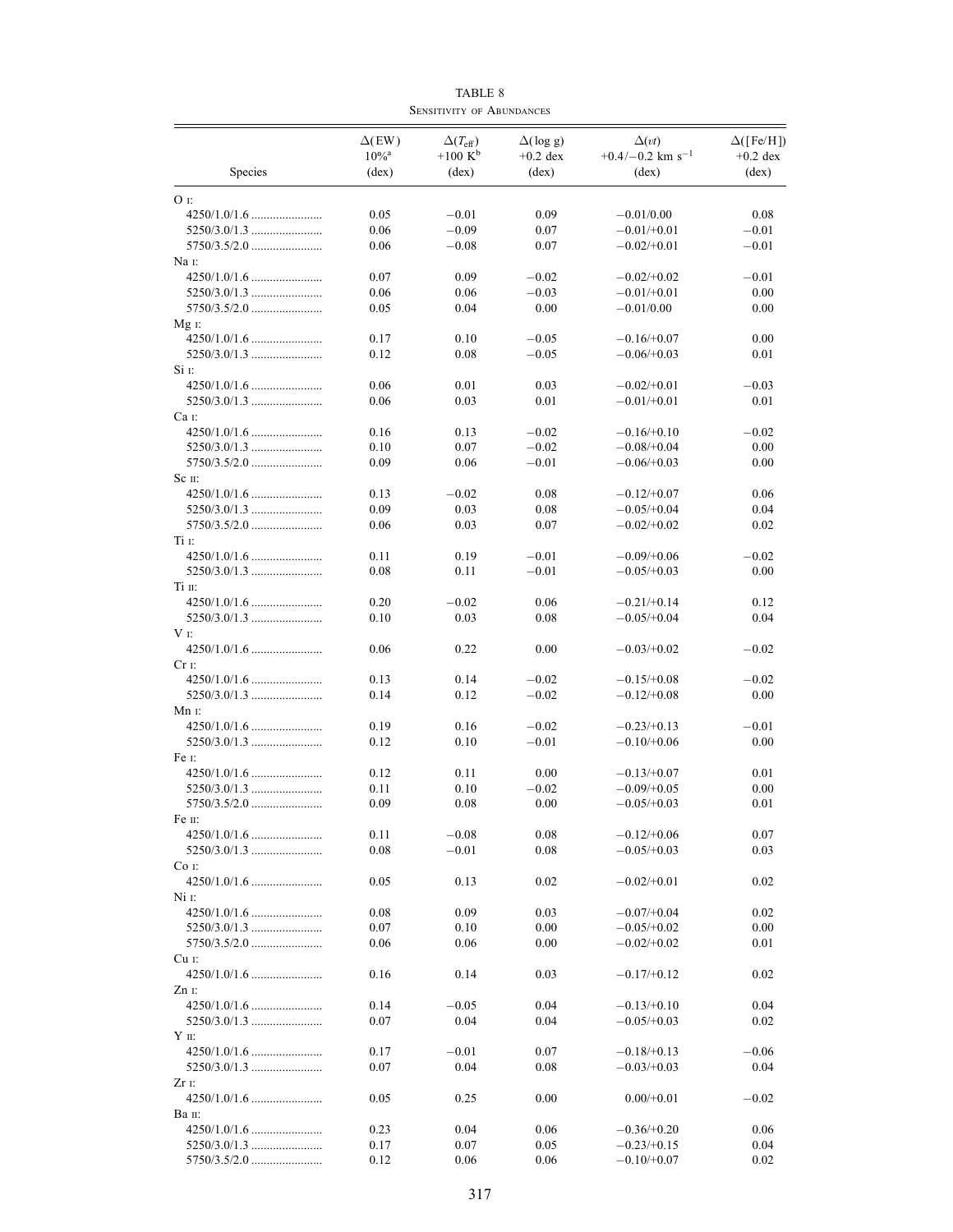| <b>Species</b> | $\Delta$ (EW)<br>$10\%^{\rm a}$<br>$(\text{dex})$ | $\Delta(T_{\rm eff})$<br>$+100 \text{ K}^{\text{b}}$<br>$(\text{dex})$ | $\Delta(\log g)$<br>$+0.2$ dex<br>$(\text{dex})$ | $\Delta(vt)$<br>$+0.4/-0.2$ km s <sup>-1</sup><br>$(\text{dex})$ | $\Delta$ ([Fe/H])<br>$+0.2$ dex<br>$(\text{dex})$ |
|----------------|---------------------------------------------------|------------------------------------------------------------------------|--------------------------------------------------|------------------------------------------------------------------|---------------------------------------------------|
| La II:         |                                                   |                                                                        |                                                  |                                                                  |                                                   |
|                | 0.06                                              | 0.02                                                                   | 0.08                                             | $-0.02/+0.02$                                                    | 0.07                                              |
| $Nd$ $\pi$ :   |                                                   |                                                                        |                                                  |                                                                  |                                                   |
|                | 0.09                                              | 0.03                                                                   | 0.07                                             | $-0.07/+0.06$                                                    | 0.06                                              |
| Eu п:          |                                                   |                                                                        |                                                  |                                                                  |                                                   |
|                | 0.06                                              | $-0.01$                                                                | 0.08                                             | $-0.03/00.02$                                                    | 0.07                                              |
| $Dv$ II:       |                                                   |                                                                        |                                                  |                                                                  |                                                   |
|                | 0.05                                              | 0.03                                                                   | 0.08                                             | $-0.01/+0.01$                                                    | 0.07                                              |

TABLE 8—Continued

<sup>a</sup> This is an underestimate of the uncertainty for the weakest lines. b The  $T_{\text{eff}}$  uncertainty is a function of  $T_{\text{eff}}$ ; see  $\S$  5.

work with those from previous investigations (most of which relied on  $B - V$  colors) for the stars in common in M3 and in M13 with the analyses of Cohen (1978), Kraft et al. (1992, 1997), Cavallo & Nagar (2000), and Sneden et al. (2004) is shown in Table 11. The agreement is very gratifying. No difference exceeds 100 K, and most are 50 K or less.

A comparison of the mean abundance ratios of large sample of bright giants in M3 (M13) analyzed by Sneden et al. (2004) with our determinations is given in Table 12. The results are encouraging. The differences are given in the last column of the table. The deduced  $[Fe/H]$ (Fe *I*) between the current work and that of Sneden et al. (2004) differs by 0.23 (0.13) dex, while the

difference using Fe  $\pi$  is only 0.12 (0.03) dex. The largest difference in abundance ratios  $[X/Fe]$  for M3 is 0.24 dex (for Sc  $\pi$ ), with only three species (O  $\pi$ , Mg  $\pi$ , and Sc  $\pi$ ) having differences exceeding 0.15 dex. For M13,  $[O/Fe]$  and  $[Mg/Fe]$ both have differences exceeding 0.15 dex. Part of the difference in O arises because Sneden et al. (2004) adopt a solar O abundance of 8.93 dex, 0.08 dex higher than we do. In principle, it could also be produced, at least partially, if the amplitude of the star-to-star variations of O were a function of stellar luminosity, or equivalently  $T_{\text{eff}}$ , given the differences in mean luminosity of the two samples. Other differences in the details of the analysis may enter as well. For example, the difference in Ca appears to

|                                                       | TABLE 9 |  |  |  |
|-------------------------------------------------------|---------|--|--|--|
| MEAN ABUNDANCES AND ABUNDANCE SPREADS FOR STARS IN M3 |         |  |  |  |

| Species/Model | Mean Abund.<br>[X/Fe]<br>$(\text{dex})$ | $\sigma$<br>$(\text{dex})$ | $\sigma$ (tot) <sup>a</sup><br>$(\text{dex})$ | Spread Ratio <sup>b</sup><br>$(\text{dex})$ | No. of Stars <sup>c</sup> | $\chi^{2d}$ | $p(\chi)^e$<br>(%) | Variation <sup>1</sup> |
|---------------|-----------------------------------------|----------------------------|-----------------------------------------------|---------------------------------------------|---------------------------|-------------|--------------------|------------------------|
|               | 0.33                                    | 0.20                       | 0.07                                          | 2.26                                        | 12                        | 56.1        | ${<}0.1$           | Yes                    |
|               | $-0.16$                                 | 0.20                       | 0.08                                          | 2.32                                        | 12                        | 55.4        | < 0.1              | Yes                    |
|               | 0.40                                    | 0.12                       | 0.17                                          | 0.71                                        | 12                        | 5.5         | 90.7               | N <sub>0</sub>         |
|               | 0.27                                    | 0.06                       | 0.07                                          | 0.88                                        | 12                        | 7.6         | 75.0               | N <sub>0</sub>         |
|               | 0.10                                    | 0.05                       | 0.12                                          | 0.43                                        | 12                        | 2.1         | 99.8               | N <sub>0</sub>         |
|               | 0.13                                    | 0.05                       | 0.12                                          | 0.41                                        | 12                        | 1.7         | 99.9               | N <sub>0</sub>         |
|               | 0.17                                    | 0.08                       | 0.12                                          | 0.65                                        | 12                        | 4.2         | 95.7               | No                     |
|               | 0.27                                    | 0.11                       | 0.15                                          | 0.74                                        | 10                        | 4.6         | 86.6               | No                     |
|               | $-0.14$                                 | 0.09                       | 0.23                                          | 0.40                                        | 7                         | 0.9         | 98.8               | No                     |
|               | $-0.08$                                 | 0.14                       | 0.14                                          | 1.04                                        | 10                        | 9.4         | 40.4               | No                     |
|               | $-0.27$                                 | 0.10                       | 0.18                                          | 0.55                                        | 10                        | 2.5         | 98.2               | N <sub>0</sub>         |
|               | $-1.39$                                 | 0.08                       | 0.09                                          | 0.85                                        | 12                        | 7.3         | 77.2               | N <sub>0</sub>         |
|               | $-1.43$                                 | 0.07                       | 0.12                                          | 0.57                                        | 12                        | 3.8         | 97.6               | N <sub>0</sub>         |
|               | $-0.07$                                 | 0.05                       | 0.10                                          | 0.51                                        | 7                         | 1.7         | 94.8               | No                     |
|               | $-0.16$                                 | 0.06                       | 0.09                                          | 0.67                                        | 12                        | 5.4         | 90.9               | N <sub>0</sub>         |
|               | $-0.58$                                 | 0.07                       | 0.16                                          | 0.45                                        | 10                        | 1.9         | 99.2               | No                     |
|               | $-0.09$                                 | 0.08                       | 0.12                                          | 0.65                                        | 10                        | 3.6         | 93.7               | N <sub>0</sub>         |
|               | $-0.29$                                 | 0.12                       | 0.16                                          | 0.76                                        | 10                        | 5.1         | 82.3               | No                     |
|               | 0.02                                    | 0.14                       | 0.14                                          | 1.01                                        | 6                         | 4.8         | 44.6               | N <sub>0</sub>         |
|               | 0.15                                    | 0.10                       | 0.21                                          | 0.48                                        | 12                        | 2.5         | 99.5               | N <sub>0</sub>         |
|               | 0.04                                    | 0.07                       | 0.11                                          | 0.65                                        |                           | 2.1         | 91.0               | N <sub>0</sub>         |
|               | 0.16                                    | 0.11                       | 0.10                                          | 1.08                                        | 8                         | 8.1         | 32.8               | N <sub>0</sub>         |
|               | 0.50                                    | 0.04                       | $\cdots$                                      | $\cdots$                                    | 8                         | 1.1         | 99.2               | N <sub>0</sub>         |
|               | 0.05                                    | 0.12                       | $\cdots$                                      | $\cdots$                                    | 5                         | 5.3         | 25.7               | No                     |

<sup>a</sup> The value  $\sigma$ (tot) is defined in § 6.2.<br><sup>b</sup> This is the ratio of  $\sigma$  for the M3 sample stars to  $\sigma$ (tot). See text.<br><sup>c</sup> The number of stars in the M3 sample in which lines of this species were detected.<br>d Defined a The nature of state  $\sqrt{2} = \sum (y_i - \bar{y})^2 / \sigma_i^2$ , where  $\bar{y} = \sum (y_i / \sigma_i^2) / \sum (1 / \sigma_i^2)$ . A minimum  $\sigma_i = \sigma(\text{tot})$  was adopted.<br>
<sup>e</sup> The value  $p(\chi)$  is the probability of exceeding  $\chi^2$  by chance.<br>
<sup>f</sup> If  $p(\chi) < 0.1\%$ ,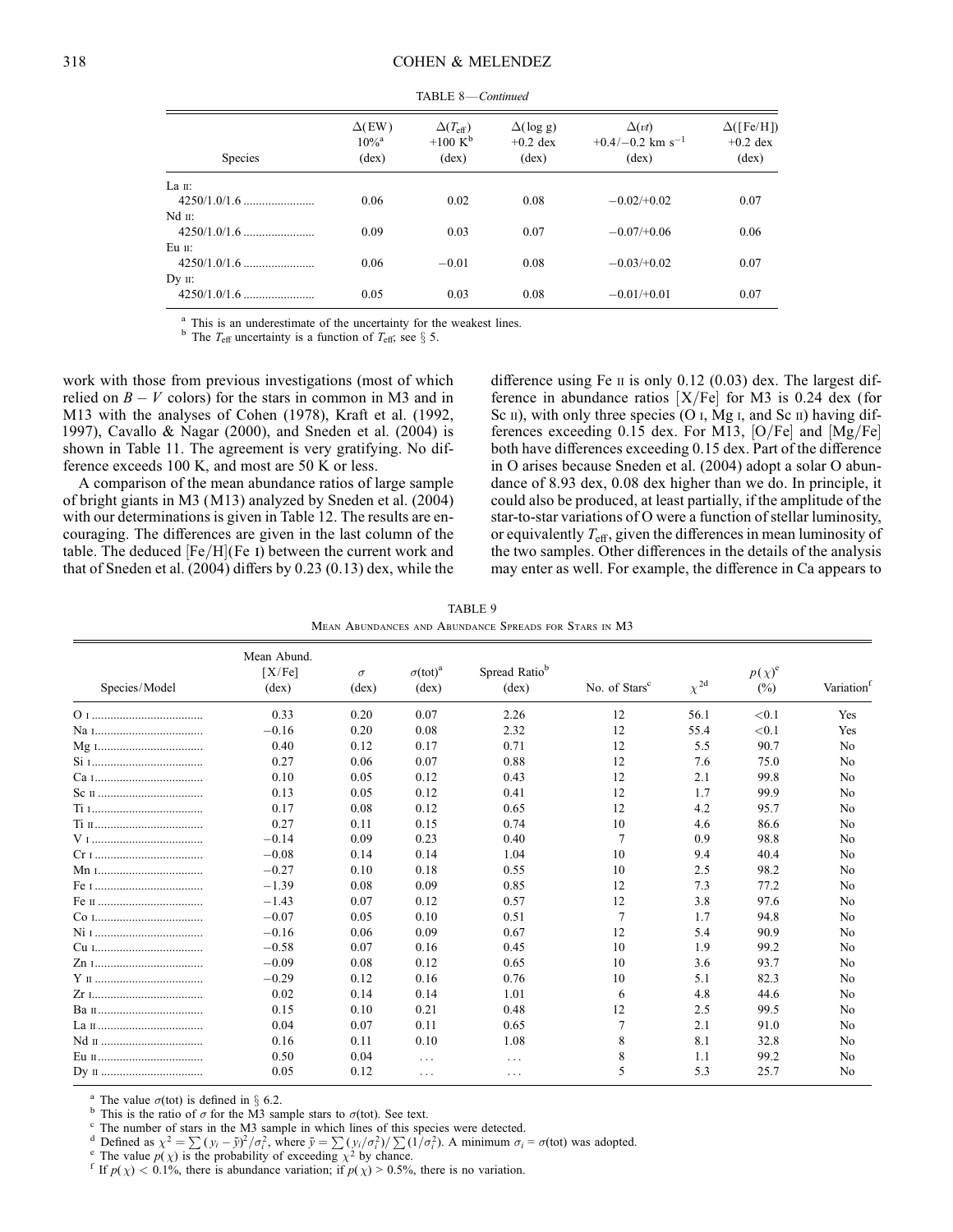TABLE 10 Mean Abundances and Abundance Spreads for Stars in M13

|         | Mean Abund.<br>[X/Fe] | $\sigma$       | $\sigma$ (tot) <sup>a</sup> | Spread Ratio <sup>b</sup> |                           |             | $p(\chi)^e$ |                        |
|---------|-----------------------|----------------|-----------------------------|---------------------------|---------------------------|-------------|-------------|------------------------|
| Species | $(\text{dex})$        | $(\text{dex})$ | $(\text{dex})$              | $(\text{dex})$            | No. of Stars <sup>c</sup> | $\chi^{2d}$ | (%)         | Variation <sup>1</sup> |
|         | 0.18                  | 0.37           | 0.10                        | 3.70                      | 24                        | 319         | ${<}0.1$    | Yes                    |
|         | 0.14                  | 0.22           | 0.08                        | 2.75                      | 25                        | 174         | ${<}0.1$    | Yes                    |
|         | 0.24                  | 0.15           | 0.18                        | 0.83                      | 21                        | 14.2        | 81.9        | No                     |
|         | $0.74^{\text{g}}$     | 0.11           | $\ldots$                    | $\cdots$                  | 3                         | $\cdots$    | $\cdots$    | $\cdots$               |
|         | 0.31                  | 0.11           | 0.08                        | 1.37                      | 21                        | 36.9        | 1.9         | No                     |
|         | 0.12                  | 0.07           | 0.12                        | 0.58                      | 25                        | 9.1         | 99.7        | No                     |
|         | 0.12                  | 0.11           | 0.12                        | 0.92                      | 25                        | 19.2        | 74.4        | No                     |
|         | 0.16                  | 0.11           | 0.13                        | 0.85                      | 21                        | 15.4        | 75.4        | No                     |
|         | 0.31                  | 0.12           | 0.15                        | 0.80                      | 18                        | 9.6         | 92.0        | No                     |
|         | $-0.13$               | 0.10           | 0.23                        | 0.43                      | 9                         | 1.6         | 99.1        | No                     |
|         | $-0.06$               | 0.08           | 0.14                        | 0.57                      | 18                        | 5.3         | 99.7        | No                     |
|         | $-0.32$               | 0.11           | 0.18                        | 0.61                      | 18                        | 6.8         | 98.6        | No                     |
|         | $-1.50$               | 0.07           | 0.09                        | 0.78                      | 25                        | 15.6        | 90.1        | No                     |
|         | $-1.46$               | 0.10           | 0.12                        | 0.83                      | 21                        | 15.1        | 77.1        | No                     |
|         | $-0.02$               | 0.04           | 0.11                        | 0.36                      | 8                         | 11.5        | 99.2        | No                     |
|         | $-0.10$               | 0.09           | 0.10                        | 0.90                      | 24                        | 16.1        | 85.2        | No                     |
|         | $-0.65$               | 0.08           | 0.17                        | 0.47                      | 14                        | 3.2         | 99.7        | No                     |
|         | $-0.01$               | 0.11           | 0.13                        | 0.85                      | 18                        | 13.0        | 73.9        | No                     |
|         | $-0.17$               | 0.19           | 0.15                        | 1.27                      | 18                        | 26.6        | 10.1        | No                     |
|         | $-0.09$               | 0.20           | 0.14                        | 1.43                      | 4                         | 6.2         | 14.4        | No                     |
|         | 0.26                  | 0.16           | 0.21                        | 0.76                      | 25                        | 13.7        | 95.4        | No                     |
|         | 0.14                  | 0.10           | 0.13                        | 0.77                      | 13                        | 6.8         | 87.2        | No                     |
|         | 0.28                  | 0.10           | 0.11                        | 0.91                      | 14                        | 11.5        | 56.9        | No                     |
|         | 0.57                  | 0.11           | $\ddots$                    | $\cdots$                  | 12                        | 14.0        | 33.2        | No                     |
|         | 0.10                  | 0.10           | $\cdots$                    | $\cdots$                  | 4                         | 3.1         | 37.2        | No                     |

<sup>a</sup> The value  $\sigma$ (tot) is defined in § 6.2.<br><sup>b</sup> This is the ratio of  $\sigma$  for the M13 sample stars to  $\sigma$ (tot). See text. c The number of stars in the M13 sample in which lines of this species were detected.

The value  $\alpha$  is  $\alpha$  and  $\alpha$  is  $\alpha$  befined as  $\chi^2 = \sum (y_i - \bar{y})^2 / \sigma_i^2$ , where  $\bar{y} = \sum (y_i / \sigma_i^2) / \sum (1 / \sigma_i^2)$ . A minimum  $\sigma_i = \sigma(tot)$  was adopted.<br>
The value  $p(\chi)$  is the probability of exceeding  $\chi^2$  by chance.



FIG. 4.— $[X/Fe]$  for the elements O, Na, Mg, and Si shown as a function of  $T_{\text{eff}}$  for our sample of 13 stars in M3. The open circle indicates the HB star. The error bars for the most luminous and least luminous stars, as well as the cluster mean, are indicated as in Fig. 2.



FIG. 5.— $[X/Fe]$  for the elements O, Na, Mg, and Si shown as a function of  $T_{\text{eff}}$  for our sample of 13 stars in M13. The error bars for the most luminous and least luminous stars, as well as the cluster mean, are indicated as in Fig. 2.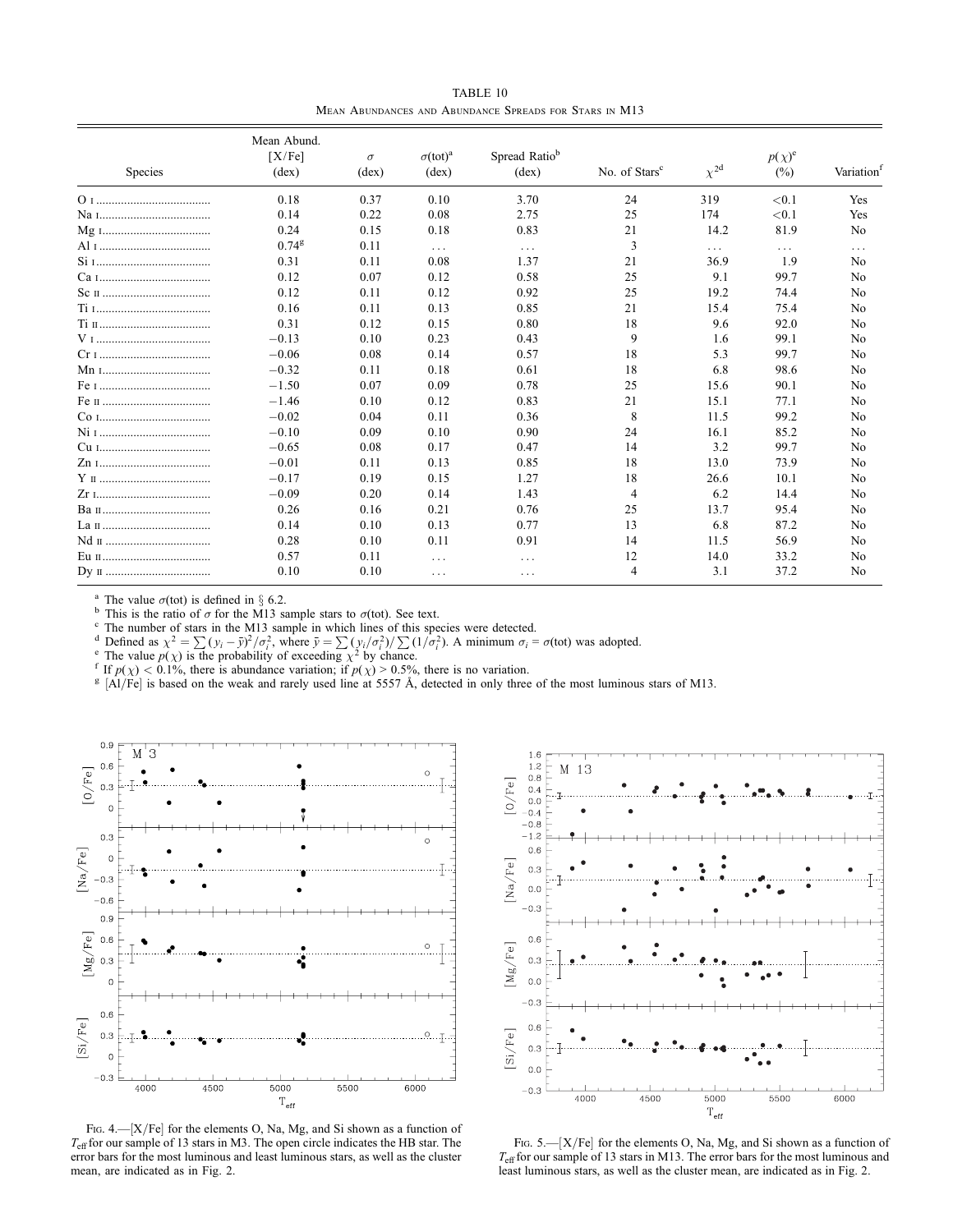

Fig. 6.—Same as Fig. 4, but for the elements Ca, Sc, Ti, and V. Fig. 7.—Same as Fig. 5, but for the elements Ca, Sc, Ti, and V.

be due to difference in the absolute scaling of the Ca  $\iota$  q f-values adopted by the Lick-Texas group and by us. This may also play a role for Sc ii, but there are not sufficient lines in common to be certain. The HFS corrections for Sc ii in these stars are probably not large enough to contribute significantly to this difference.

Because we are interested in star-to-star variations in abundance, we also carry out a comparison of our derived O and Na abundances for the individual stars in common with the sample of bright giants of Sneden et al. (2004), rather than comparing the mean of the samples in M3, as was done in Table 12. We choose to compare only with the most recent detailed abundance analysis for stars in these two clusters, ignoring earlier work, in hopes of demonstrating good agreement. The results are shown in Table 13A (Table 13B); the mean differences for each species have been removed, thus removing the systematic



Fig. 8.—Same as Fig. 4, but for the elements Cr, Mn, Co, and Ni. Fig. 9.—Same as Fig. 5, but for the elements Cr, Mn, Co, and Ni.



differences in the analyses. The table reveals the scatter about the mean, i.e., the nonsystematic differences, whose variance is given as the final column in each table. There are three stars in common in M3 and five in M13. For these stars in common, the Na abundances as analyzed by Sneden et al. (2004) and by us are in extremely good agreement, ignoring a constant offset between us and the Lick-Texas group, but the O abundances are not. Overall, for M3, the agreement is pretty good, with  $\sigma \leq$ 0.15 dex for nine of the 12 species; only for  $[O/Fe]$ ,  $[Sc/Fe]$ , and  $[Eu/Fe]$  is it larger. O has only a few weak lines in the relevant wavelength region, and difficulties in determining the O abundance are notorious.  $\left|Eu/Fe\right|$  has essentially the same mean in our analysis of M3 and of M13 as was found by Sneden et al. (2004). There is only one line used by both analyses, that of Eu  $\pi$  at 6645 Å, which is very weak. The derived Sc abundances

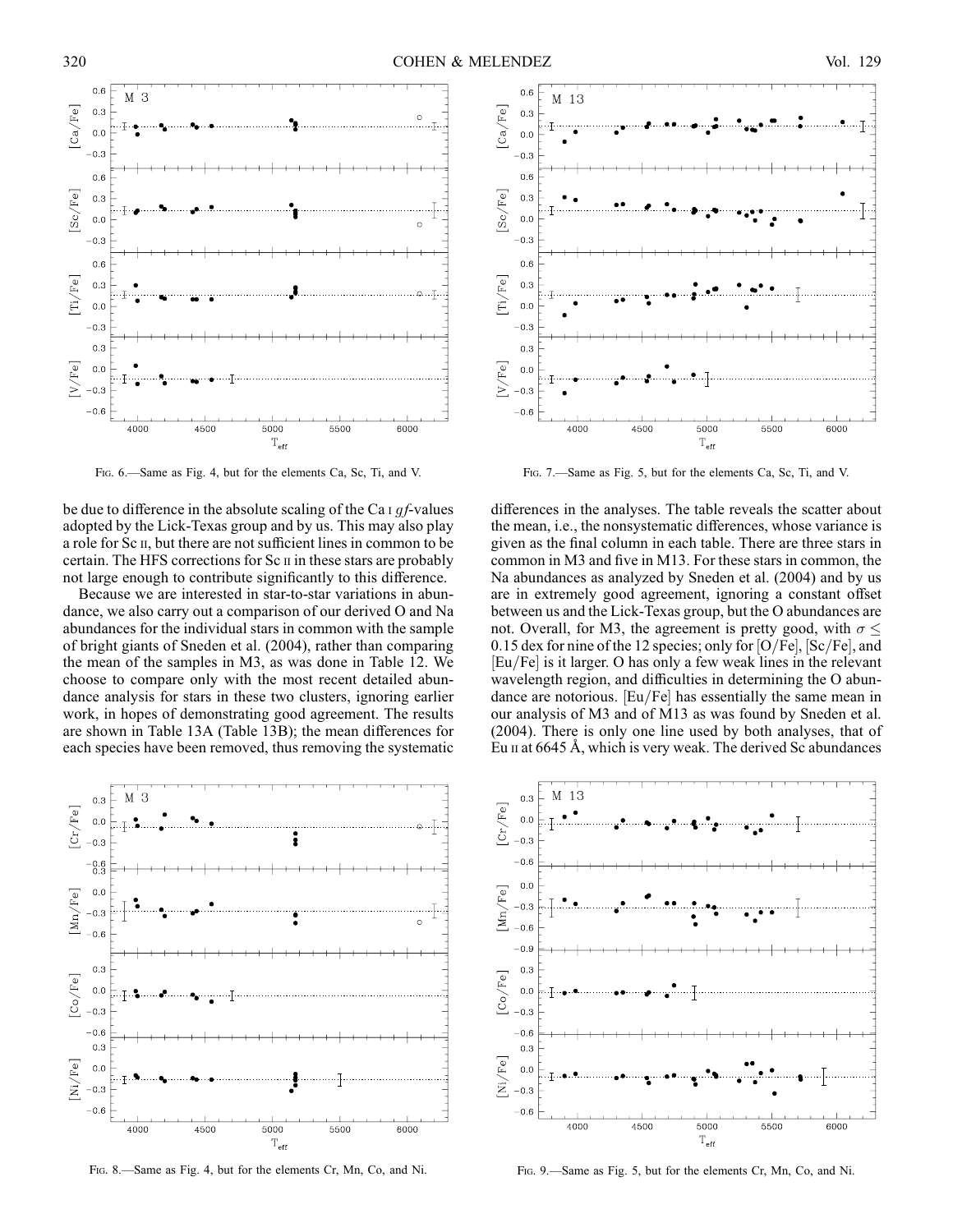

might be affected by differences in the treatment of HFS. The largest  $\sigma$  is 0.22 dex, for [Eu/Fe]. In M13 two of the eight differences have  $\sigma > 0.3$  dex ([O/Fe] and [La/Fe]), again two species with only a few weak lines. (Sc is not included in Sneden et al.'s analysis for M13, while there are no stars in common in M3 with  $[La/Fe]$  measurements.)

Having already removed the systematic differences, one might admit ''random'' variations in deduced abundance ratios of up to 0.15 dex as resulting from different assumptions made in these two independent analyses. However, the larger differences found for M13, with  $\sigma > 0.3$  dex for two species, suggest that the abundance errors in one or both of these analyses are being underestimated. We have compared our measured  $W_{\lambda}$ with those of the Lick-Texas group, when available. The agree-



Fig. 12.—Same as Fig. 4, but for the elements Ba, La, Nd, Eu, and Dy. Fig. 13.—Same as Fig. 5, but for the elements Ba, La, Nd, Eu, and Dy.



Fig. 10.—Same as Fig. 4, but for the elements Cu, Zn, Y, and Zr. Fig. 11.—Same as Fig. 5, but for the elements Cu, Zn, Y, and Zr.

ment is extremely good:  $W_\lambda$ (our work: Keck) –  $W_\lambda$ (Sneden et al 2004, Keck) has a mean of 7% with  $\sigma = 7$ %, while  $W_{\lambda}$ (our work: Keck) –  $W_{\lambda}$ (Kraft et al 1992, Lick) has a mean of  $-5\%$ with  $\sigma = 8\%$ .<sup>6</sup>

To summarize, there is very good agreement on a star-by-star basis for the derived  $[Na/Fe]$  in M3 and in M13 for the sample of stars in common with Sneden et al. (2004). The agreement in derived  $[O/Fe]$  is not as good, but fortunately the star-to-star variations in O are large. Furthermore, we believe that we understand the origin of most of the discrepancies and that our analysis is sound. Hence, we have some confidence that we may

This good agreement suggests that our adoption of the uncertainty in  $W_{\lambda}$ as 10% is reasonable.

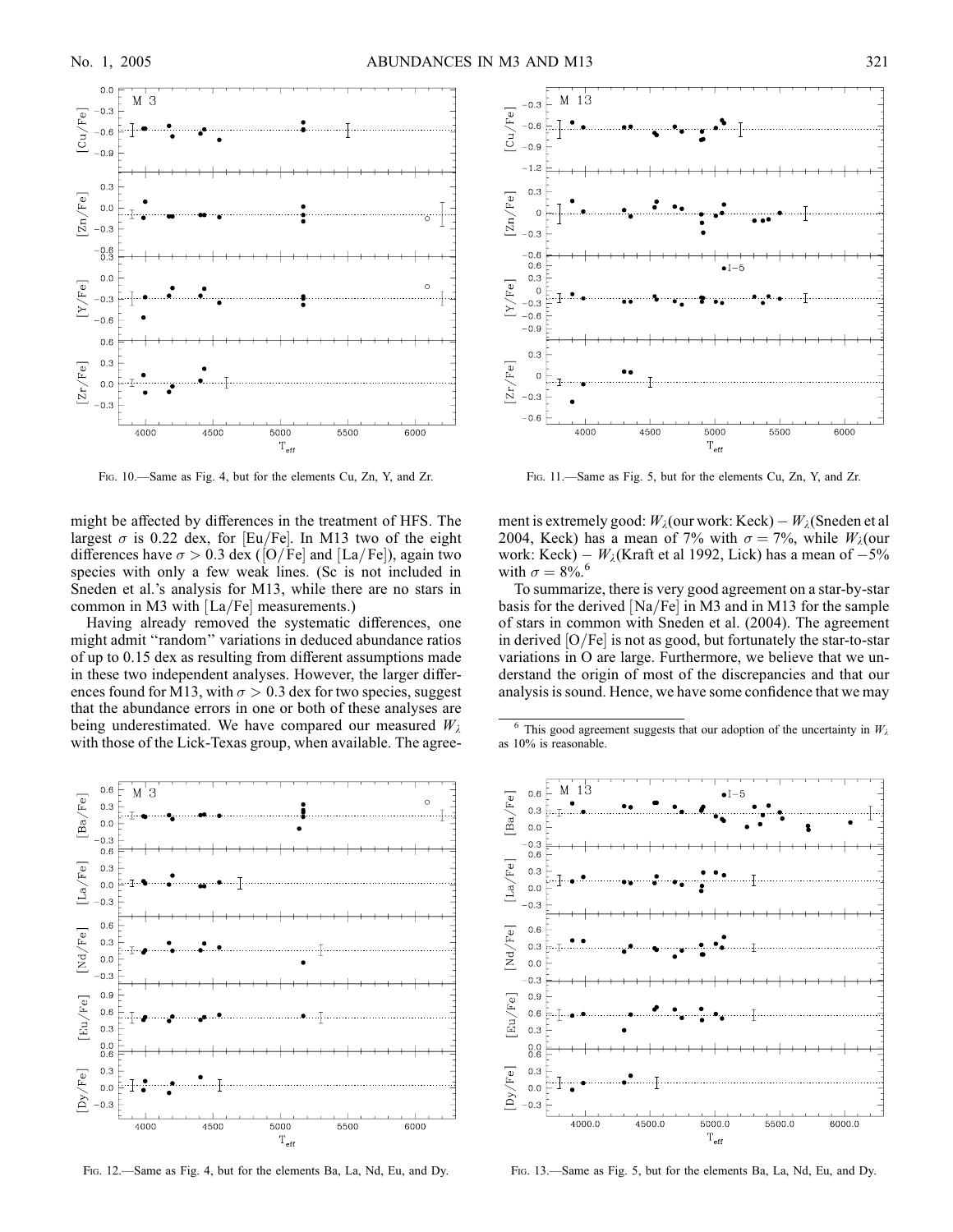

Fig. 14.—Section of the spectrum of the Y-rich star M13 I-5 shown in the region of several Y **II** lines. The same region in the spectrum of star M13 J45, a star 0.5 mag brighter in Valong the RGB, and hence slightly cooler than star I-5, is shown for comparison.

proceed to analyze the abundance spreads in terms of star-tostar variations in  $[X/Fe]$ .

### 7. CORRELATED ABUNDANCE VARIATIONS OF THE LIGHT ELEMENTS

C, N, O, Na, Mg, and Al are known to show correlated abundance variations from star-to-star among the most luminous stars in globular clusters; see, e.g., the review of Kraft (1994). Our simple SR analysis (see  $\S 6.2$ ) shows definite starto-star variations in abundance of both O and Na in both M3 and in M13. Variations in Mg, if present, are smaller and subtle. Al is not effectively covered in our spectra.<sup>7</sup>

It is well established that O and Na are anticorrelated among luminous giants in globular clusters; see, e.g., Kraft (1994). Furthermore, Ramírez & Cohen (2002) compiled the data from the literature, combined it with their own, and showed that the same linear relation can be used to fit the O and Na data for all globular clusters studied in detail thus far. The latest addition to the clusters studied in detail, NGC 2808, by Carretta et al. (2004a), does so as well. The question of interest is what happens when we look at lower luminosity stars.

Figure 15 shows the relationship between Na and O abundances (both with respect to Fe) for our sample in M3. Also superposed is the line representing the fit for this anticorrelation determined by Sneden et al. (2004) for the luminous giants in

 $7$  Our spectra only include the line at 5557 Å, which is very weak and only detected in a few stars; they do not include the most commonly used Al lines.

|         |               | THIS WORK |                |          | LITERATURE                          |
|---------|---------------|-----------|----------------|----------|-------------------------------------|
| ID      | $T_{\rm eff}$ | log g     | $T_{\rm eff}$  | $\log g$ | Reference                           |
|         |               |           | M <sub>3</sub> |          |                                     |
| VZ 1397 | 3985          | 0.40      | 3950           | 0.40     | Sneden et al. (2004), photometric   |
|         |               |           | 3925           | 0.10     | Sneden et al. (2004), spectroscopic |
|         |               |           | 3950           | 0.40     | Kraft et al. (1992)                 |
|         |               |           | 4000           | 0.6      | Cohen (1978)                        |
|         | 3998          | 0.40      | 4050           | 0.40     | Sneden et al. (2004)                |
|         |               |           | 4000           | 0.60     | Kraft et al. (1992)                 |
|         |               |           | 4000           | 0.6      | Cohen (1978)                        |
|         | 4200          | 0.60      | 4175           | 0.55     | Cavallo & Nagar (2000)              |
|         |               |           | 4160           | 0.75     | Kraft et al. (1992)                 |
|         |               |           | 4100           | 0.7      | Cohen (1978)                        |
|         | 4175          | 0.70      | 4125           | 0.60     | Sneden et al. (2004)                |
|         |               |           | 4200           | 0.65     | Cavallo & Nagar (2000)              |
|         |               |           | 4175           | 0.45     | Kraft et al. (1992)                 |
|         |               |           | M13            |          |                                     |
|         | 3900          | 0.45      | 3900           | 0.37     | Sneden et al. (2004)                |
|         |               |           | 3950           | 0.20     | Kraft et al. (1997)                 |
|         |               |           | 3950           | 0.30     | Kraft et al. (1992)                 |
|         | 3985          | 0.50      | 3975           | 0.38     | Sneden et al. (2004)                |
|         |               |           | 4000           | 0.15     | Kraft et al. (1997)                 |
|         |               |           | 4000           | 0.30     | Kraft et al. (1992)                 |
|         |               |           | 4000           | 0.5      | Cohen (1978)                        |
|         | 4300          | 0.85      | 4285           | 0.80     | Sneden et al. (2004)                |
|         |               |           | 4350           | 1.00     | Kraft et al. (1992)                 |
|         | 4350          | 1.00      | 4330           | 0.95     | Sneden et al. (2004)                |
|         |               |           | 4350           | 1.20     | Kraft et al. (1992)                 |
|         | 4535          | 1.35      | 4550           | 1.34     | Sneden et al. (2004)                |
|         |               |           | 4550           | 1.50     | Kraft et al. (1997)                 |

| TABLE 11                                                   |
|------------------------------------------------------------|
| COMPARISON WITH ATMOSPHERIC PARAMETERS FROM THE LITERATURE |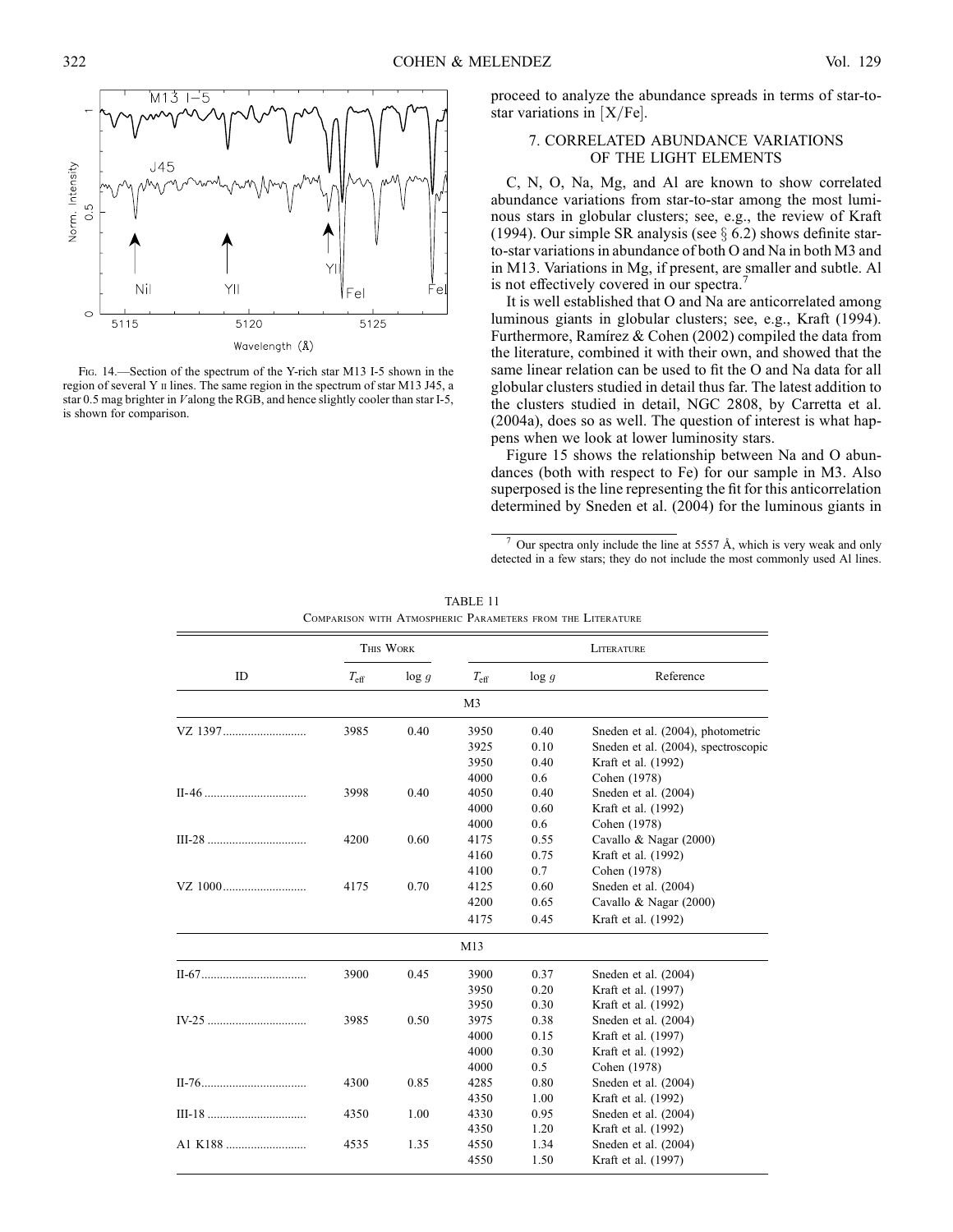### No. 1, 2005 **ABUNDANCES IN M3 AND M13** 323

| <b>SPECIES</b> | THIS WORK      |                        | SNEDEN ET AL. $(2004)$ |                        | OUR WORK - SNEDEN      |  |
|----------------|----------------|------------------------|------------------------|------------------------|------------------------|--|
|                | $[X/Fe]$ (dex) | $\sigma_N^{\ a}$ (dex) | $[X/Fe]$ (dex)         | $\sigma_N^{\ a}$ (dex) | $\Delta([X/Fe])$ (dex) |  |
|                |                | M <sub>3</sub>         |                        |                        |                        |  |
|                | $+0.33$        | 0.05                   | $+0.15$                | 0.03                   | $+0.18$                |  |
| Na 1           | $-0.16$        | 0.06                   | $+0.01$                | 0.04                   | $-0.17$                |  |
| Mg 1           | $+0.40$        | 0.03                   | $+0.22$                | 0.03                   | $+0.18$                |  |
|                | $+0.27$        | 0.02                   | $+0.30$                | 0.01                   | $-0.03$                |  |
|                | $+0.10$        | 0.01                   | $+0.23$                | 0.01                   | $-0.13$                |  |
| Sc II          | $+0.13$        | 0.01                   | $-0.11$                | 0.02                   | $+0.24$                |  |
| Ti 1           | $+0.17$        | 0.02                   | $+0.21$                | 0.01                   | $-0.04$                |  |
|                | $+0.27$        | 0.03                   | $+0.16$                | 0.02                   | $+0.11$                |  |
| V <sub>I</sub> | $-0.14$        | 0.03                   | $-0.04$                | 0.02                   | $-0.10$                |  |
| Mn I           | $-0.27$        | 0.03                   | $-0.37$                | 0.01                   | $+0.10$                |  |
|                | $-1.39$        | 0.02                   | $-1.62$                | 0.01                   | $+0.23$                |  |
|                | $-1.43$        | 0.02                   | $-1.55$                | 0.02                   | $+0.12$                |  |
| Ni 1           | $-0.16$        | 0.02                   | $-0.05$                | 0.01                   | $-0.11$                |  |
|                | $+0.15$        | 0.03                   | $+0.21$                | 0.02                   | $-0.06$                |  |
|                | $+0.04$        | 0.02                   | $+0.09$                | 0.02                   | $-0.05$                |  |
|                | $+0.50$        | 0.01                   | $+0.54$                | 0.03                   | $-0.04$                |  |
|                |                | M13                    |                        |                        |                        |  |
|                | $+0.18$        | 0.08                   | $-0.13$                | 0.06                   | $+0.31$                |  |
|                | $+0.14$        | 0.04                   | $+0.21$                | 0.04                   | $-0.07$                |  |
| Mg 1           | $+0.24$        | 0.03                   | $+0.11$                | 0.03                   | $+0.21$                |  |
| Al 1           | $+0.74$        | 0.06                   | $+0.75$                | 0.11                   | $-0.01$                |  |
|                | $-1.50$        | 0.01                   | $-1.63$                | 0.03                   | $+0.13$                |  |
|                | $-1.46$        | 0.02                   | $-1.49$                | 0.06                   | $+0.03$                |  |
|                | $+0.26$        | 0.03                   | $+0.24$                | 0.03                   | $+0.02$                |  |
|                | $+0.14$        | 0.03                   | $+0.11$                | 0.03                   | $+0.03$                |  |
|                | $+0.57$        | 0.03                   | $+0.49$                | 0.03                   | $+0.08$                |  |

TABLE 12 Comparison of Deduced Abundance Ratios with Sneden et al. (2004)

<sup>a</sup> The value  $\sigma_N$  is the uncertainty in the mean value of [X/Fe] for the cluster, i.e.,  $\sigma/\sqrt{N_{\text{stars}}}$ .<br><sup>b</sup> These values are [Fe/H].

M13, shifted by +0.07 dex in  $[O/Fe]$ . The first and last quartiles of the O-Na anticorrelation seen by Sneden et al. (2004) in their sample of luminous giants in M3 are indicated. There is a reasonably clear anticorrelation even for the faintest stars in our M3 sample, which agrees well with that of Sneden et al. (2004), given a small shift in O abundance scale. Thus, the anticor-

TABLE 13A STAR-BY-STAR COMPARISON OF ABUNDANCES FOR M3<sup>a</sup>

| Species   | VZ 1397 | $II-46$  | VZ 1000 | $\sigma$ |
|-----------|---------|----------|---------|----------|
|           | 0.21    | $-0.13$  | 0.02    | 0.17     |
| $[Na/Fe]$ | 0.09    | 0.14     | 0.17    | 0.04     |
| $[Mg/Fe]$ | 0.09    | $\cdots$ | .       | $\cdots$ |
|           | 0.03    | 0.10     | 0.09    | 0.04     |
|           | $-0.04$ | $-0.04$  | 0.01    | 0.03     |
|           | $-0.12$ | 0.09     | 0.19    | 0.16     |
|           | 0.03    | $-0.09$  | 0.05    | 0.08     |
| $[V/Fe]$  | 0.15    | $-0.10$  | $-0.04$ | 0.13     |
| $[Mn/Fe]$ | 0.09    | 0.10     | $-0.05$ | 0.08     |
|           | $-0.06$ | $-0.16$  | $-0.08$ | 0.05     |
|           | 0.08    | 0.12     | 0.00    | 0.06     |
| $[Ba/Fe]$ | 0.21    | 0.24     | 0.15    | 0.05     |
| $[La/Fe]$ | 0.16    | $\cdots$ | .       | $\cdots$ |
| $[Eu/Fe]$ | 0.07    | 0.24     | $-0.20$ | 0.22     |
|           |         |          |         |          |

<sup>a</sup>  $[X/Fe]$ (this work) –  $[X/Fe]$  (Sneden et al. 2004) – (mean  $\Delta$  from Table 12).

relation between O and Na persists in M3 from the RGB to at least  $V = 16.6$  mag, which is about 2 mag fainter than the regime over which Sneden et al. (2004) established this relationship. The anticorrelation between O and Na has approximately the same slope and extends over approximately the same range among the fainter stars in M3, as it does among the most luminous M3 giants.

Although Sneden et al. (2004) claim a marginal detection of variations in  $[Mg/Fe]$  among their sample of luminous giants in M3, with increasing Mg abundance being correlated with increasing Na abundance, we fail to find any credible evidence of such in M3; it might be only slightly larger than  $\sigma$ (tot).

TABLE 13B STAR-BY-STAR COMPARISON OF ABUNDANCES FOR M13<sup>a</sup>

| Species     | II-67   | IV-25   | II-76    | $III-18$ | K188     | $\sigma$ |
|-------------|---------|---------|----------|----------|----------|----------|
|             | 0.17    | 0.44    | $-0.06$  | $-0.40$  | $-0.28$  | 0.34     |
| $[Na/Fe]$   | $-0.03$ | $-0.04$ | 0.02     | $-0.01$  | $-0.02$  | 0.02     |
| $[Mg/Fe]$   | 0.06    | 0.06    | $\cdots$ | $\cdots$ | $-0.16$  | 0.13     |
| $[Al/Fe]$   | $-0.51$ | $-0.35$ | $\cdots$ | .        | $\cdots$ | 0.11     |
| $[Fe/H]$    | 0.05    | 0.04    | $-0.04$  | $-0.04$  | 0.14     | 0.07     |
| [ $Ba/Fe$ ] | 0.29    | 0.14    | $\cdots$ | .        | 0.14     | 0.09     |
| $[La/Fe]$   | 0.20    | 0.30    | .        | $\cdots$ | $-0.32$  | 0.33     |
| $[Eu/Fe]$   | 0.09    | 0.17    | .        | .        | $-0.10$  | 0.14     |

<sup>a</sup>  $[X/Fe]$ (this work) –  $[X/Fe]$  (Sneden et al. 2004) – (mean  $\Delta$  from Table 12).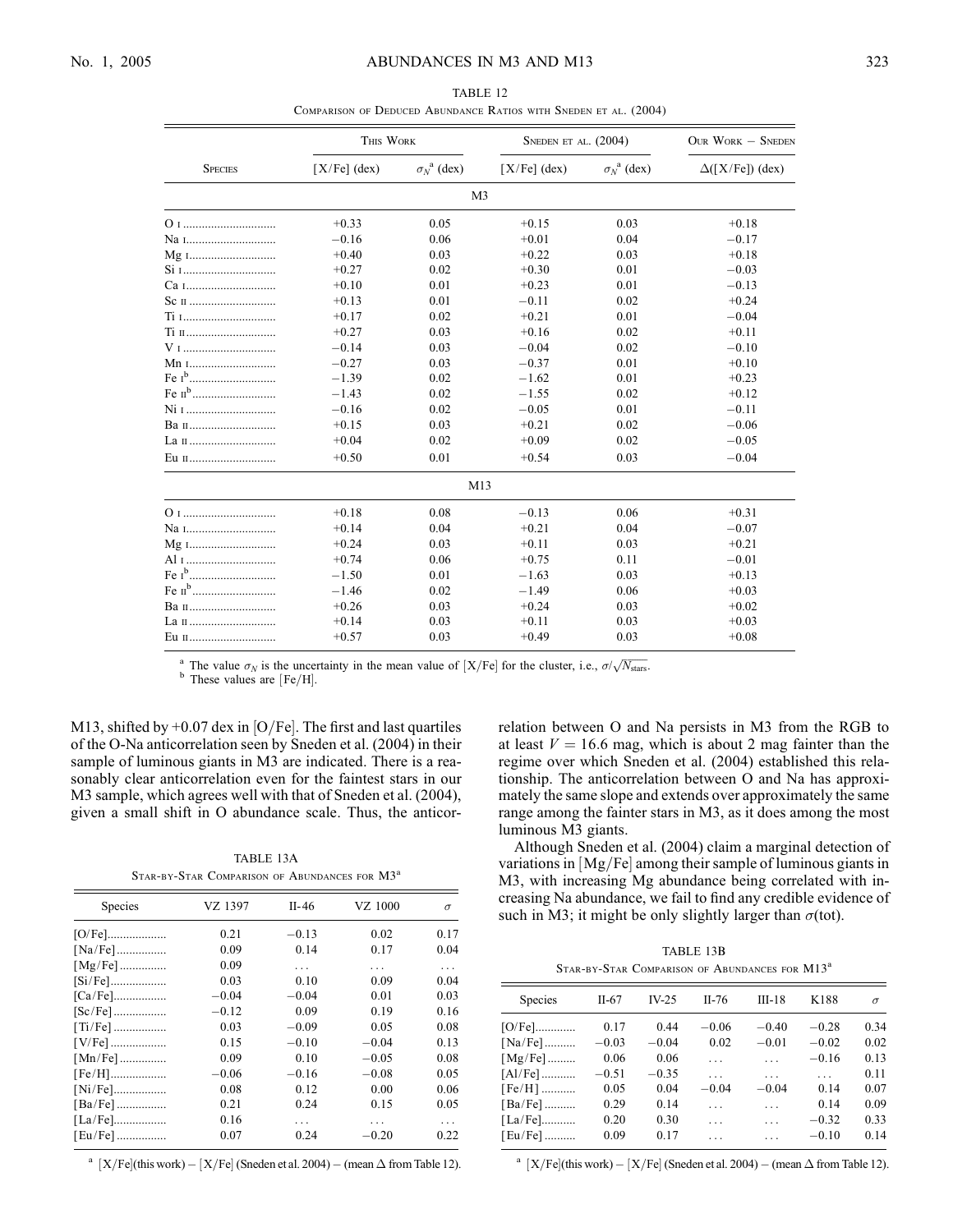

Fig. 15.—Ratio [Na/Fe] shown as a function of [O/Fe] for our sample of 13 stars in M3. The filled circles denote the luminous RGB stars, the open circles the lower luminosity giants. The error bars typical of the most luminous and least luminous stars in our sample are indicated. The line represents the relationship found by Sneden et al. (2004), with a shift of  $+0.07$  dex in  $[O/Fe]$ applied; the line is solid between the first and third quartiles of his sample and is dashed outside that regime.

For M13, there is a much richer phenomenology. Figure 16 shows the relationship between Na and O abundances (both with respect to Fe) for our sample. Also superposed is the line representing the fit for this anticorrelation we determined for the luminous giants in M3, shifted vertically by +0.22 dex. The anticorrelation is



Fig. 16.—Ratio [Na/Fe] shown as a function of [O/Fe] for 24 of our sample of 25 stars in M13. The error bars typical of the most luminous and least luminous stars in our sample are indicated. The line represents the relationship found for M3, with a vertical offset of +0.22 dex; the line extends over the range covered by the sample of Sneden et al. (2004); it is solid between the first and third quartiles of their sample and dashed outside that regime. The different symbols denote the luminosity of the star.



Fig. 17.—Ratio  $[Mg/Fe]$  shown as a function of  $[O/Fe]$  for 20 of our sample of 25 stars in M13. The different symbols denote the luminosity of the star. The error bars typical of the most luminous and least luminous stars in our sample are indicated.

immediately apparent. It contains a regime extending to very strong depletion of O at the highest values of  $[Na/Fe]$ , which is not seen in M3 but was seen by Kraft et al. (1997) in M13. This regime is populated only by the most luminous giants in M13. It is also immediately apparent that the anticorrelation holds to the lowest luminosities probed in the present data set, i.e., to the regime just above the main-sequence turnoff in M13. With the exception of the extremely O-depleted RGB tip stars, the amplitude of the Na-O anticorrelation in M13 appears to be constant over the full range of luminosities in the present sample.

Figure 17 shows the behavior of Mg as a function of  $[O/Fe]$ . The general previously observed small trend of increasing Mg as O increases or Na decreases is present with an amplitude of  $\sim$ 0.4 dex, as was found by Kraft et al. (1997). This trend is present at all luminosities probed. However, the mean abundance ratio  $[Mg/Fe]$  appears to decrease with decreasing luminosity along the RGB. The effect is small,  $\sim 0.2$  dex in  $[Mg/Fe]$ over the range of our sample, but is clearly seen in this figure and also in Figure 18, which shows  $[Mg/Fe]$  as a function of [Na/Fe]. A similar difference between  $[Mg/Fe]$  for dwarfs and for subgiants for stars in metal-poor GCs was noted by Gratton et al. (2001). We are using the same three Mg lines for each star (the Mg triplet lines are not used), and in all but the three faintest stars all three lines are detected. We use the same atomic parameters throughout. Given the strong increase in Mg i line strength with luminosity along the RGB, a systematic error in the choice of  $v_t$  with  $T_{\text{eff}}$  could in principle produce this increase in Mg abundance with luminosity along the M13 RGB. However, a more likely culprit is non-LTE effects in Mg. These, as calculated by Zhao & Gehren (2000; see also Gehren et al. 2004), increase with  $T_{\text{eff}}$  and with decreasing  $\text{[Fe/H]}$  and have the right amplitude and sign to produce this effect.

### 7.1. Correlations of C, N, and O

Correlated C and N variations in M13 have been studied in detail by Briley et al. (2002, 2004). They determined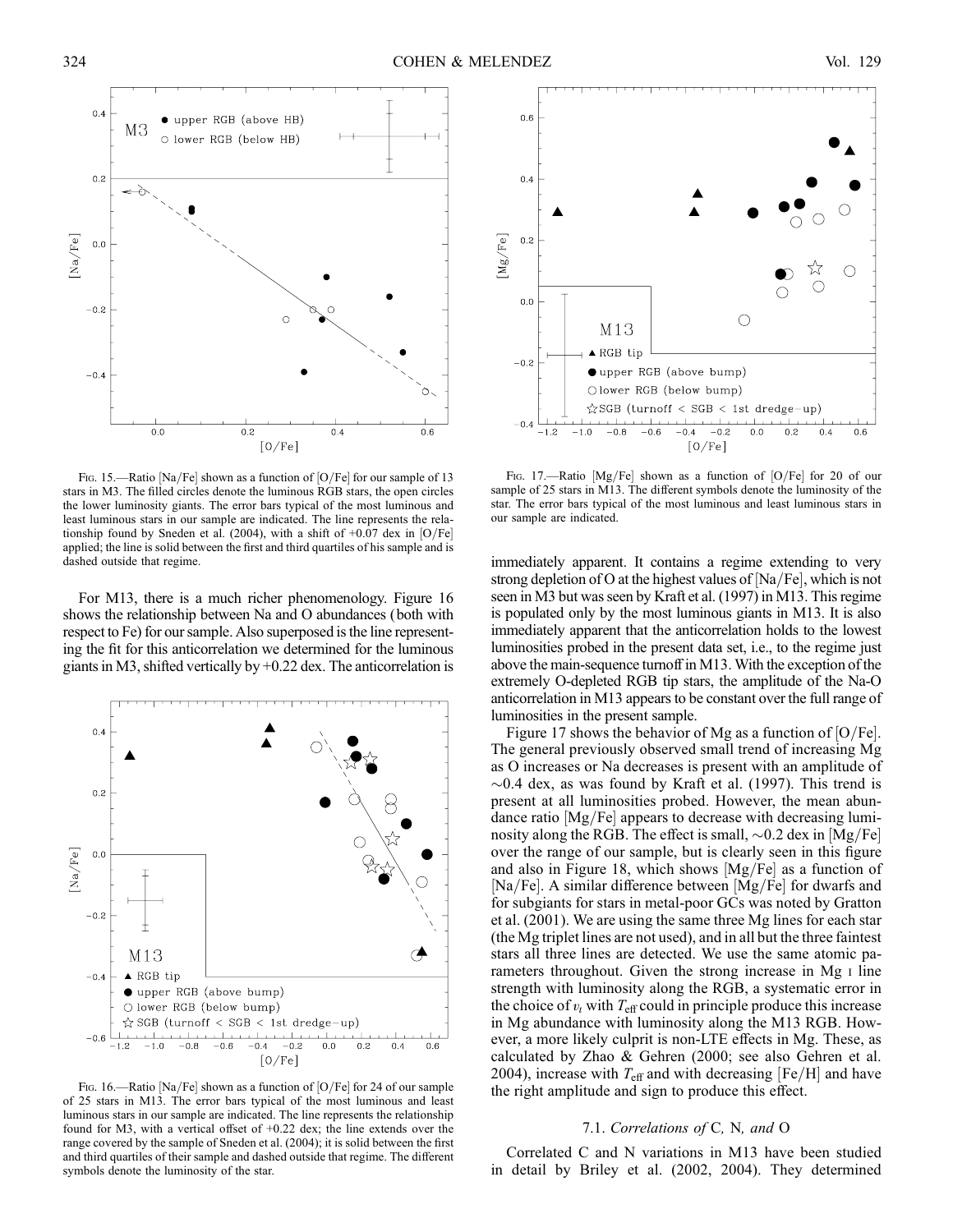

Fig. 18.—Ratio  $[Mg/Fe]$  shown as a function of  $[Na/Fe]$  for 21 of our sample of 25 stars in M13. The different symbols denote the luminosity of the star. The error bars typical of the most luminous and least luminous stars in our sample are indicated.

C abundances from the G band of CH for a large sample of stars reaching from the RGB to below the main-sequence turnoff in M13. Combining their results with the earlier work of Smith et al. (1996) and Suntzeff (1981), who cover the most luminous RGB stars in M13, they evaluated the variation from star to star of  $|C/Fe|$  from the RGB tip to very low luminosities. They find big spreads in  $[C/Fe]$  at all luminosities probed, with  $[C/Fe]$ ranging from -0.8 to -0.2 dex among the lower luminosity giants. There is a marked decline in  $[C/Fe]$  toward higher luminosities among the upper RGB M13 stars, found originally by Suntzeff (1981). Briley et al. also see a large range in  $[N/Fe]$ of 0.0 to  $+1.5$  dex.

A crucial test is to determine whether just CN burning is occurring, C being transformed into N, in which case  $\epsilon$ (C+N) will be constant, or whether ON burning is also occurring. In either case, the sum  $\epsilon$ (C+N+O) should be approximately constant, as nucleosynthesis of even heavier elements proceeds only at very high temperatures. Such a test was carried out by Brown et al. (1991) for a small sample of stars; we carry it out for a considerably larger sample of five (12) stars using our new O abundances and the C and N abundances of Smith et al. (1996) or Suntzeff (1981). Figure 19 shows the result for M13; log  $[\epsilon(C+N+O)]$  is constant at  $-1.24$  dex with a relatively small  $\sigma$  of 0.12 dex; this value is  $\sim$ 0.3 dex higher than [Fe/H] for M13. The sum of C+N is not constant, and O burning, especially near the RGB tip of M13, is required. For M3, the necessary data exists for five stars, combining our new determination of  $[O/Fe]$  with the C and N measurements of Smith et al. (1996), Suntzeff (1981), or of Bell & Dickens (1980). We find a value of  $-1.2$  dex for the mean of sum of log [ $\epsilon$ (C+N+O)], identical to that of M13.

### 7.2. Comments on Nucleosynthesis

We now turn to what we can learn about the chemical history of the two globular clusters M3 and M13 from our work. Figure 20 shows the abundances  $[X/Fe]$  we have derived for these two populous Galactic GCs. The light elements are



FIG. 19.—Sum of C+N+O (bottom) and of C+N (top) shown as a function of  $T_{\text{eff}}$  for 12 stars in M13. The different symbols denote the luminosity of the star (as in Fig. 16). The dashed horizontal line in the bottom panel is the mean of  $(C+N+O)$  / H, while the solid horizontal line is the cluster mean for [Fe/H].

characterized by very large ranges of star-to-star abundance variations. Since the odd atomic number elements among the light elements normally are of lower abundance (in terms of  $X/H$ ), a small increment of these elements can lead to large enhancements in  $[X/Fe]$ . Such behavior is seen throughout this



Fig. 20.—Abundance ratios  $[X/Fe]$  shown as a function of atomic number for M3 and M13. Filled circles are used for M13 and open circles for M3, while a filled triangle denotes  $[Y/Fe]$  for the peculiar star M13 I-5. Elements with consecutive atomic numbers whose abundances have been determined are indicated by solid (dashed) lines. For those elements which show star-to-star variation, ranges are indicated for C, N ( both from Briley et al. 2004), O, Na, Mg, and Al, where the Al range is from Sneden et al. (2004). A typical error bar is shown at the lower right.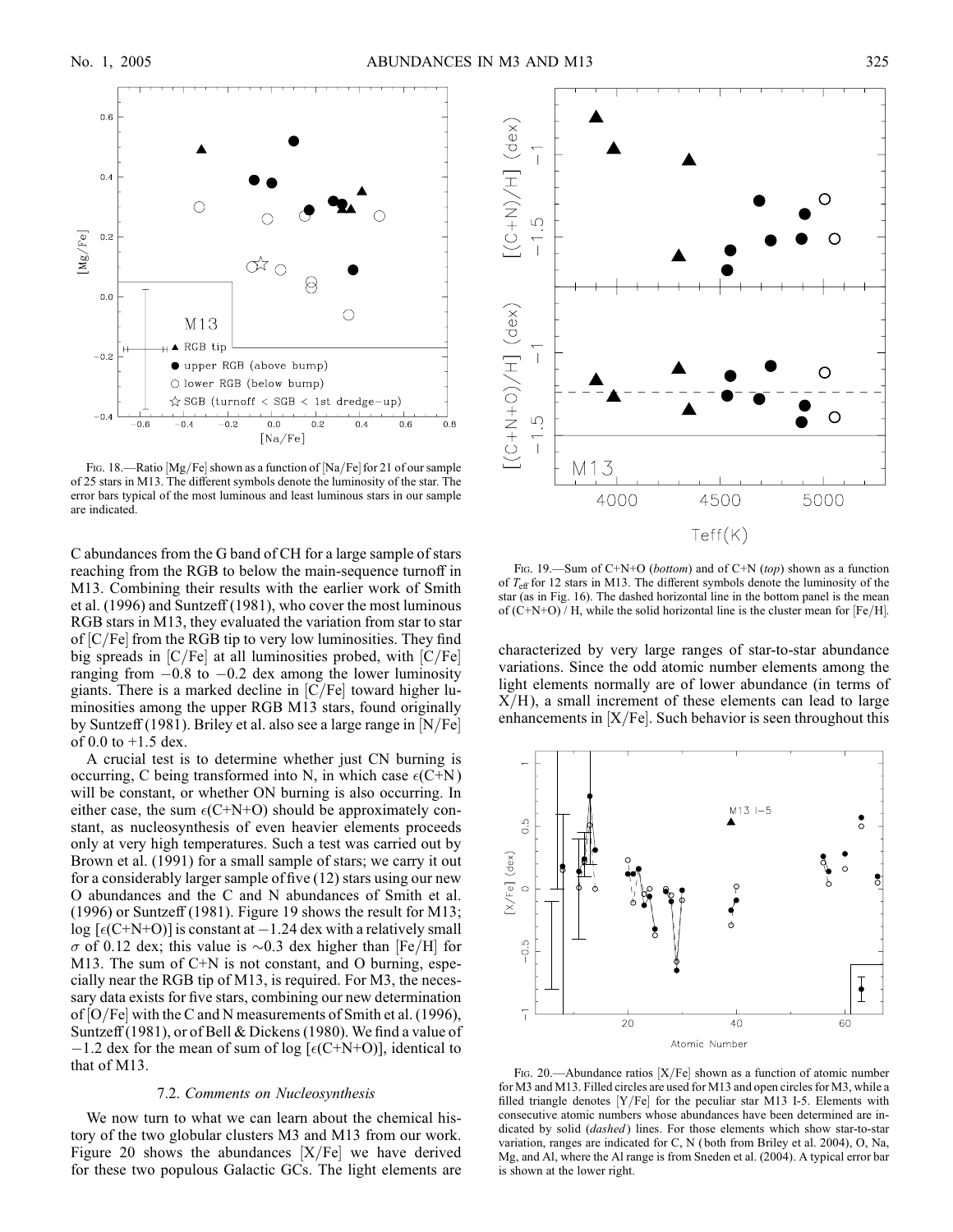range of atomic number. The correlations among the elements showing such star-to-star variations suggest that CN and (especially for M13) ON burning, as well as NaMg burning, are required. These spreads have been widely discussed in the literature for the luminous giants in these and other Galactic GCs.

Our main contributions are twofold. First, we have confirmed with quite high precision that the sum of  $C+N+O$  is constant near the tip of the giant branch, as shown by Smith et al. (1996), but we extend this down to the bump in the luminosity function. Second, we have demonstrated that the correlations and anticorrelations among these light elements extend with the same amplitude seen on the upper RGB (but not with the extreme ratios characteristic of the tip of the RGB in M13) to the faintest luminosities probed, which for our sample in M13, is near the main-sequence turnoff. The range of luminosities for our sample in each of these two GCs reaches well below their RGB bump, which is at  $V = 15.45$  for M3 and at  $V = 14.75$  for M13 (Ferraro et al. 1999) and is where the first dredge-up is believed to begin. Stars less luminous than this cannot have mixed significantly, according to current theory (see, e.g., Charbonnel 1995; Pinsonneault 1997; Palacios et al. 2003).

This behavior demonstrates yet again that intrinsic nuclear processes within these low-mass, and in some cases relatively unevolved, stars is not capable of explaining the observed phenomena. In this context, we note the work of Gratton et al. (2000) on metal-poor field stars, which do not show these phenomena, but rather a much more orderly and smaller amplitude change in abundance ratios with luminosity. Thus, these phenomena seem restricted to globular clusters, where the stellar density is high and the gas density presumably also quite high in the past. Since internal nucleosynthesis has been ruled out, some form of external pollution onto the low-mass stars we currently see in GCs is required. This could be from a companion AGB star or from mass loss into the ISM of the cluster itself by higher mass stars presumably in the AGB phase, followed by accretion as the low-mass star passes through the denser regions near the cluster core, or by incomplete mixing of the cluster ISM prior to the formation of the generation of stars we see today. The problems with this general type of mechanism have been discussed at length by many (see, e.g., Cohen et al. 2002) and basically involve whether enough mass can be accreted, whether with the additional accreted material the observed abundance ratios can be reproduced (see, e.g., Fenner et al. 2004 for a discussion regarding massive AGB stars), and over what mass zones and how deeply down from the surface does the accreting star mix and hence dilute the accreted material.

All this exotic behavior ceases with Si, whose abundance appears to be constant, with a small range consistent with the observational and modeling uncertainties. The regime from Si through the Fe peak is characterized by no detectable star-tostar variations and by strong overdepletion of the odd atomic number elements, expected for Fe-peak nuclei from considerations of explosive nucleosynthesis (Arnett 1971, 1996, p. 275). (Recall that among the lightest elements, the odd atomic numbers show large enhancements in  $[X/Fe]$ .)

The heaviest elements are not well sampled by our data. However, the  $[Ba/Eu]$  ratio is  $-0.35$  ( $-0.31$ ) dex in M3 (M13), which value is intermediate between the solar ratio and that of the pure r-process, presumably reflecting the increased dominance of the *r*-process contribution at low metallicities.

The heaviest elements also show the first signs of star-to-star variations again, not surprising since their abundances  $X/H$  are so low that any small addition of material could raise  $[X/Fe]$ .

In particular, M13 I-5 shows strong excesses of Y and of Ba, presumably from an s-process event, but we need, and have already obtained, better spectra with more complete wavelength coverage to verify this. Ignoring  $\omega$  Cen,<sup>8</sup> star-to-star variations among the heavy elements have been previously detected only in M15 (Sneden et al. 1997), and there they appear quite different in character.

# 8. THE EVOLUTION OF ABUNDANCES WITHIN THE GC SYSTEM

While it is clear that the GCs differ from the field stars in the amplitude of their star-to-star variation of the light elements, we need to establish whether this difference persists in their average abundance ratios. If so, this would provide evidence for a difference in the chemical history and/or formation mechanisms for globular clusters from those of the halo field stars. With the advent of our program at the Keck Observatory and similar programs at ESO using UVES, there are now a substantial number of Galactic GCs for which detailed abundance analyses using high-precision, high-resolution spectra have been published. We collect those carried out at Keck and at the VLT and add in only recent analyses of relatively nearby GCs using 4 m telescopes. We impose a minimum of four stars per cluster. Ignoring the GCs associated with the Sgr dwarf galaxy, we find 13 clusters with suitable analyses, which, in order of decreasing metallicity, are NGC 6528 (Carretta et al. 2001), NGC 6553 (Cohen et al. 1999; Carretta et al. 2001), 47 Tuc (Carretta et al. 2004b; James et al. 2004b), M71 (Ramírez & Cohen 2002, 2003), M5 (Ramı´rez & Cohen 2003), NGC 288 (Shetrone & Keane 2000), NGC 362 (Shetrone & Keane 2000), NGC 6752 (James et al. 2004a), M3 (this paper; see also Sneden et al. 2004), M13 (this paper; see also Sneden et al. 2004), NGC 7492 (Cohen & Melendez 2004), NGC 6397 (Thévenin et al. 2001; Gratton et al. 2001; James et al. 2004b), and M15 (Sneden et al. 1997). There are at least 10 more Galactic GCs that have been observed at Keck or at the VLT within the past 2 years with analyses in progress, so a significant fraction of the total Galactic population of GCs has been covered.

This strict selection of GC analyses guarantees the maximum possible accuracy of the abundance ratios, without, of course, guaranteeing consistency between the various analyses. Although the first author has been associated with seven of the 13, we have not tried to homogenize the details of the procedures adopted by other groups.

To characterize the behavior of the metal-poor halo field stars, we adopt abundance ratios from recent large surveys of such by Gratton & Sneden (1991), McWilliam et al. (1995), Fulbright (2000), Nissen et al. (2000), and Johnson (2002). No effort has been made to homogenize these analyses either, but since they were carried out over the course of more than a decade, we have corrected for the difference in the solar Fe abundance adopted by each.

For both the field-star surveys and the GCs, we have looked at the differences between the transition probabilities used for each of these analyses and set them to the same absolute scale. Such differences are small for most species but are large (up to 0.2 dex) for Ca i, with substantial scatter in the difference from line to line.

<sup>&</sup>lt;sup>8</sup> We ignore  $\omega$  Cen in discussing star-to-star variations among globular clusters for the rest of this paper as it has been known for more than 20 years to have a wide range of heavy-element abundances (see, e.g., the latest such work, Pancino et al. 2002) and has been repeatedly suggested recently as the remnant of the nucleus of an accreted dwarf galaxy.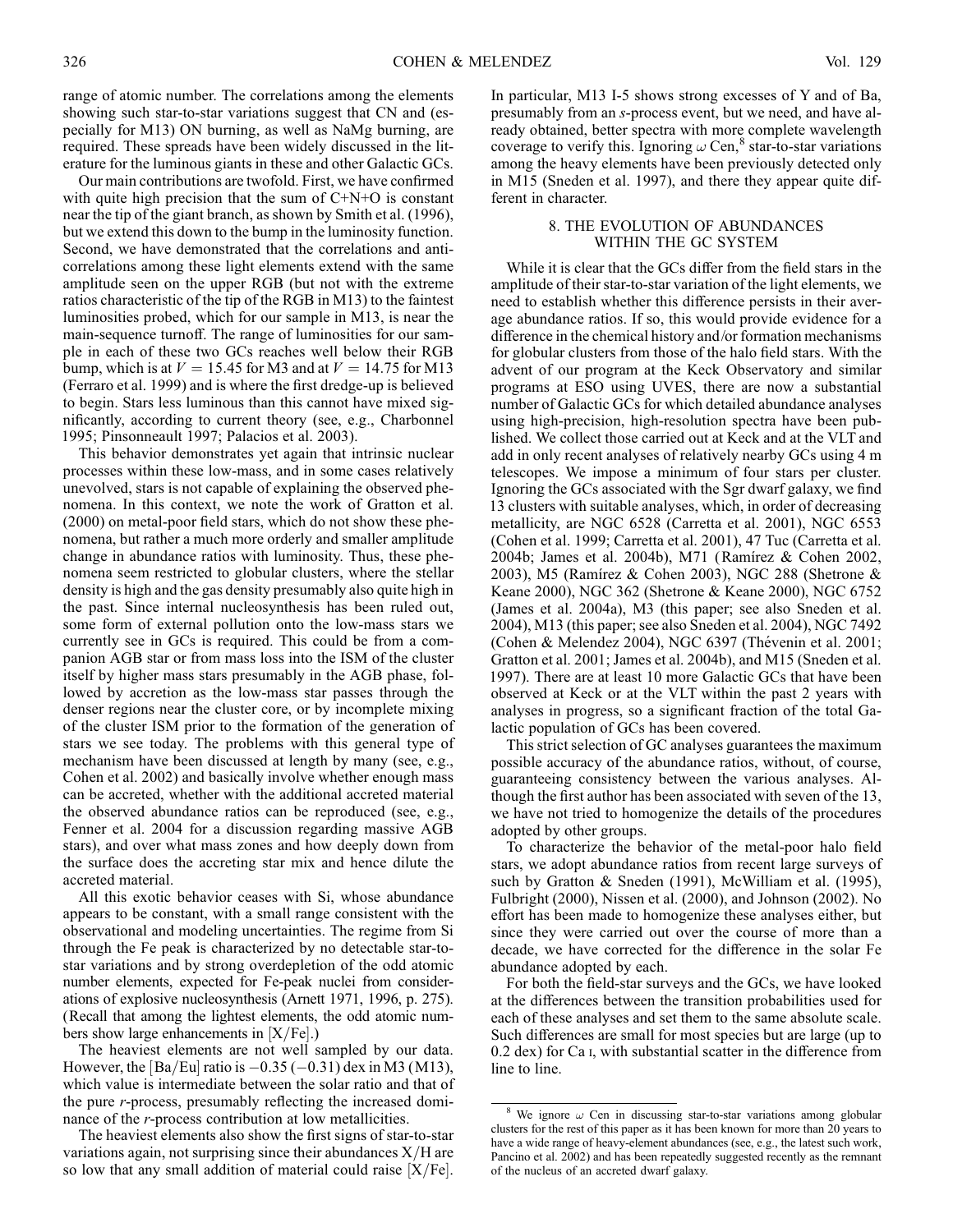

Fig. 21.—Abundance ratio  $[Ti/Fe]$  shown as a function of  $[Fe/H]$  for a sample of 13 Galactic GCs (see text for references), indicated as large filled circles. This is compared with the same relationship for halo field stars (sources and symbols indicated on the figure). An error bar typical of the GCs is shown for the lowest-metallicity GC.

When one examines the resulting relations between  $[X/H]$ and  $[Fe/H]$  for the Galactic globular clusters and for the halo field stars, one is struck by the similarity for many elements of the trends between the two systems, present in spite of completely independent analyses on very different samples (the halo stars being mostly dwarfs, while the GC samples focus on giants in many cases). Two typical cases are illustrated; for Ti ( Fig. 21) and for Ba ( Fig. 22), as for most elements, the relations of abundance ratio with metallicity of the GCs and of the halo field are indistinguishable.

The most credible difference we notice is shown by the  $\alpha$ -elements Mg and Ca (we show that of [Ca/Fe] vs. [Fe/H] in Fig. 23). The most metal-poor GC appears to be deficient in Mg and in Ca at  $[Fe/H] \le -1.5$  dex by  $\sim$ 0.3 dex as compared with the field. One explanation for this could be that the luminous giants usually analyzed in the GCs are slightly depleted in Mg, an element that shows modest star-to-star variations in GCs, or perhaps non-LTE effects in Mg are playing a role. The notoriously uncertain Mg  $gf$ -values could also be relevant if the same lines are not used by all the groups, and there are also problems in the *qf*-values for Ca I at the level of  $\sim 0.2$  dex, which may not have been completely removed. This difference in behavior between the GCs and the halo field is at present smaller than 2  $\sigma$ and involves just the most metal-poor GC. We await publication of analyses for more of the most metal-deficient halo GCs to confirm the reality of this potential difference.

### 9. SUMMARY

We have carried a detailed abundance analysis for 21 elements in a sample of 25 stars with a wide range in luminosity from luminous giants to stars near the main-sequence turnoff in the globular cluster M13 ( $[Fe/H] - 1.50$  dex) and in a sample of 13 stars distributed from the tip to the base of the RGB in the globular cluster M3 ( $[Fe/H] - 1.39$  dex). The analyzed spectra, obtained with HIRES at the Keck Observatory, are of high dispersion ( $R = \lambda/\Delta\lambda = 35,000$ ). Most elements, including Fe, but excluding the elements lighter than Si, show no trend in abundance ratio  $[X/Fe]$  with  $T_{\text{eff}}$  and scatter around the mean



FIG. 22.—Same as Fig. 21, but for  $[Ba/Fe]$ .

between the top of the RGB and near the main-sequence turnoff, consistent with observational uncertainties. This suggests that at this metallicity, non-LTE effects and gravitationally induced heavy-element diffusion are not important for this set of elements over the range of stellar parameters spanned by our sample.

The elements lighter than Si that have been studied in detail, i.e., C and N (by Briley et al. 2002, 2004), O, Na, Mg, and Al (see Sneden et al. 2004), all show strong star-to-star variations and correlations among each other. We have detected an anticorrelation between O and Na abundances, observed previously only among the most luminous RGB stars in both of these clusters. We find these anticorrelations to persist in both M3 and in M13 over the full range of luminosity of our samples, i.e., in the case of M13 to near the main-sequence turnoff. M13 shows a larger range in both O and Na abundance than does M3 at all luminosities, in particular having a few stars at its RGB tip with very strongly depleted O.



FIG. 23.—Same as Fig. 21, but for  $[Ca/Fe]$ . The g f-values adopted by the various groups have been adjusted to a common absolute scale.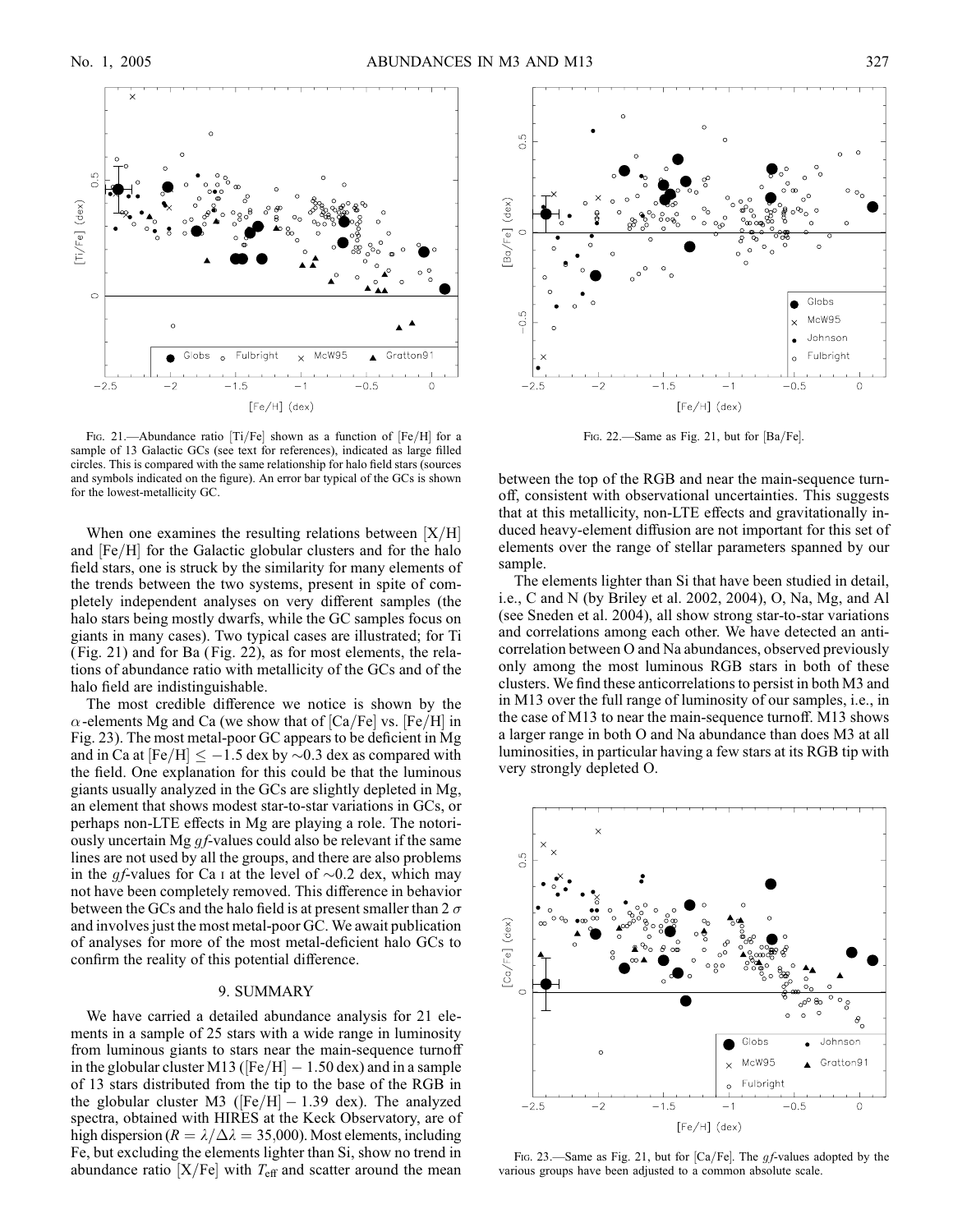We detect a correlation between Mg abundance and O abundance among the stars in the M13 sample but no credible starto-star variation in  $[Mg/Fe]$  within the M3 sample. We also find a decrease in the mean Mg abundance as one moves toward lower luminosity, which we tentatively suggest is due to ignoring non-LTE effects in Mg.

Although CN burning must be occurring in both M3 and in M13 and ON burning is required for M13, we have confirmed with quite high precision that the sum of C+N+O is constant,  $log [e(C + N + O)] = -1.24$  dex with a relatively small  $\sigma$  of 0.12 dex, as previously shown near the tip of the giant branch by Smith et al. (1996) for luminous giants, but we extend this down to the bump in the luminosity function. The same holds true for a smaller sample in M3, with somewhat larger variance.

We have shown that these star-to-star abundance variations among the light elements continue well below the RGB bump in both M3 and M13. The low luminosity at which these phenomena are now detected in M3 and M13 and, from our previous work, in M71 and in M5 (Ramírez & Cohen 2003), as in other published analyses (see, e.g., Gratton et al. 2001; Carretta et al. 2004b), has effectively ruled out the possibility of generating the spreads through internal nucleosynthesis and mixing within the stars we observe today. Instead, some form of external pollution involving a previous generation of stars, combined with binaries or accretion of gas from the cluster ISM, must be involved. But, as discussed most recently by Fenner et al. (2004), the details do not fit (yet).

Star I-5 in M13 has large excesses of Y and of Ba, with no strong enhancement of Eu, suggesting that an s-process event contributed to its heavy-element abundances. This is the first star we have found in the present long-term effort that shows any credible deviation from the cluster mean for any heavy element.

The mean abundance ratios we derive for M3 and for M13 are identical to within the errors. They show the typical pattern of scatter among the light elements, with the odd atomic number elements appearing enhanced, as well as no star-to-star variations among the Fe-peak elements, where the odd atomic number elements are excessively depleted. The mean  $\left|\text{Eu}/\text{Ba}\right|$ 

ratio is essentially the same in both clusters; it is intermediate between the solar ratio and that of the r-process, suggesting the additional r-process contribution characteristic of metal-poor populations. It does not appear possible to explain the significant differences in horizontal-branch characteristics of M3 and M13, the classic second-parameter pair, through differences in abundances (unless He is the culprit), since we have shown that these two clusters have essentially identical values of  $[Fe/H]$ and of mean  $[X/Fe]$  for all elements studied here.

The abundance ratios for 13 Galactic globular clusters with recent detailed abundance analyses, obtained by combining our samples with published data, are compared with those of published large surveys of metal-poor halo field stars. For most elements, the agreement is very good, suggesting a common chemical history for the halo field and for the Galactic globular clusters.

We see yet again that the abundances of the Fe-peak elements in M3 and in M13, which are rather massive globular clusters  $({\sim}6 \times 10^5 M_{\odot})$  are single valued, with extremely narrow peaks. It is ironic that such intense theoretical and observational effort has in recent years focused on the correlations and anticorrelations among the light elements C, N, O, Na, Mg, and Al in globular clusters and the mixing and nuclear processes that might produce these, and so little has focused on the amazingly narrow range of abundances of the Fe-peak elements characteristic of the Galactic globular clusters.

The entire Keck/HIRES user community owes a huge debt to Jerry Nelson, Gerry Smith, Steve Vogt, and many other people who have worked to make the Keck Telescope and HIRES a reality and to operate and maintain the Keck Observatory. This publication makes use of data from the Two Micron All-Sky Survey, which is a joint project of the University of Massachusetts and the Infrared Processing and Analysis Center, funded by NASA and the National Science Foundation (NSF). We are grateful to the NSF for partial support under grant AST 02-05951 to J. G. C.

#### **REFERENCES**

- Allende Prieto, C., Barklem, P. S., Lambert, D. L., & Cunha, K. 2004, A&A, 420, 183
- Allende Prieto, C., Lambert, D. L., & Asplund, M. 2001, ApJ, 556, L63 ———. 2002, ApJ, 573, L137
- Anders, E., & Grevesse, N. 1989, Geochim. Cosmochim. Acta, 53, 197
- Arnett, D. 1996, Supernovae and Nucleosynthesis (Princeton: Princeton Univ. Press), 275
- Arnett, W. D. 1971, ApJ, 166, 153
- Arp, H. C. 1955, AJ, 60, 317
- Asplund, M. 2003, in ASP Conf. Ser. 304, CNO in the Universe, ed. G. Charbonnel, D. Schaerer, & G. Meynet (San Francisco: ASP), 275
- Asplund, M., Grevesse, N., Sauval, A. J., Allende Prieto, C., & Kiselman, D. 2004, A&A, 417, 751
- Asplund, M., Nordlund, A., Trampedach, R., Prieto, C. A., & Stein, R. F. 2000, A&A, 359, 729
- Bard, A., & Kock, M. 1994, A&A, 282, 1014
- Bard, A., Kock, A., & Kock, M. 1991, A&A, 248, 315
- Barklem, P. S., Anstee, S. D., & O'Mara, B. J. 1998, Publ. Astron. Soc. Australia, 15, 336
- Barklem, P. S., Piskunov, N., & O'Mara, B. J. 2000, A&AS, 142, 467
- Baumüller, D., & Gehren, T. 1997, A&A, 325, 1088
- Bell, R. A., & Dickens, R. J. 1980, ApJ, 242, 657
- Biémont, E., Baudoux, M., Kurucz, R. L., Ansbacher, W., & Pinnimgton, E. H. 1991, A&A, 249, 539
- Blackwell, D. E., Booth, A. J., Haddock, D. J., Petford, A. D., & Leggett, S. K. 1986, MNRAS, 220, 549
- Blackwell, D. E., Petford, A. D., & Shallis, M. J. 1979, MNRAS, 186, 657
- Blackwell, D. E., Petford, A. D., Shallis, M. J., & Simmons, G. J. 1982a, MNRAS, 199, 43
- Blackwell, D. E., Petford, A. D., & Simmons, G. J. 1982b, MNRAS, 201, 595
- Blackwell, D. E., Shallis, M. J., & Simmons, G. J. 1980, A&A, 81, 340
- Briley, M. M., Cohen, J. G., & Stetson, P. B. 2002, ApJ, 579, L17
- ———. 2004, AJ, 127, 1579
- Brown, J. A., Wallerstein, G., & Oke, J. B. 1991, AJ, 101, 1693
- Buonanno, R., Corsi, C. E., Buzzoni, A., Cacciari, C., Ferraro, F. R., & Fusi Pecci, F. 1994, A&A, 290, 69
- Carretta, E., Bragaglia, A., & Cacciari, C. 2004a, ApJ, 610, L25
- Carretta, E., Cohen, J. G., Gratton, R. G., & Behr, B. B. 2001, AJ, 122, 1469 Carretta, E., Gratton, R., Bragaglia, A., Bonifacio, P., & Pasquini, L. 2004b,
- A&A, 416, 925
- Cavallo, R. M., & Nagar, N. M. 2000, AJ, 120, 1364
- Charbonnel, C. 1995, ApJ, 453, L41
- Cohen, J. G. 1978, ApJ, 223, 487
- Cohen, J. G., Behr, B. B., & Briley, M. M. 2001, AJ, 122, 1420
- Cohen, J. G., Briley, M. M., & Stetson, P. B. 2002, AJ, 123, 2525
- Cohen, J. G., Frogel, J. A., Persson, S. E., & Elias, J. H. 1981, ApJ, 249, 481
- Cohen, J. G., Gratton, R. G., Behr, B. B., & Carretta, E. 1999, ApJ, 523, 739
- Cohen, J. G., & Melendez, J. 2004, AJ, submitted
- Cudworth, K. C. 1979, AJ, 84, 1312
- Cudworth, K. C., & Monet, D. M. 1979, AJ, 84, 774
- Cutri, R. M., et al. 2003, Explanatory Supplement to the 2MASS All-Sky Data Release (Pasadena: IPAC), http://www.ipac.caltech.edu/2mass/releases/allsky/doc/explsup.html
- Davidge, T. J., & Courteau, S. 1999, AJ, 117, 1297